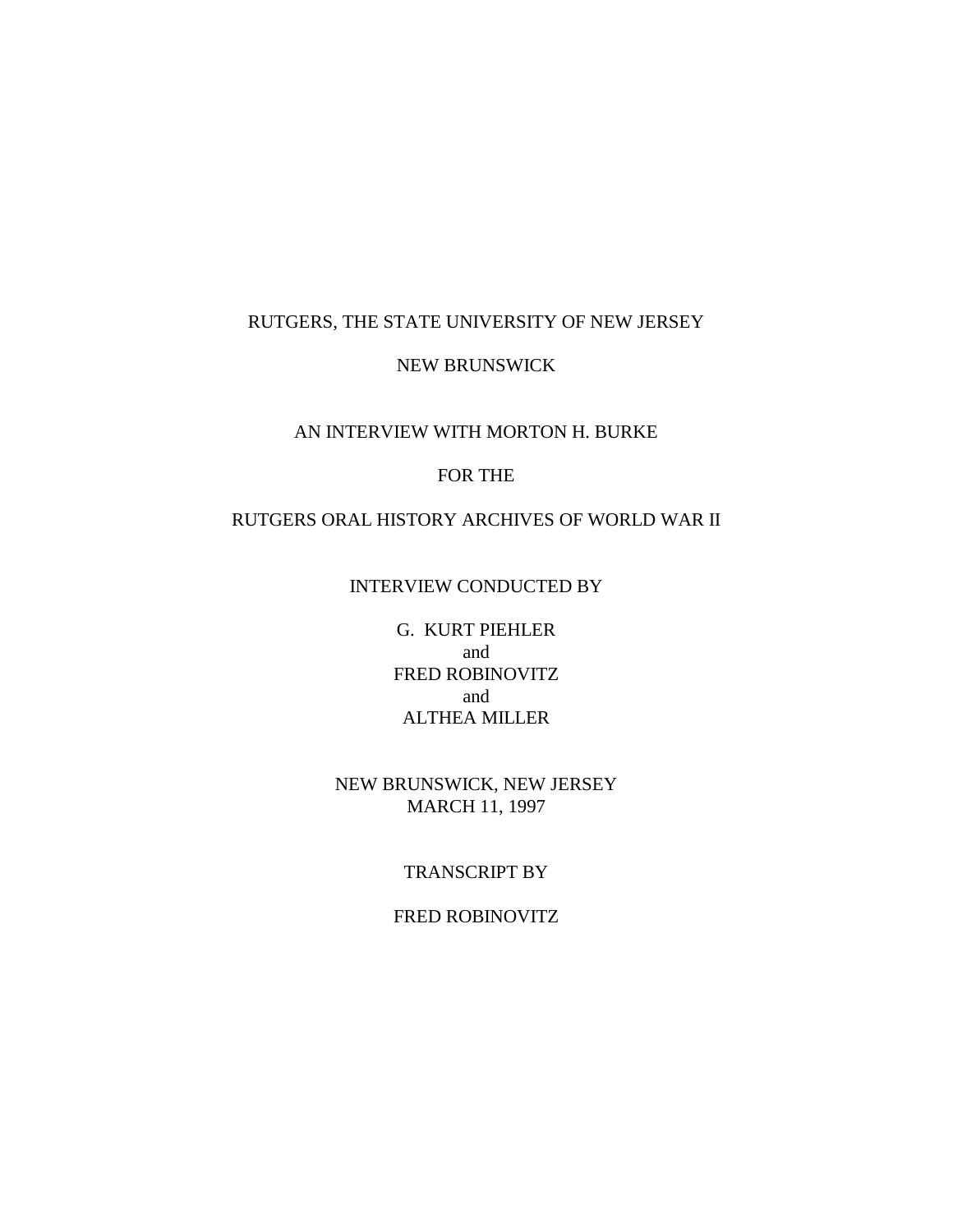Kurt Piehler: This begins an interview with Morton H. Burke on March 11, 1997, at Rutgers University in New Brunswick, New Jersey, with Kurt Piehler ...

Fred Robinovitz: ... Fred Robinovitz.

KP: Probably, we will be joined occasionally by …

Althea Miller: … Althea Miller.

KP: I would like to begin by asking you a few questions about your parents, who emigrated from Russia. What did they tell you about their lives in Russia? Why did they leave?

Morton Burke: Well, we were Jewish, and my father, actually, was the victim of a *pogrom,* his brothers were, and he just decided [that] he just didn't want to get involved in the Russian Army. They were going to draft him for some reason. He came over first. Now, he and my mother lived in the same village. My mother was about six or seven years younger than he, so, he knew her as a child, and, when she and her mother came over, he visited them, and, when my mother grew up, he married her.

KP: Your parents' families came over separately, correct?

MB: Yes, and they were from a small, small village outside of Kiev in Russia.

KP: Where did they settle at first in the United States?

MB: Oh, well, look, when you came through Ellis Island, everybody (in the east?) settled either in the Newark or New York City area. My father settled in the Newark area, but, my mother and her mother, and two other children, they settled in New York City.

KP: Did they stay in touch with your father?

MB: Well, not immediately, but, … yes, they kept in touch, because there was a network, … because people would come first and they would ... make arrangements and so forth for other people, when they came over. That was the arrangement with the family.

KP: How many members of each family emigrated to the United States?

MB: My father was the only one in his family. He had two other brothers. One of them stayed in Russia, with his mother, and then, another one moved to Jerusalem in Israel.

KP: When did the other brother move to Israel?

MB: Yes, oh, yes, oh, he was quite a guy. ...

KP: When did he move to Jerusalem?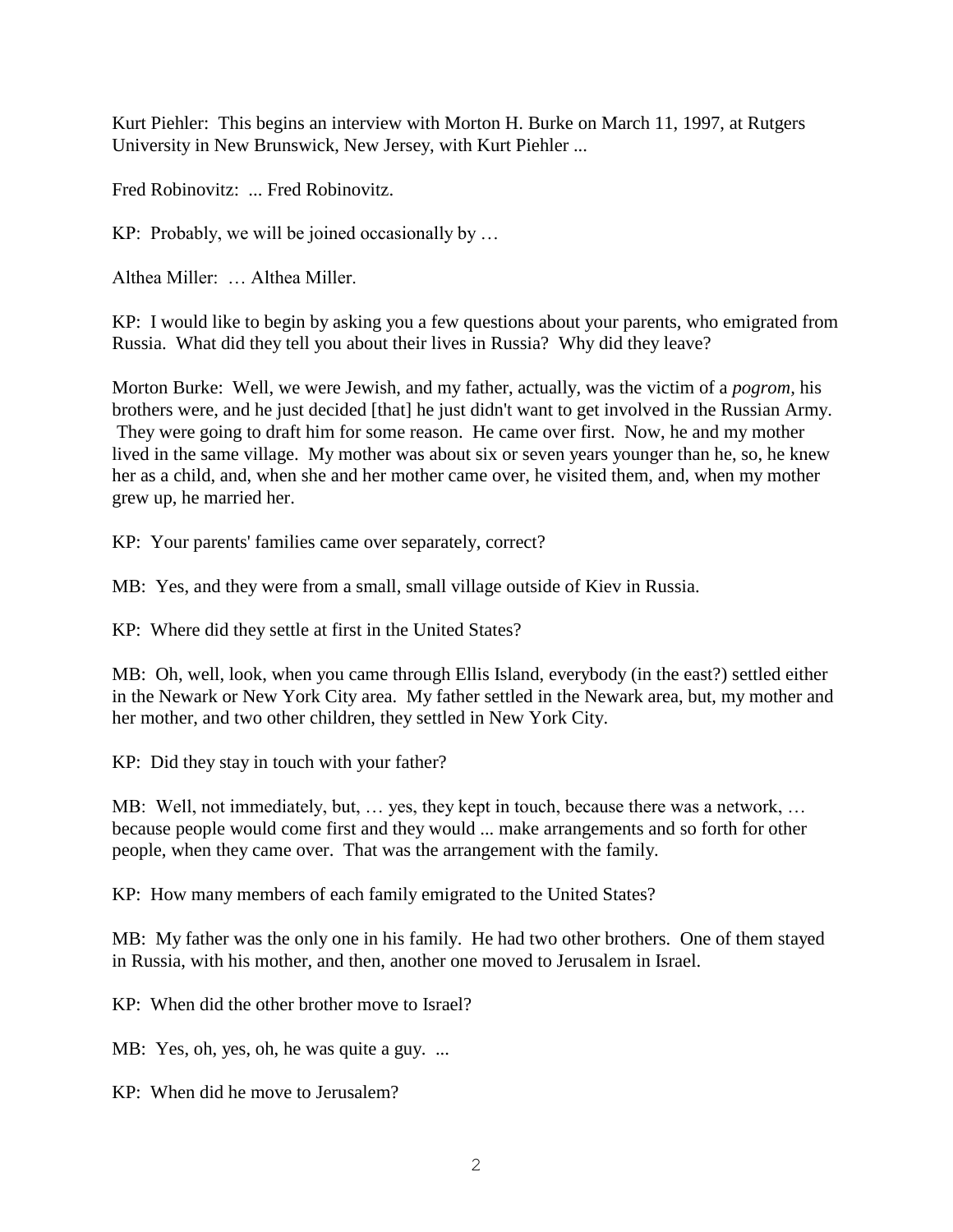MB: Oh, he was there, golly, it must of been ...

KP: Was it before Israel won its independence?

MB: Oh, yes, 1911, 1910. …

KP: He was a very early Zionist.

MB: Oh, yes. He was there and he was … doing the fighting. In fact, his son, who's my cousin, oh, he was in the navy there. … I think he was the … navy port officer for … one of the local towns there and they did fighting. … They had to fight the British and you know that whole story.

KP: Did your family stay in touch with your father's brothers?

MB: Oh, my father kept in touch with his … older brother and his mother. … He tried to bring them over, because … he got into business here, he started making money, but, they didn't want to come. [She] was too old and, for some reason, they felt more comfortable in Russia. Now, the other brother wanted to stay in Jerusalem; he was a radical kind of guy. … As a matter-offact, I don't think my father got along well with him, no kidding, but, … they still kept in touch. In fact, his son, my cousin, we used to send him money. I used to send him books. He ended up being an engineer, also, and I used to buy books in America and send them over to him, so [that] he could do … his studying.

KP: How did your father feel about Zionism?

MB: My father, no, my father wasn't a Zionist, no.

KP: Even though his brother was.

MB: Oh, yes. … He was the kind of guy, … he just thought about himself and his family. He came over and he raised a family, that's all. He was a one hundred percent family man.

KP: Your father served in World War I.

MB: Yes.

KP: Did he enlist or was he drafted?

MB: No, no, … I'm pretty sure he was drafted, and he was wounded. He got a Purple Heart. He was gassed in one of the attacks there.

KP: Did he ever talk about the war?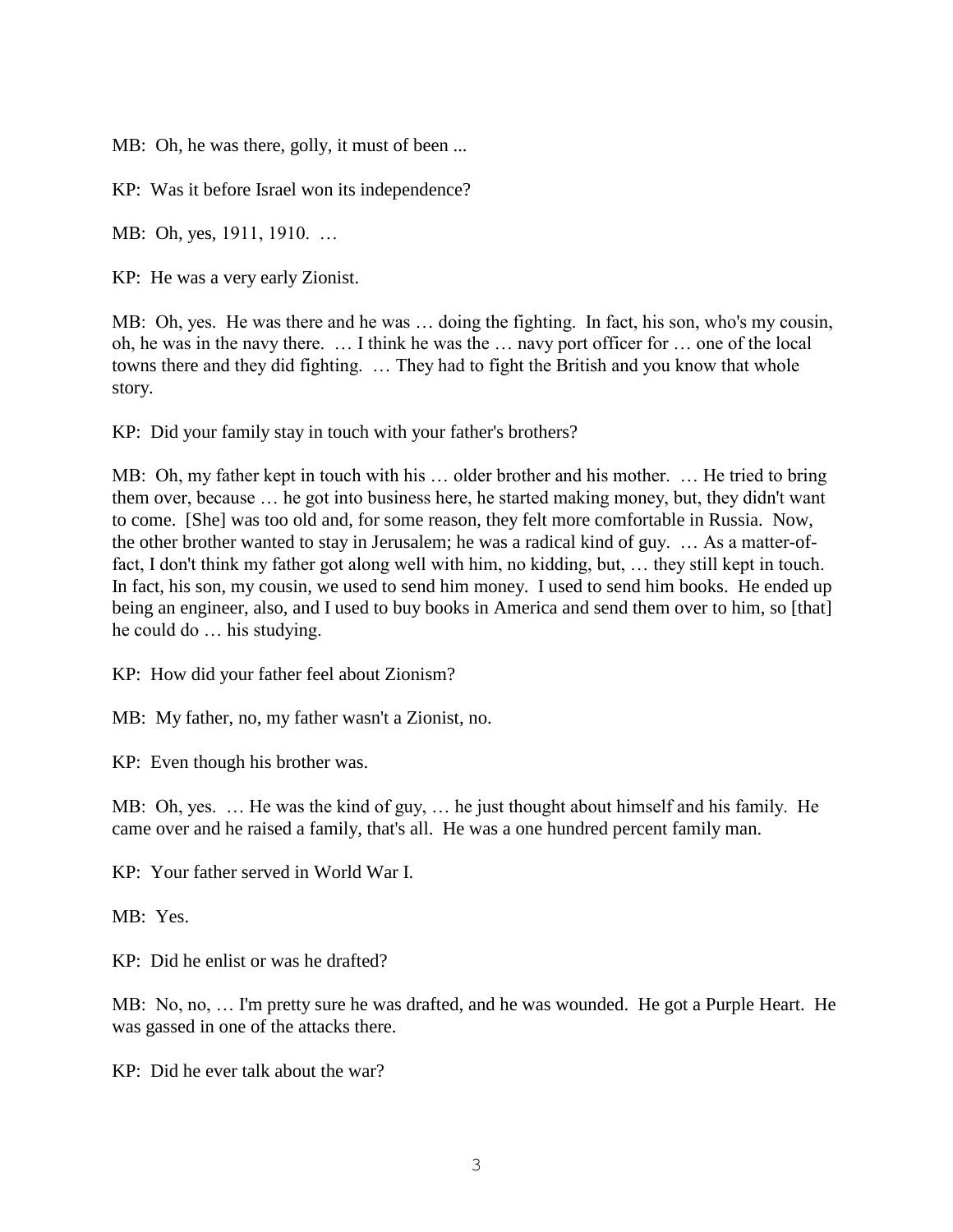MB: Not really, not really. All he said [was], "It was a mess." I've got a few pictures of him in France, you know, pictures and so forth; he never talked about it, never talked about it.

KP: Did he ever join the American Legion or any other veterans' groups?

MB: Oh, I think he joined … one or two. Believe it or not, I never asked him that, but, … he was a member of a Jewish veterans' group for awhile, yes, he was, … but, he was never active. …

KP: You were born in Newark, but, eventually, your family settled in Howell Township, near Freehold. How did that come about?

MB: Very easily. My father was in business in Newark and, believe it or not, the neighborhoods were deteriorating very, very quickly when we were there. When we were there, it was basically a mixed neighborhood; … we had Irish people on our street, we had Polish people on the street, and so forth, and then, … the influx of other kinds of people into the area made it so that we had fights, and my brother got injured, very seriously. So, my father said, "This is it." So, we moved to Irvington for one year, he had a piece of property there, and then, we moved out to the Howell Township area.

KP: Was your father's business located on Prince Street?

MB: No, no, no, no. … My mother … was very skilled in the dress trade, you know, seamstress and all that, so, he had a store there where he sold women's dresses and so forth, and he was also in the, oh, I guess you'd call it the installment business. I don't know whether you know how that … worked. Do you know how that worked in those days?

KP: Yes.

MB: … He would make contacts with people, many of them who were not native American; my father spoke many languages, he spoke Russian, he spoke Polish, and so forth, and these people would want things like clothing, they would want furniture, and so forth, and, somehow, they couldn't deal with the Americans. So, they'd find someone who … would go to a place like a furniture store, they'd make the deal with the furniture store, and my father, it basically was a credit business, he would pay for the whole thing through the store. Then, he would collect the money from them on the installment plan. He'd buy from the store, mark it up, and he would go there [to collect], and he had collectors working for him. It got to be quite a business, quite a business. He had people working for him, and they would go around weekly, you know, … collecting the money from the customers, and then, that business all went to heck, 1929, you know, during the Depression. These people couldn't pay their bills. [laughter] My father owed the stores money. He was able to get out without actually going bankrupt, but, it got to the point where the business was no longer viable.

KP: It sounds as if he suffered a substantial loss.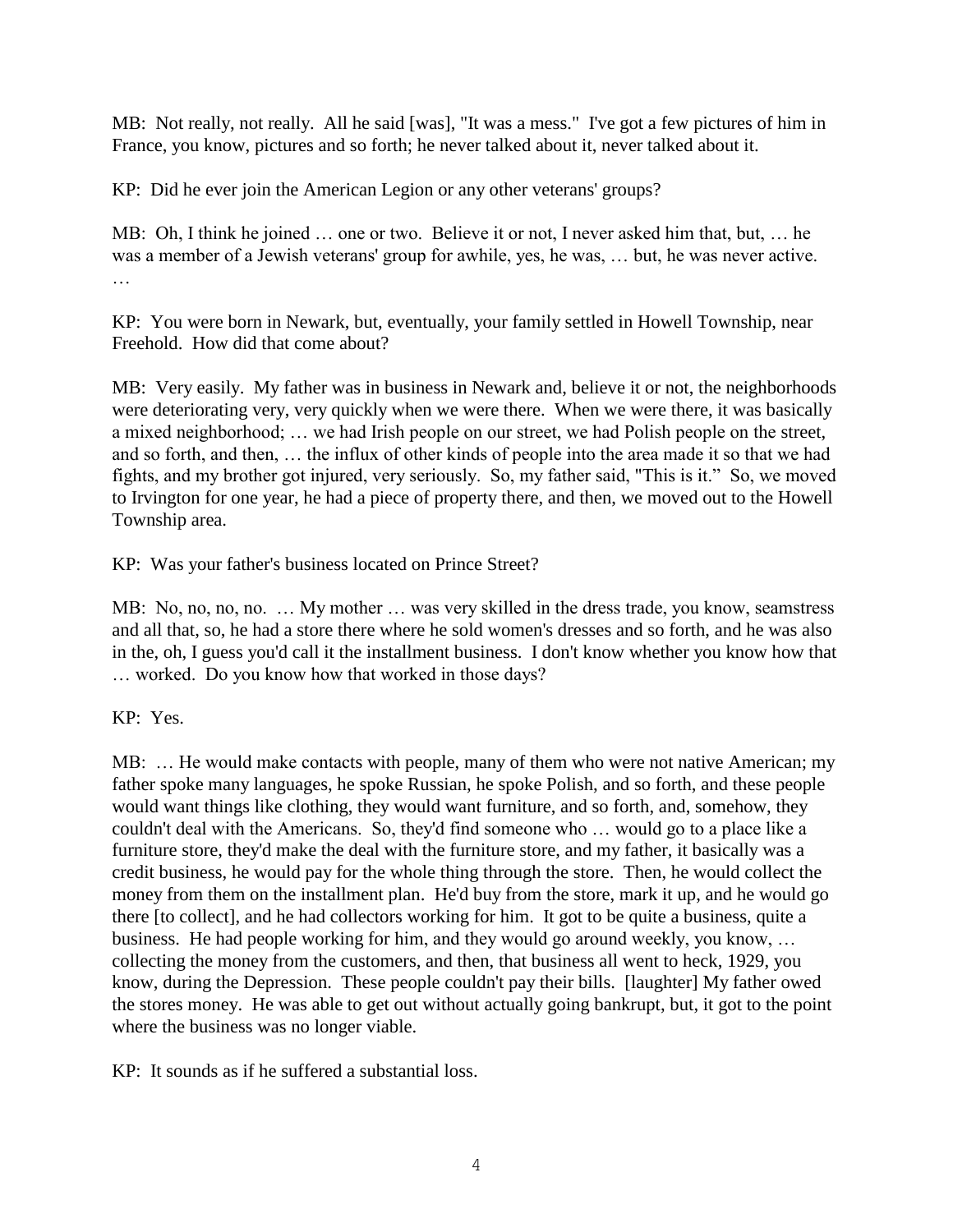MB: Yes, he did. He took substantial losses, but, he ended up [not going bankrupt]. Well, again, my brother got hurt, and he said [that] he had to get out of this business, and … he didn't want my brother and I to get involved with all this mess, so, we moved out to the country.

KP: Which neighborhood did you live in? You mentioned that it was not Prince Street.

MB: No, no, it wasn't Prince Street. We lived on Hunterdon Street, I can still remember the number, 378 Hunterdon Street. ...

KP: What kind of a neighborhood was it?

MB: Oh, boy, what a neighborhood, very bad, now. … It was right in back of a grammar school, so, I used to just walk across the street and go to school.

KP: Do you remember the name of the school?

MB: It was the Hunterdon Street School. We were between 17th and 18th Avenue, one block below Belmont Avenue. I remember all these things.

KP: How old were you when your family moved out of Newark?

MB: … Well, let's see, I was about eight.

KP: Newark, then, was the most urban of New Jersey's cities.

MB: Oh, yes.

KP: What was it like to move from Newark, a very cosmopolitan city, to the Freehold/Howell Township area?

MB: No problem. It was [the] country; it was different, (pious?) living, because my father bought a place, … we had thirty acres, we had a small home, and it was nice. I mean, I had no objection. … Suddenly, I had and cats. I … enjoyed it very much, very much.

KP: Do you know why your father chose Howell Township?

MB: Oh, I know why; … it seems that we used to summer out there. I don't know whether you know it or not, but, there used to be periodic epidemics of infantile paralysis.

KP: Polio.

MB: Polio, that's the word, and it always happened around August, and they used to tell people, "Get out of the town. Get away from people," because they didn't know what caused it. Okay, so, we used to go and summer in a place, it was called West Farms; it was outside of Farmingdale in Howell Township. So, we knew people in the area and we knew the area. That's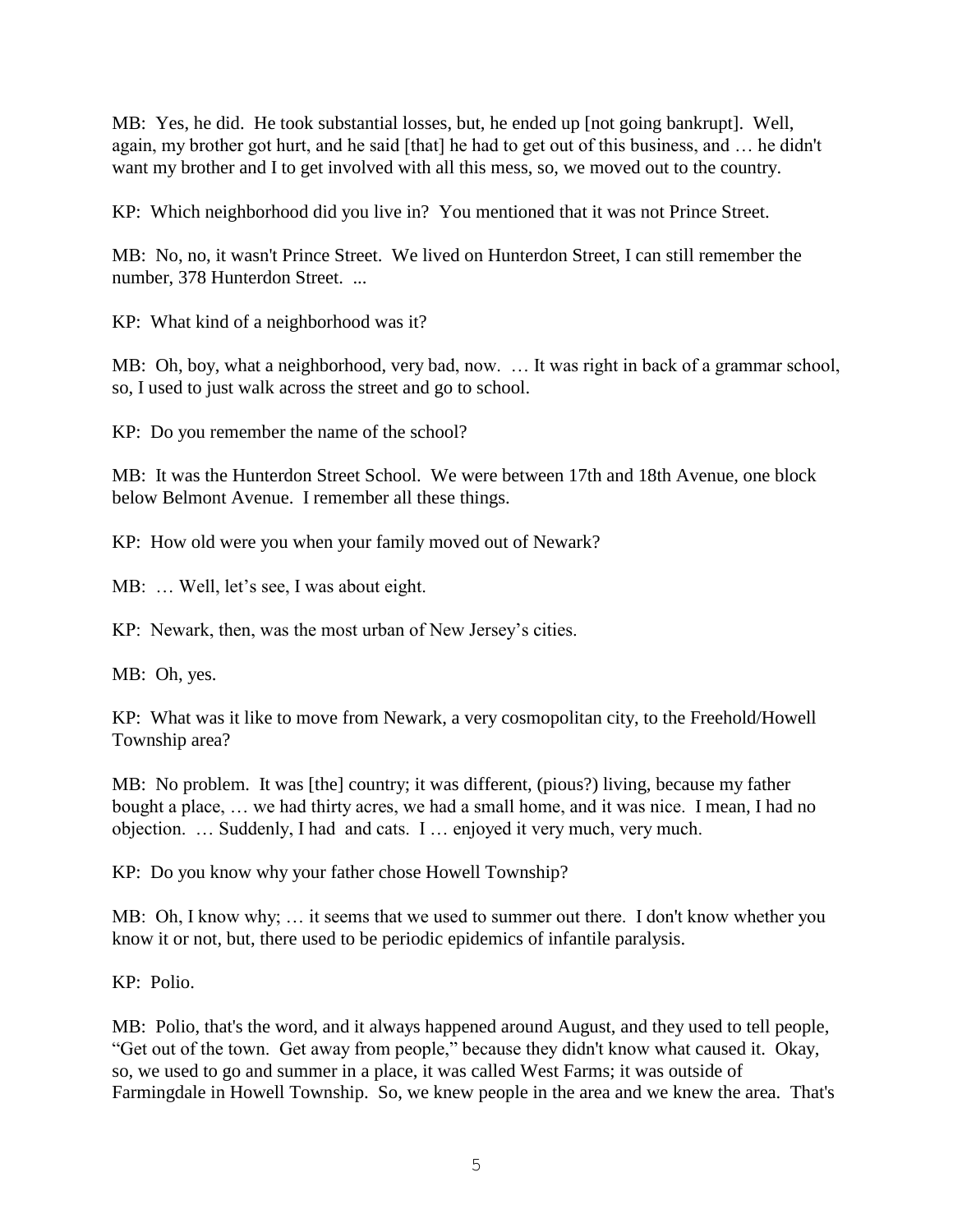it. So, when he decided to move, he looked around for a business. Most of the businesses in that area … were farms. My mother didn't want to get involved with a farm, so, he found a place that had a building that he could make a store out of. After all, he was a retail man, anyhow.

KP: He did not buy an existing store, he established his own store, correct?

MB: He created his own store.

KP: Did your parents belong to a synagogue in Farmingdale? How active were they in the synagogue?

MB: Zero, zilch, zilch, there were no synagogues there.

KP: Did they belong to a synagogue in Newark?

MB: Oh, yes. … We used to just go, like most Jews did, on the High Holy days, but, that's the end of it, not active at all.

KP: Did your family adhere to any dietary laws at all?

MB: No, not in our family, but, they knew them. My mother's family were Cohens. Do you know what they are? Those were the super-religious type people, but, it didn't bother her, no. We were not religious.

KP: You were a fairly secular family. I would guess, then, that, from a religious point of view, the move to Howell Township was not a hardship.

MB: Oh, not for us, no problem.

KP: Your father started his business during the Depression.

MB: No, it was before the Depression. Oh, you mean the second business?

KP: The second business, yes.

MB: Absolutely. We moved there in 1936. …

KP: How tough was it for him?

MB: Well, it was very tough. It was a general store. There were three or four other food stores within a four or five mile area. ... See, now, people don't handle businesses that way, but, he had myself and my brother, so, he had two sons, my mother worked, three, and himself, so, he had four workers, and none of us got paid. You know what I mean?

KP: Yes.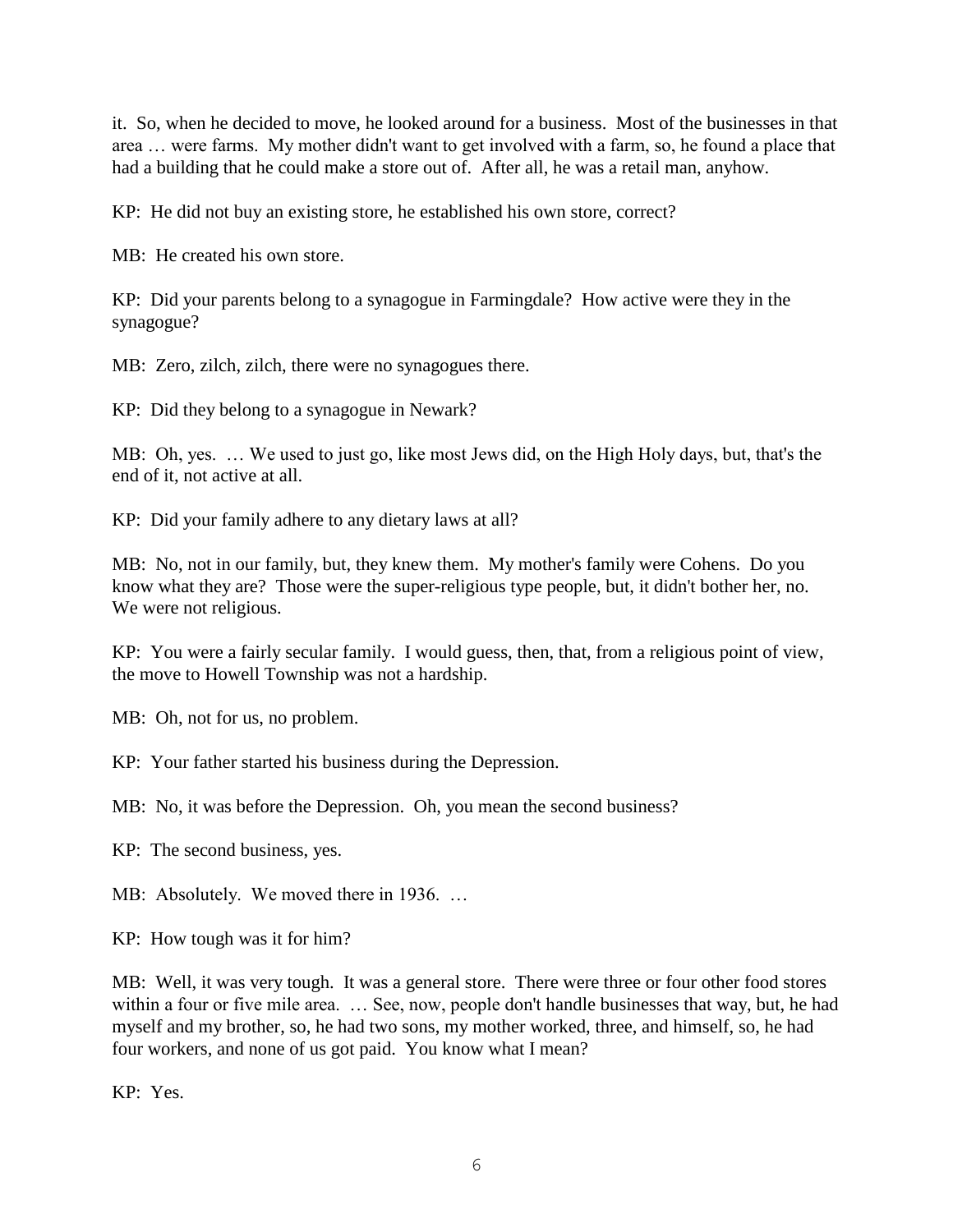MB: Okay, so, he was able to start [up the store]. … He was able to make a down payment on the property, and it was almost all paid for, so, that wasn't the burden. The burden was building up the business, but, obviously, when you build up the business with no overhead, you got a pretty good chance, and this is what happened.

KP: It was a general store.

MB: First, it started as a general store, first was the groceries, and then, we added clothing, we added shoes, and then, he got a liquor license, so, all of a sudden, we had … a good operation going. It took five years, but, it got going very well.

KP: It sounds as if the store really prospered during the war years.

MB: Well, I wasn't there during the wartime. Now, there were problems during the wartime, you know. There was always shortages. They had stamps; we sold gasoline out there, they had two gas tanks out there, and … the problem was getting people to work, you know, a worker who would work for you.

KP: He lost his two sons to the war effort.

MB: Yes, … and he had to pay the new hired workers, if you know what I mean. [laughter] So, that's how it worked, but, I'm sure he did [fine]. They worked very hard, I know they did.

KP: What is your earliest memory of working in the store?

MB: Oh, I started working in the store [when] I was like nine, ten years old, right away. I was always good at arithmetic, and there was never any problem. My brother and I, we had good personalities for that. Well, my father thanked us for that many times. [laughter]

KP: How often did you work in the store? How long did you work for?

MB: Constantly. Once again, even now, the modern businesses realize that service is important, but, at that time, my father knew it was very important. That store was open seven days a week, it was open from eight in the morning to eleven o'clock at night. … To build up good will, we used to make deliveries, believe it or not, and I remember delivering a nineteen cent can of tuna fish to someone who lived two, three miles away, but, this is how you build up good will.

KP: Did you drive or walk when you made these deliveries?

MB: Oh, no, no, we had cars, and, incidentally, there were times when I had to drive when I didn't have a license, but, I knew better. That was done, [laughter] but, … again, it was a rural area. The area was policed by the state police and they were miles away; you hardly ever saw them.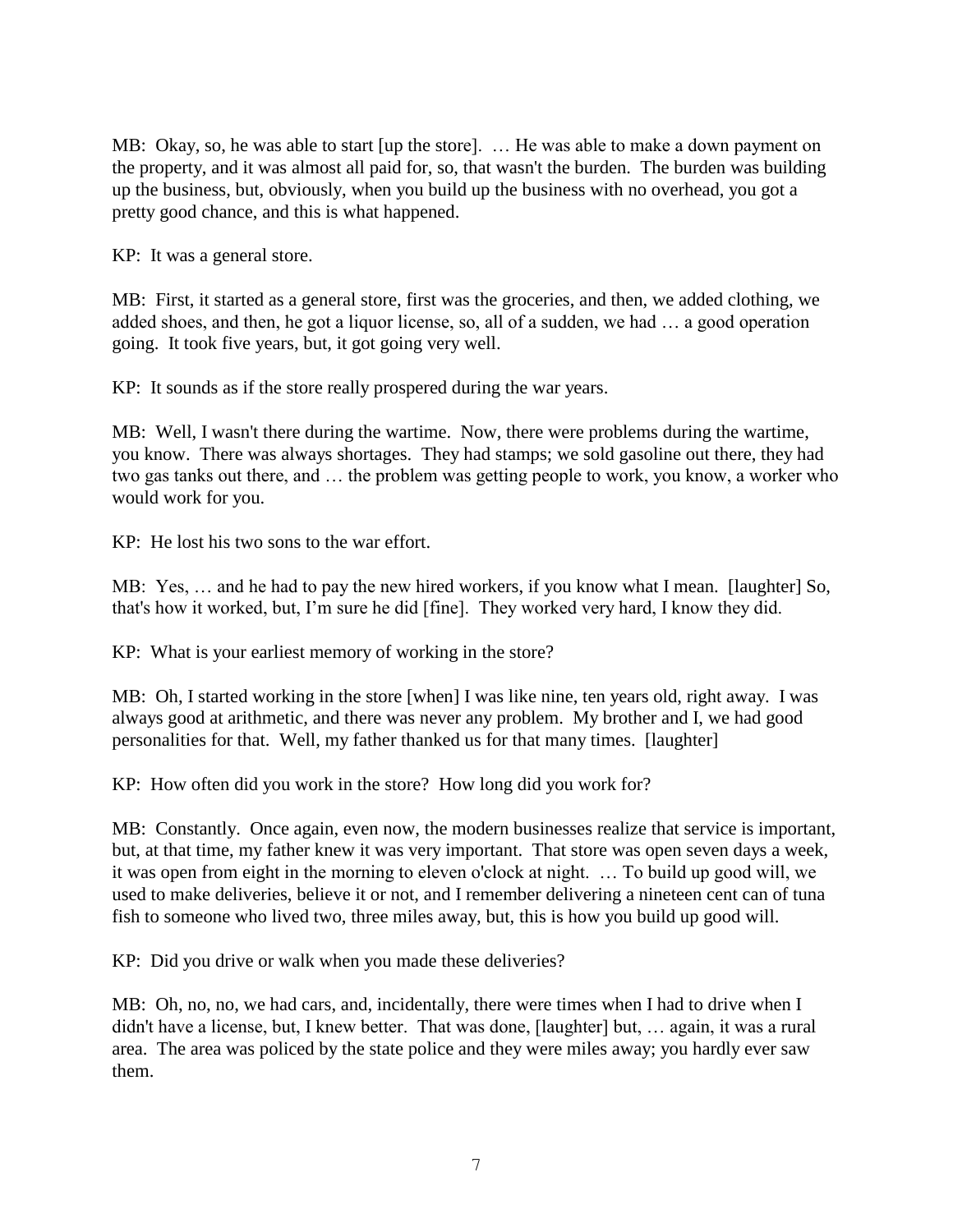KP: Given the nature of the business, you probably never got very far from the area.

MB: We were there all the time.

KP: Did you take any vacations when you were growing up?

MB: Very little, none, none whatsoever. … As I said, we had a pretty good area, … a large area, in the back. My brother and I used to get exercise. We used to throw baseballs in the back of the store, when it wasn't busy. This was when we weren't in school, and we had a little barn there, and I put … a backstop with a basketball hoop on an outside wall. I used to practice shooting baskets, and then, when the store got busy, you could see all the cars and so forth. We used to go to work. I belonged to the 4- H club, and … they had baseball teams and softball.

KP: Newark was a very cosmopolitan community.

MB: Oh, yes.

KP: However, you saw its negative side, the fights between the different ethnic groups.

MB: Oh, boy, yes.

KP: It sounds like you remember that very distinctly.

MB: Oh, yes, I do. I remember, [laughter] this is one case, we had a snowball fight. I don't know, some kids from down the block, they decided to attack the kids who lived near us, and I'll never forget my mother coming out the door, trying to stop it, and one of these snowballs hit her right in the forehead, okay. It knocked her back. It didn't knock her out, but, boy, she was hurt.

KP: Was there any anti-Semitism in your neighborhood in Newark?

MB: Oh, now, … to me, that's a funny word. … I don't know of any particular group where they said, "We hate Jews." I don't think that was, but, all it was [was], the Polish would say, "Let's go get the Jews," in other words, "Let's harass them." We had an Italian neighborhood nearby, too, which was very difficult, and the way the cities worked was not what you were, but, if you were on the block and if they didn't recognize your face, you were an outsider and you were subject to, oh, how can I say [it]? harassment.

KP: It sounds like that ended when you got to Howell Township.

MB: … There was no problem like that; this was the country. No, [that] ended it all, never had that problem. ...

KP: How many Jews lived in your area?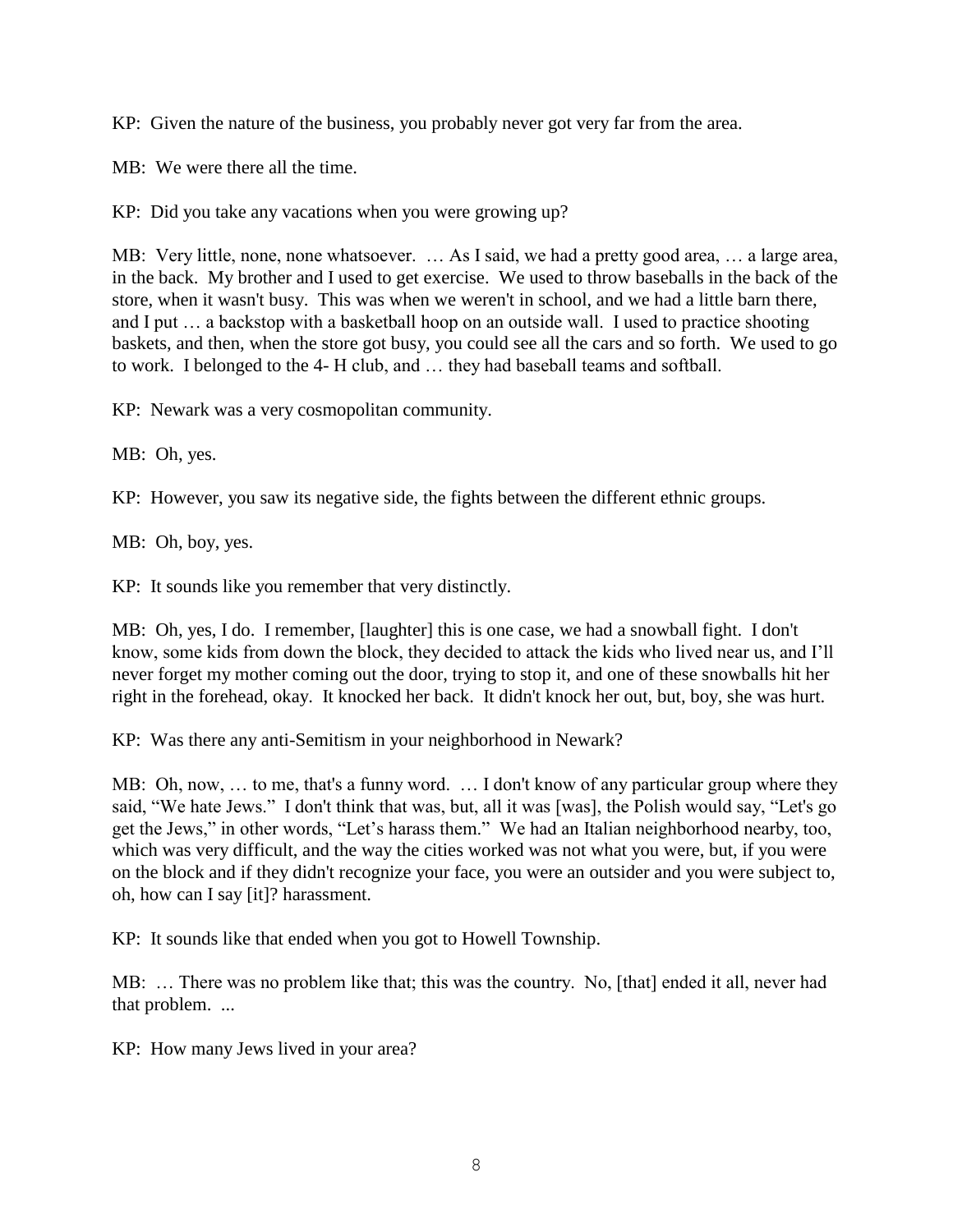MB: Well, where we were, there were no Jews, but, there was a whole Jewish settlement about three or four miles away, [it] was called West Farms, and, … believe it or not, they were radicals, … I think some were Communist, even, but, they had chicken farms. … At that time, a man could make a living, when I say, "Living," [I mean], "Subsist." He might have a little car and he could feed himself and so forth with fifteen hundred chickens. It was possible that a man and a woman, these women also worked on these farms, [could] … do that, subsist. There was about, maybe, fifteen or twenty Jewish families in that one area.

AM: Did the fact that this community was radical and affiliated with Judaism affect your family at all?

MB: Oh, no, oh, no. In fact, most of our business was not with these people, because my father wasn't a Communist. [laughter] Oh, we knew them, you know. … There were times when we would have some sort of social function, where they invite you because they wanted your money, you know, donate something, and so forth, and so on. So, we used to go. We knew them.

FR: Did you carry kosher products in your store?

MB: No, that was a novelty. ... Oh, we had stuff, but, I don't know whether you know it or not, but, a lot of this kosher stuff, in those days, was phony. You'd get the normal stuff and they'd send you … a bunch of labels. [laughter] Okay, that's it. We pasted the labels on and that made it kosher. Soda used to be that way, a lot of other foods, also. "Yes, we made it kosher," but, how do you know, you know? So, you stuck these labels on the food package and people who wanted something kosher, that's how they got it. I don't know how it's done now, but, that's how it was done then.

FR: It makes you wonder.

MB: Oh, yes, you got to do a lot of wondering about it. I don't know what goes on now, but, I'm sure it may not be much different.

KP: Did you notice a difference between the schools in Newark and Howell?

MB: The schools in Newark, these were big schools, let's face it, there was no problem for me in Newark. … I went to a one room schoolhouse when I moved to Howell Township. … It was the Adelphia Grammar School #1, it had two classes in it, then, a seventh and an eighth grade. Now, I got into the seventh grade and it must have had maybe twenty or twenty-five students in that one room. We used to get bused, yes, and that bus used to drop us off ... at this grammar school and used to go on to Freehold, to the high schools. So, we did all those things at once. Now, I had a very marvelous teacher, a little woman named Mrs. Griebling, I'll never forget her, she taught both classes, and the way it was done, while she was teaching the eighth, we'd have an assignment in the seventh, we're all in one room, and then, we'd switch back and forth. ... If you listened while you were in the seventh grade, you'd be smart [laughter] when you got into the eighth grade, … you knew all the work, of course, and this is how it worked.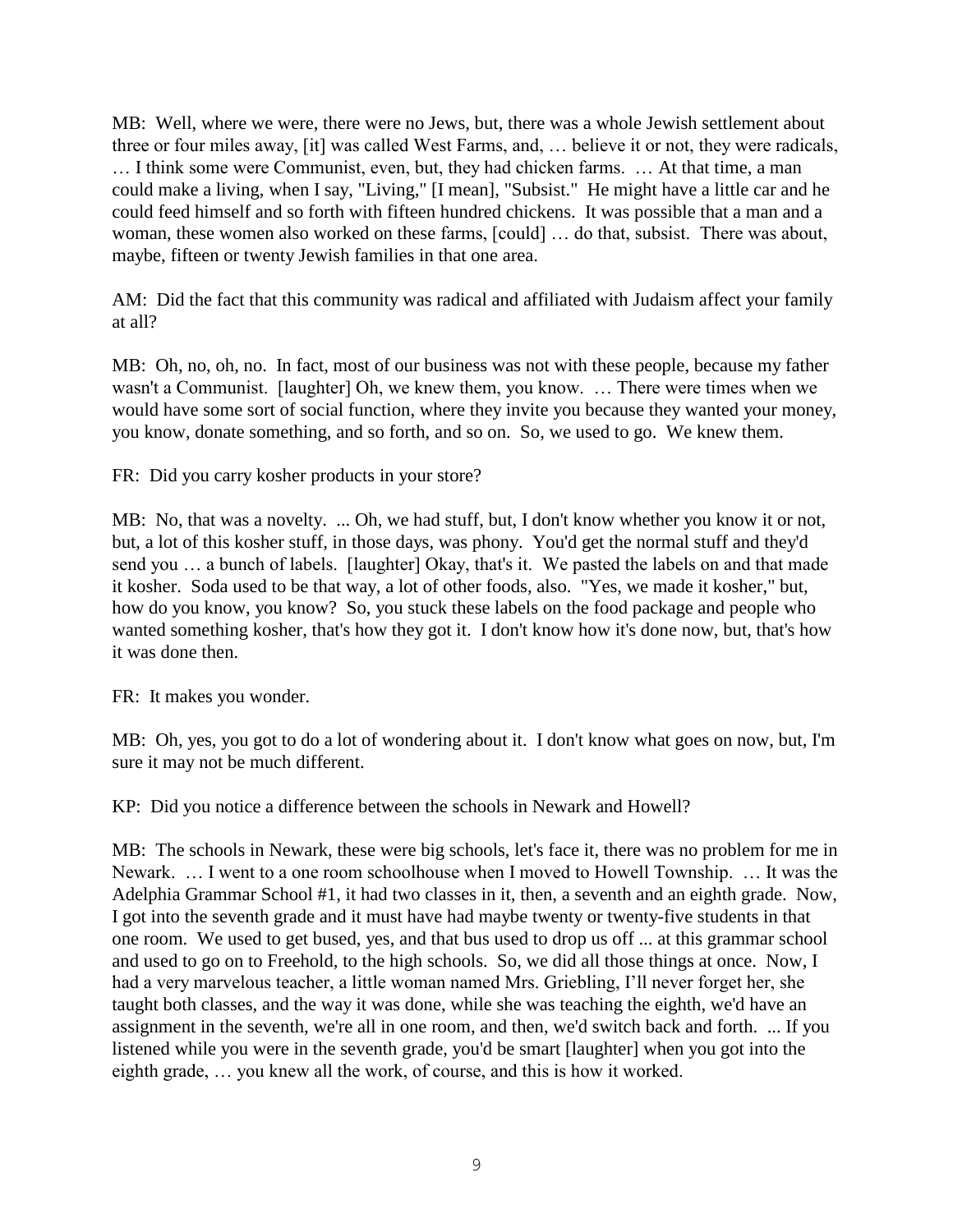KP: That must have been such a change from Newark, where you had very big classes.

MB: To me, I adjusted very, very rapidly, had no problem, no problem.

KP: What about your friends? In Newark, you lived near many different people.

MB: Yes, close to them.

KP: Then, you moved to a more isolated area.

MB: Well, remember, in the store, you meet a lot of people, and a lot of the young kids, my age, used to come in. … They used to come in there and talk to me. [I] got to know them, no problem.

KP: You did not feel isolated.

MB: Oh, no, no, no. As I said, I didn't and I'm sure my brother didn't. … I enjoyed the whole experience.

KP: You mentioned that you joined the 4-H.

MB: Oh, yes, these were local groups, yes. There was a 4-H club there. That was one where there was a lot [of people]. What we used to do was meet over each others' houses, and they … had an agent, an agricultural agent, [who] was part of the 4-H clubs, and we used to have functions. ... Basically, they had a baseball team. We used to discuss how to lay out a plot of grass, … a plot of ground, so [that] you could grow radishes and so forth. That was the whole program, basically.

KP: Did your parents grow any vegetables?

MB: Oh, yes, they did. In fact, we had a little orchard right [in] back. I told you, I said, we had a pretty large place, and my father didn't know how to take care of any of that stuff, … but, we had apples and we had chickens. He had about twenty or thirty chickens that we used to feed, it was good. We had dogs, cats, we had all the animals there. One time, … this is interesting, we had about an acre of land right alongside of the house and my father said he was going to have a farm. So, he went out and hired someone to lay all these vegetables and so forth, and, of course, he never took care of it. We did have couple of tomatoes, this and that, but, it all went to pot.

KP: Did your parents always intend for you and your brother to go to college one day?

MB: Oh, yes, there was no doubt.

KP: Even though you were working in the store.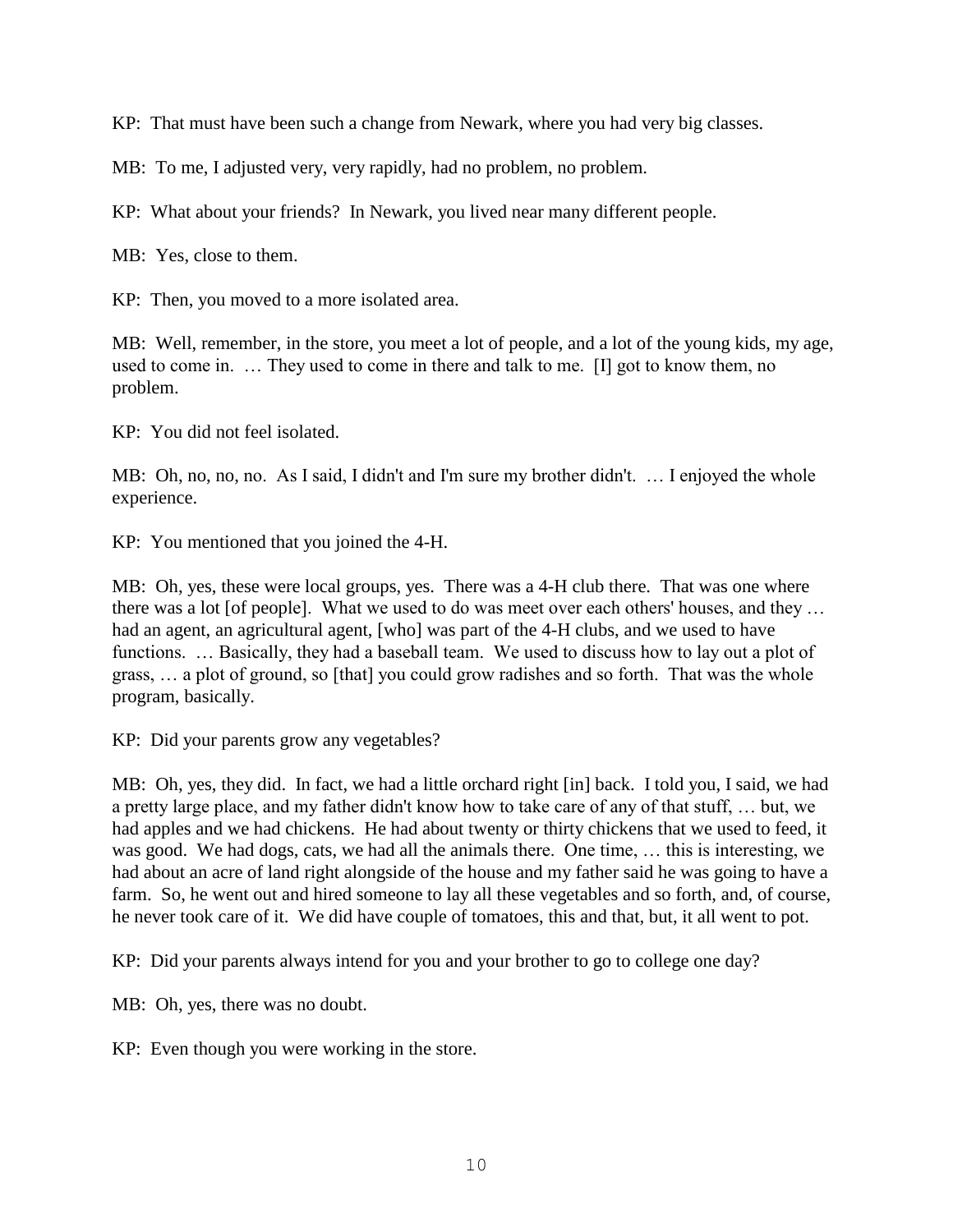MB: No doubt about it that we were going to get educated. In fact, I was supposed to be either a doctor or a lawyer, [laughter] which was their preference, their preference, [that] I should be either a doctor or a lawyer.

KP: Did they want the same thing for your brother?

MB: Oh, yes.

KP: You mentioned that your father was not a radical, but, you wrote on the pre-interview survey that he was a Democrat.

MB: Oh, yes, always a Democrat.

KP: Was he a mainstream, Franklin Roosevelt Democrat?

MB: Oh, yes, oh, yes. Even today, I have a mother who's over a hundred years old and still has all her marbles. When election time comes, she says, "You're gonna vote Democratic, aren't you?" [laughter] He was a man of the people, I guess.

FR: Your parents did not have a great deal of formal education.

MB: None, zero.

FR: Why did they want you to pursue a higher level of education?

MB: Well, I got a hunch this goes back to Jewish history for years and years. In fact, my father was afraid that I would become one of these Biblical scholars. [laughter] I was very good in school, okay. Now, it seems to be a basic history, back in Russia, those Talmudic scholars studied and studied, but, they couldn't make a living. My father always felt, "If you can't make a living, what's the good of being alive?" He used to actually tell me, "Don't you turn into one of those," you know. That was what he was afraid of, but, you had to get educated, no doubt about it. You had to get educated, but, you had to make a living.

KP: You mentioned that the one room schoolhouse was great. What about your high school?

MB: I went to Freehold High School and that was also small. … I can still remember it, I was very active in the high school, and, in fact, we just had our fifty-fifth reunion, and the whole school had 450 people in it, this is freshman, sophomore, junior, senior year. So, within a month, you knew just about everybody in the school, and all the teachers knew you, even though they never had you. … Every thing was quiet. It was a quiet school, no real problems, and the interesting part, 'cause it was a rural area, when I was there, approximately ten percent of the senior class went to college, which is a very small percentage. We'd graduate about 120 kids and only about twelve or thirteen went on to college.

KP: Did most graduates wind up back on the farm?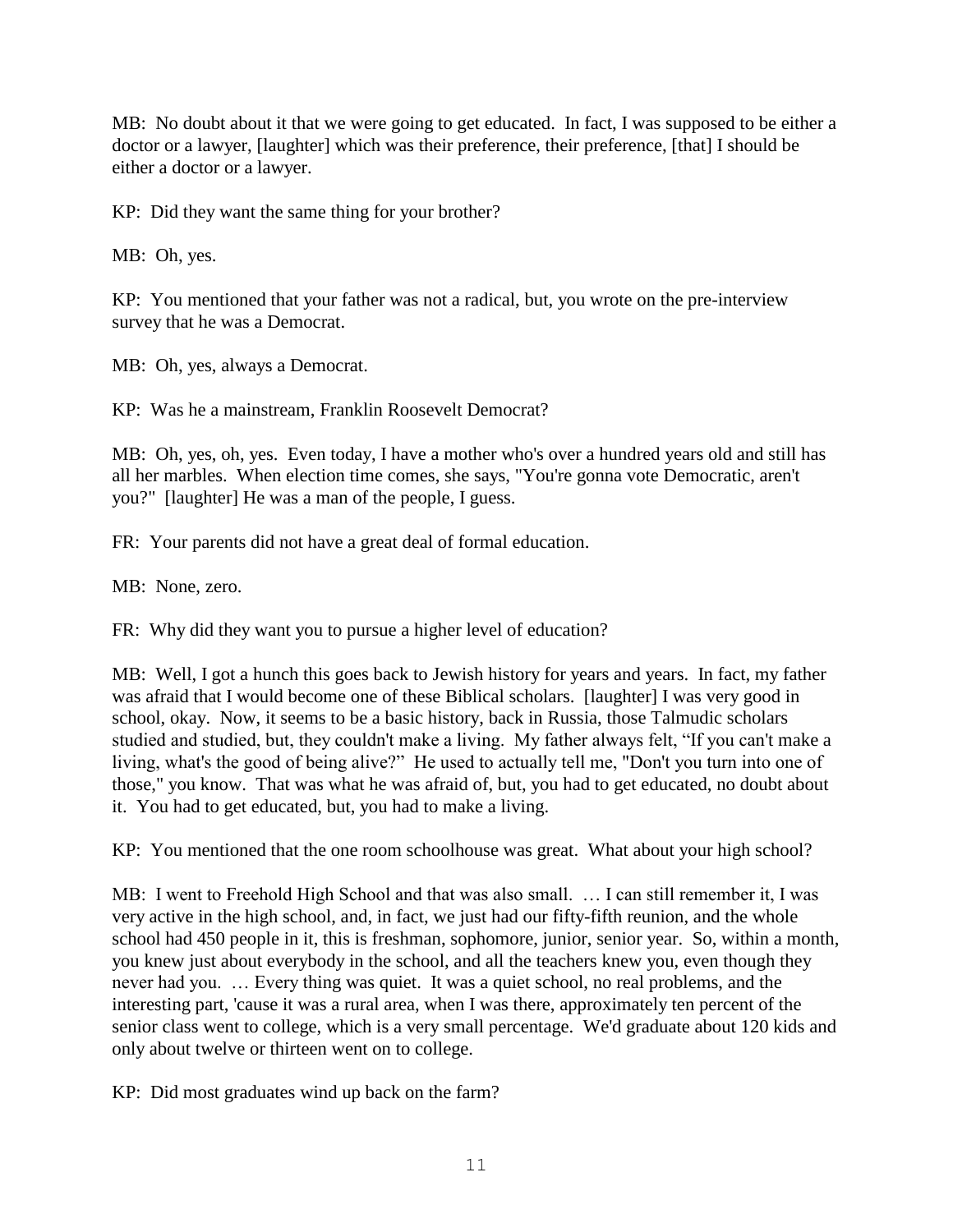MB: Oh, yes. They stayed in the area, too. [It is] amazing how many of our class attended our reunion.

KP: … Most people still lived in the area?

MB: Yes, yes. …

AM: Were the teachers supportive about you going to college?

MB: Oh, the teachers were fine. They were all college people, sure, oh, yes. Well, it just happened that, ... either there was no money or there was no inclination on the kid's part.

FR: Was that typical of the times, where ninety percent would not go on to college?

MB: I don't know about other areas, now, here, again, in this Freehold High School. … At that time, … in that area, the people didn't have much money, there was no real inclination to go to college, and, believe it or not, the girls waited to get married. … So many of the girls that I knew in high school, soon as they got their diploma, they got engaged, and they were married within a year. I mean, this was the norm.

KP: You mentioned that you were very active in high school. What did you do?

MB: Oh, I was involved in everything there.

KP: Did you play any sports?

MB: Yes. [laughter] This is a funny situation. I was ninety-five pounds and I went out for freshman football. [laughter] So, my coach looked at me, he says, "You, Mort? You're out for football?" I said, "Yes." He said, "How much do you weigh?" So, I said, "Ninety-five pounds." He said, "You know I can't take anybody on this team that weighs 135 pounds. So, he says, "If you want go out for waterboy, I'll let you apply for that." [laughter] I was about five-foot, fivefoot-one. I didn't start growing until I was about a junior or senior in high school.

KP: Did you play any other sports?

MB: Oh, I got involved in intramural things. No, I always wanted to be, but, I just didn't have the size.

KP: What other activities were you involved with?

MB: Well, I was in all the clubs, you know; we had a German club, we had a photography club, and I was involved in all those things.

KP: Were you a part of the yearbook staff or the student government?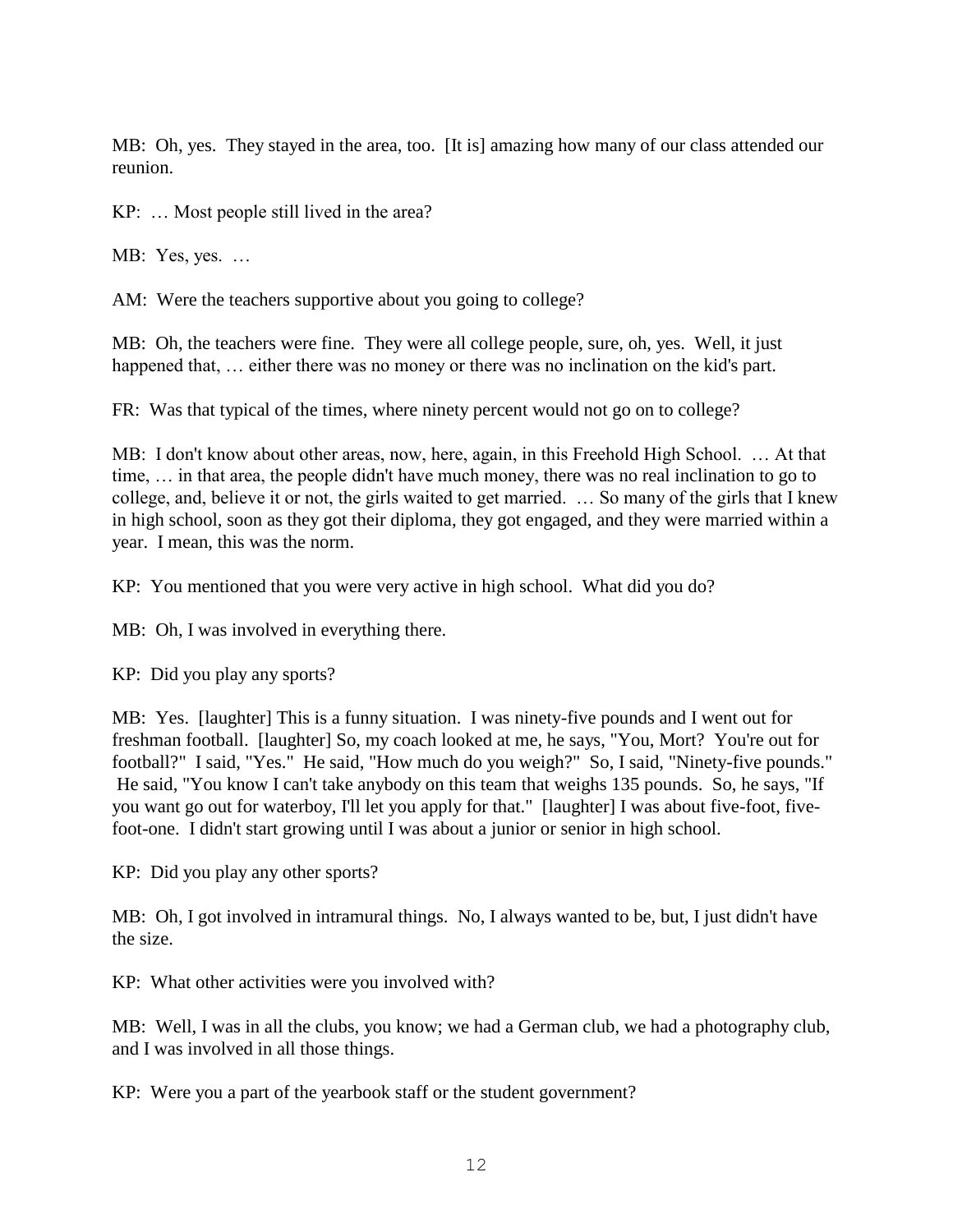MB: … Not as such, not as such. … Oh, they had a election there; I was elected [as] one of the councilmen. I remember when the little towns used to have the high school students take over the government for a day. You know, in that time, Freehold had a mayor and they had four councilmen. So, they had the kids have an election and I was elected [as] one of [the] councilmen. So, I went to the borough hall there, and they put me through the jail, and they had a guy who had just held up something, you know, a big, big robbery. So, he looked at me and I looked at him, but, *he* was behind the [bars]. [laughter] It was this kind of thing. It was all small. It was all window shopping, more or less, but, it was interesting. Again, I was on the prom committees, you know.

KP: Did your high school have any fraternities?

MB: No, no.

KP: You mentioned that your father was worried that you would become a scholar.

MB: That I was going to become a scholar, a professional scholar, that worried him.

KP: It sounds like you read quite a bit.

MB: Oh, yes. Let's face it, I used to get all these good grades. … The teachers used to write him letters, and that was it, and, of course, he didn't understand what engineers did, you know. I was interested in technical things, I always was. I liked to use my hands and so forth. He didn't know what engineers did. All he knew was, you had to be either a doctor or a lawyer to make a good living.

FR: When did you become interested in engineering?

MB: It has to do with what you do as a kid with [your] hands. I was building things all the time. I was always fixing things. I told you, I wanted to be an aeronautical engineer and I used to look at the airplanes [and] say, "Oh, great," you know, "this must be fun," you know. I used to get involved; I used to swim. I was always involved in doing things.

FR: Oh, sure. I remember fixing computers in third period.

MB: Oh, yes, oh, yes. I used to fix cars, I used to do all these things. It was fun.

KP: Aviation had a very glamorous image in the 1920s and 1930s.

MB: Oh, yes. It was great.

KP: Do you remember any particular flights?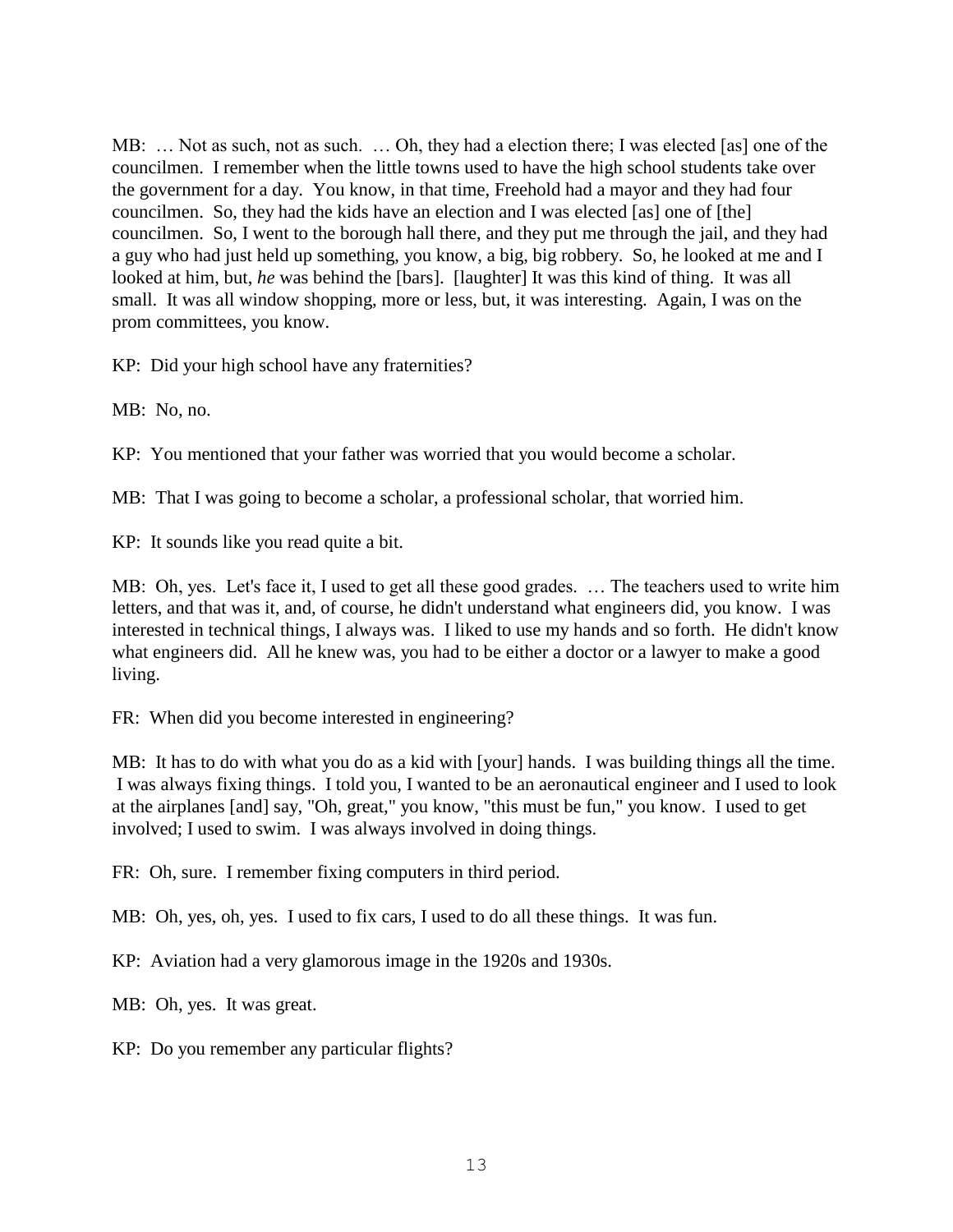MB: I didn't go on an airplane, oh, golly, I didn't fly on an airplane 'til … when I was in the Navy. I was stationed in Portsmouth, Virginia, and, on weekends, I took flying lessons.

KP: You really maintained your interest in aviation.

MB: Oh, yes. In fact, … even after I got out of the service, I took lessons. I was getting ready to solo, and this is the interesting thing [that] happened, I used to fly a plane, locally, with someone who had a part interest in the plane. There were ten fellows; they owned an airplane. You could do that in an airplane club. In that plane, I had three near catastrophes. I'm not too religious, but, I said, "Look, each one was worse than the previous." The last one, we caught fire over Trenton, and I said, after the third time, "God does not want me to fly these little airplanes," okay, so, that was the last time, … but, I still like to fly. I mean, I fly commercially.

KP: However, it is interesting that you kept up your interest for so long.

MB: Oh, yes.

KP: If Rutgers had had an aviation program ...

MB: Not at that time.

KP: … But, if a program had been in place, you would have participated in it.

MB: Oh, yes, I would have, absolutely. … We were in the infantry here, when I was here.

KP: ROTC?

MB: Yes, the ROTC was infantry.

KP: Did you ever try to enlist in the Civilian Pilot Training Program at Hadley Field?

MB: No, no. … From what you tell me, I'm unaware of such a thing, but, remember, … we got here in 1941, and we did four years in three years, so, we were very busy. We used to have one week between semesters, then, we went right back into work, and, again, we had these ASTP guys there. … [If] you ask me questions about that, I will have some interesting things to say. [laughter]

KP: Oh, good. Do any of your high school teachers stand out in your mind at all?

MB: Oh, yes. One, ... two, really, well, maybe three, ... one woman and two men. ...

KP: Who were they?

MB: Okay, well, one was an English teacher, Miss Button. She just died a couple years ago. She was just smart and very nice. She would take all the guff from people and never got mad at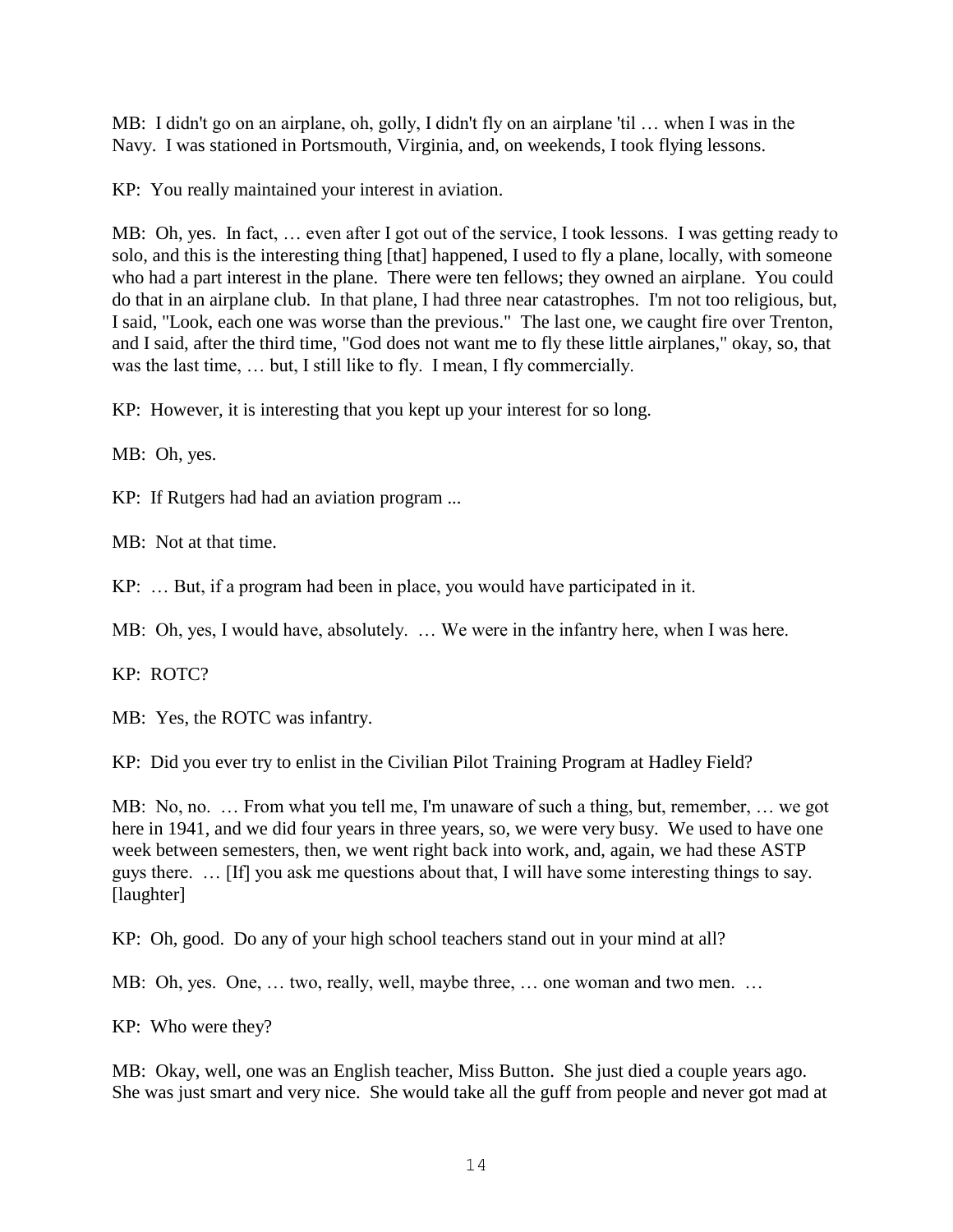you, you know, and she just kept you [interested]. She used to do Shakespeare. … She was a theater type person and the only way you could get extra credit in her English class was to read plays, [laughter] plays that we never studied, you understand? We had to read these, so, I read all her plays. So, we got along very, very well, and we had another fellow, what the heck is his name? his name was Clayton, and he was a teacher in civics and that area. He had a Ph.D. He was the only Ph.D. in our high school, and he was so lax, and so liberal, and such a nice guy, but, very impractical. I mean, he was the kind of guy that says, "Let these kids do whatever they want," okay. He'd get something organized, and he'd go to the back of the room and let you do it, and it was a mess. Here were fourteen, fifteen-year-old kids, what do we know? and, one time, … we had some sort of function planned, I've forgotten the details, but, he let the kids handle it all, and guess what? They forgot to send out the invitations [laughter] ... for the people to come, he never checked on them, and this is what struck me. He was a very nice guy; he could sit there, you could swear and holler, you could expouse the worse things, but, he just wanted you to get whatever's bugging you out of your system, and he let the kids straighten each other out. He wouldn't say, "Hey, that's wrong, that's fallacious." No, you don't do things that way; he let one of the kids suddenly say, "Hey, you can't do it that way." … I had a Latin teacher, his name was Mr. Shay, and he was so strict, I got a hunch that either he wanted to be a priest or had been a priest; whatever the reason was, he was unbelievably strict, and, yet, he was basically a nice guy. He would find a kid who didn't have any money or couldn't get to work. We happened to know that he used to lend kids his car. You know, kids who needed to get to work and so forth. He didn't publicize it, but, we found this out.

KP: You had a number of supportive teachers and they must have liked you because you were a good student.

MB: I had no problem with the teachers, no problem. You know, it was good.

FR: Did they do anything to support your goal of going to Rutgers?

MB: Well, I got in without any trouble, you know what I mean. All I did was make an application. They left [it] up to me and, … for me, I had to go to Rutgers.

KP: Had you considered any other schools?

MB: Oh, sure. I was thinking about going to Rensselaer [Polytechnic Institute], because they had a course in, what was it? mining engineering or something like that. That was my next choice, … but, again, my father had the store, okay, and … I used to come home weekends. … I lived on campus, but, we were only three-quarters of an hour [away]; in fact, it was closer. It was only half-an-hour from [the] Howell Township area and I used to get a ride. I used to take a train and so forth, get home Friday night, and ... my father would drive me back … on Sunday nights, weekends were always busy, and, … basically, this is how I worked my way through college, working in my father's store.

KP: So, you would spend the week on campus, and then, work at home on the weekends.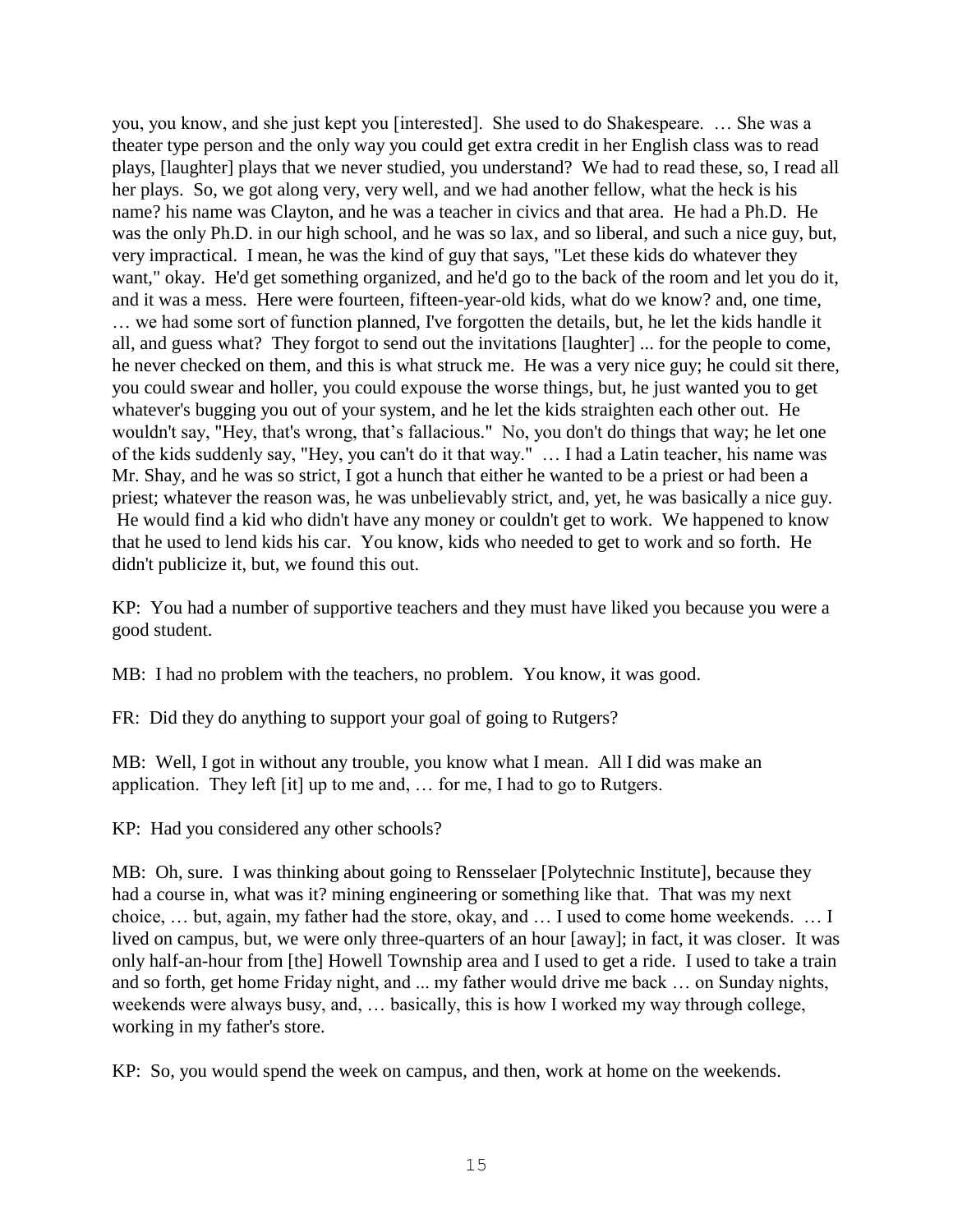MB: Yes. I went to … maybe one or two football games during the whole time I was here. I dated a couple of girls [from], at that time, it was called NJC, remember? … okay, but, at that time, it was very difficult for a girl [to go out] during the week. They had to be in by eleven o'clock and, on weekends, they had to be in at twelve. It was impossible, I mean, … actually going to the movies, and, oh, my God, we can't go out and have a soda, because the girl says, "I [have] got to get in by eleven," and they were strict, and, oh, it was just a mess.

KP: Before the interview began, you mentioned that you met Dean Metzger very early on.

MB: Oh, yes, before I came to Rutgers. Here's what happened; there was one fellow who used to come into our store who was a Rutgers graduate. His name was Higgbee. … Believe it or not, I met him here for the first time in thirty years, last year. He's ninety some years old. I think he was the Class of 1917 or 1918. He was in the store there and … I got to know him. We used to kid around. He had a son a little older than I am and a beautiful wife. I remember, I was like a fourteen, fifteen-year-old kid and this woman was absolutely gorgeous. I had a tremendous crush on her, and I found out, later on, because I got to know them, that he happened to do very well with beautiful women. He was married, I don't know, two, three times, [laughter] girlfriends, but, … he had owned a farm near us. He used to come and do business in my father's store, and he said, "Where are you going to go to school?" I said, "I don't know." He says, … "Did you ever think of Rutgers?" I said, "Yes, I thought of Rutgers." He says, … "I'll get an appointment … [for] you with the administration over there and maybe we'll be able to talk you into it," and, to me, it didn't make any difference. So, my father said, "Go, what can it harm?" So, good, he brought me up, and I was in my senior year in high school, and that's where I met Dean Metzger. So, obviously, he knew Metzger, I don't know how well he knew him, … and he was a pretty well-to-do guy. He was also a school teacher. He owned property elsewhere and so forth. Now, I don't know whether he's still alive. I tried to contact him, but, I couldn't connect, but, last year, I saw him.

KP: You actually saw him here last year.

MB: Saw him here. Unbelievable, he asked for me. His son came over to me, … because I didn't know he was there, and there he was, sitting down on the ground. He looked at me, he was hunched over, he says, "Remember me?" I said, "Of course I remember." I told him, "You're the reason I came to Rutgers." [laughter]

KP: You met Dean Metzger for an interview about Rutgers.

MB: Oh, yes, sure. Now, here's my guess; I think I was over there because Mr. Higgbee was trying to get me a scholarship, this is my guess, I don't know the details, all right, and, I guess, before they did that, they wanted an interview. That's how I met him.

KP: Had you applied for any scholarships?

MB: No, no. I did, later on. Remember, this was the early part of the year. … I applied for a scholarship. Why not?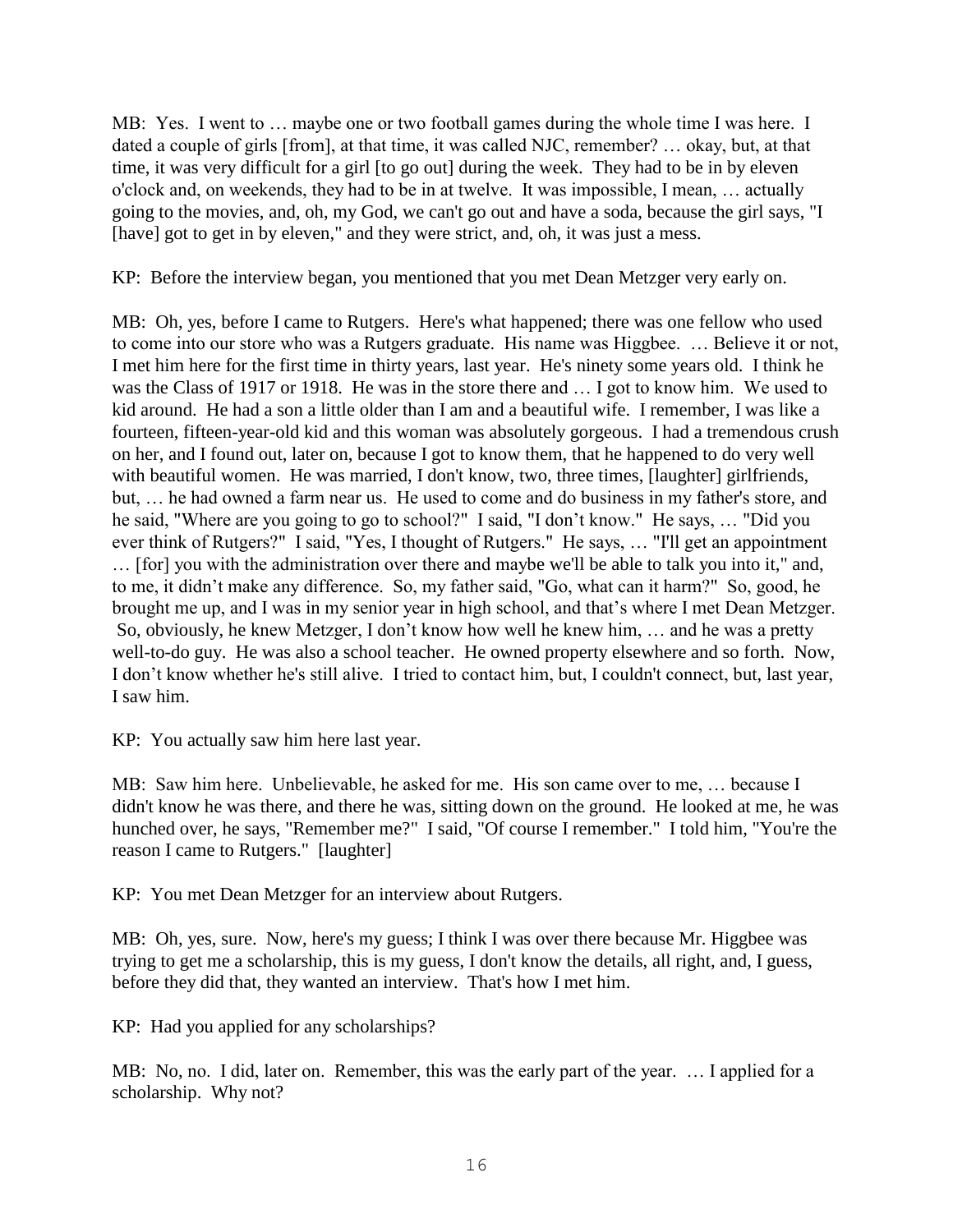KP: Did any of your teachers tell you about the State Scholarship?

MB: They did, yes, they did.

KP: However, you never took the State Scholarship exam.

MB: No, I didn't, but, after about the sophomore year, I was given one; I was on a State Scholarship. What happened is, as the people got drafted, you know, the state had the money allocated for these guys, so, the University would give it to anybody who was around, and I had good grades, so, it wasn't any problem, but, I did get one, I think in my sophomore year.

KP: You entered Rutgers in 1941.

MB: Yes.

KP: For one semester, until the attack on Pearl Harbor, you experienced "traditional" Rutgers.

MB: Oh, it was fine.

KP: What do you remember about that first semester?

MB: Well, my brother went to Rutgers before me. He was four years, three years older than me, and he transferred to the College of Pharmacy in Newark. Okay, so, … he stayed off campus and … he got me into the house that he stayed in in the very beginning. So, that's how I got there. … They had social events with the girls' college, we had mix-ups, you know, get-togethers, they had those, and it was no problem. … I lived up there on Somerset Avenue. I lived up there in the Hungarian section, and there were a lot of the local girls coming around, and they wanted to meet college boys, so, there was no social problem.

KP: Even though you went home on the weekends, you had a pretty active social life.

MB: Not super social. As I said, I did relatively little dating, but, … I met a lot of people, yes.

KP: It sounds as if you would have taken part in more social activities if you could have.

MB: I think so, I think so, but, it was very important for me to go home weekends to work in my father's store.

AM: Where did you live for that first semester during the week?

MB: I lived on Somerset Street, … off campus housing.

KP: According to your pre-interview survey, you lived there for two years.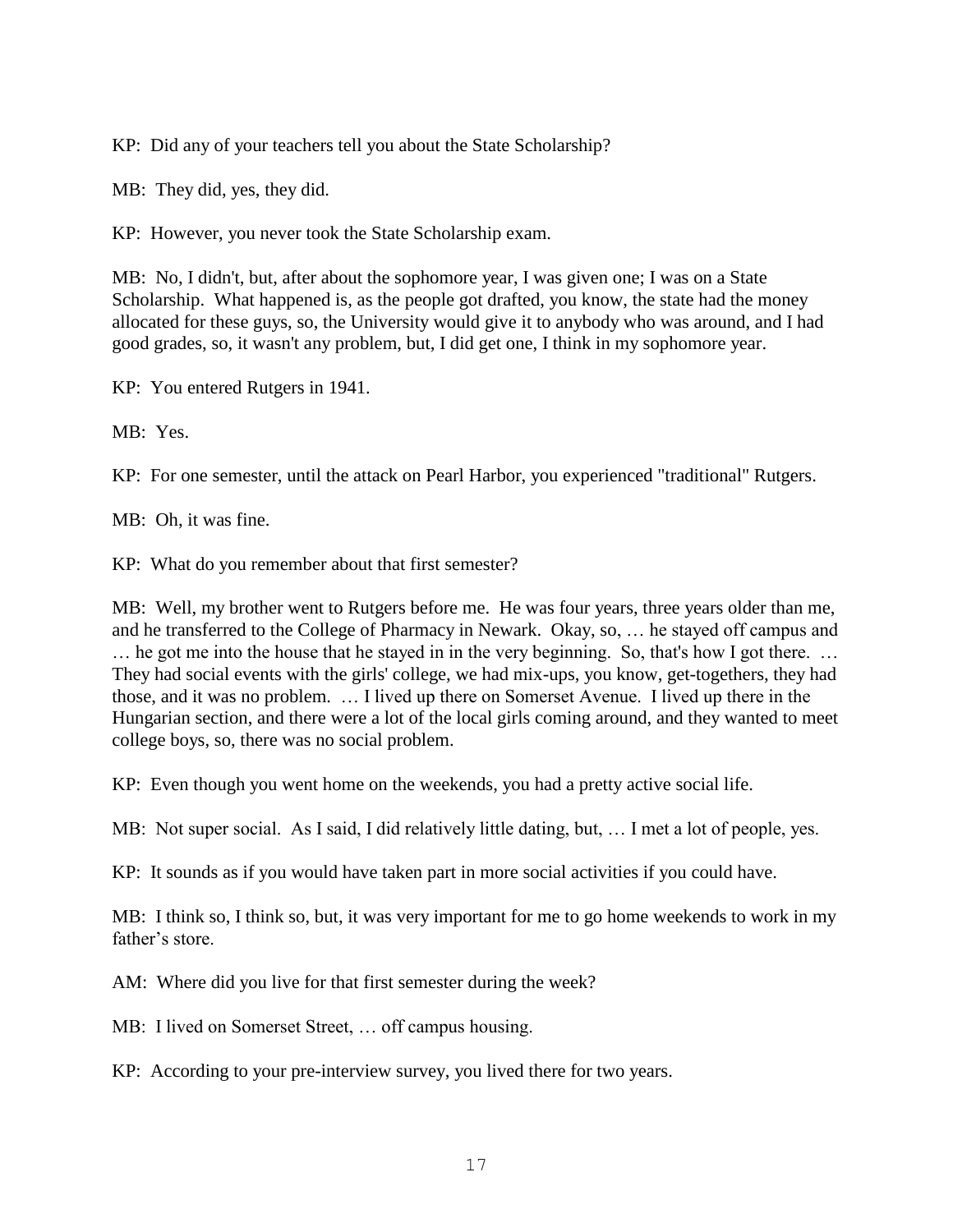MB: On Somerset Street, yes. I lived in one house, and we got kicked out of the first house, and I moved to another house about half a block away, and then, I moved over here to Ford Hall, then, from Ford Hall, I moved over [to Chi Psi]. At that time, the Chi Psi fraternity was taking anybody, [laughter] anybody.

KP: Had you considered joining a fraternity before that?

MB: No, no, I was definitely anti-fraternity. … They tried to pledge me at, what? at that time, the Pi Epsilon Pi was there, that was a Jewish fraternity, and there was another one ...

KP: Sammy?

MB: Sammy, I think so, but, I didn't like it. I don't like the hazing bit.

KP: Hazing was pretty rough back then.

MB: Yes, I saw some very, very serious, dangerous results of the hazing. I said, "Forget it, forget it. I want no part of this."

FR: When you moved into the Chi Psi house, were you just living there?

MB: Yes. They had room, and they wanted to keep the house open, which was fine, so, all you had to do was apply. They wouldn't make you part of the fraternity. When they had their secret meetings, they'd ask you, "Please, leave."

KP: You mentioned that you saw some dangerous fraternity initiations.

MB: Oh, yes. We had one fellow who was a cripple. His name was Jack Dempsey. In fact, our scholarship fund for the Class of 1945 is named after him. … Both legs were hurt in either infantile paralysis or whatever it was, but, they were shriveled up, and he walked on crutches. He belonged to the Kappa Sig fraternity.

KP: Okay.

MB: All right, ... during the hazing, the hazing scene was usually [in] the fall, early/late fall. I was in the men's room with him. He says, "Mort, I've been through the worst I've ever been through." I says, "What do you mean?" He says, "Look at this." We're in the men's room. He pulls down his trousers. Now, this was a crippled guy. He was purple, literally purple, from the waist all the way down to his shriveled up legs. I mean, have you ever seen when someone's been hit hard, you know, you get bloody, you're purple inside? I said, "Jack, what the hell happened?" He said, "They're paddling the," quote-unquote, "out of me," just because he wanted to belong to the fraternity. That's it. So, when I saw that, I said, "Forget it," and then, I talked to other guys who were pledging, and they were telling me about all kinds of excuses to paddle someone, all kinds of excuses. If a student … wouldn't … answer an upperclassmen properly, he could get paddled. The pledges, they had to … go out to the store, buy things for guys, do favors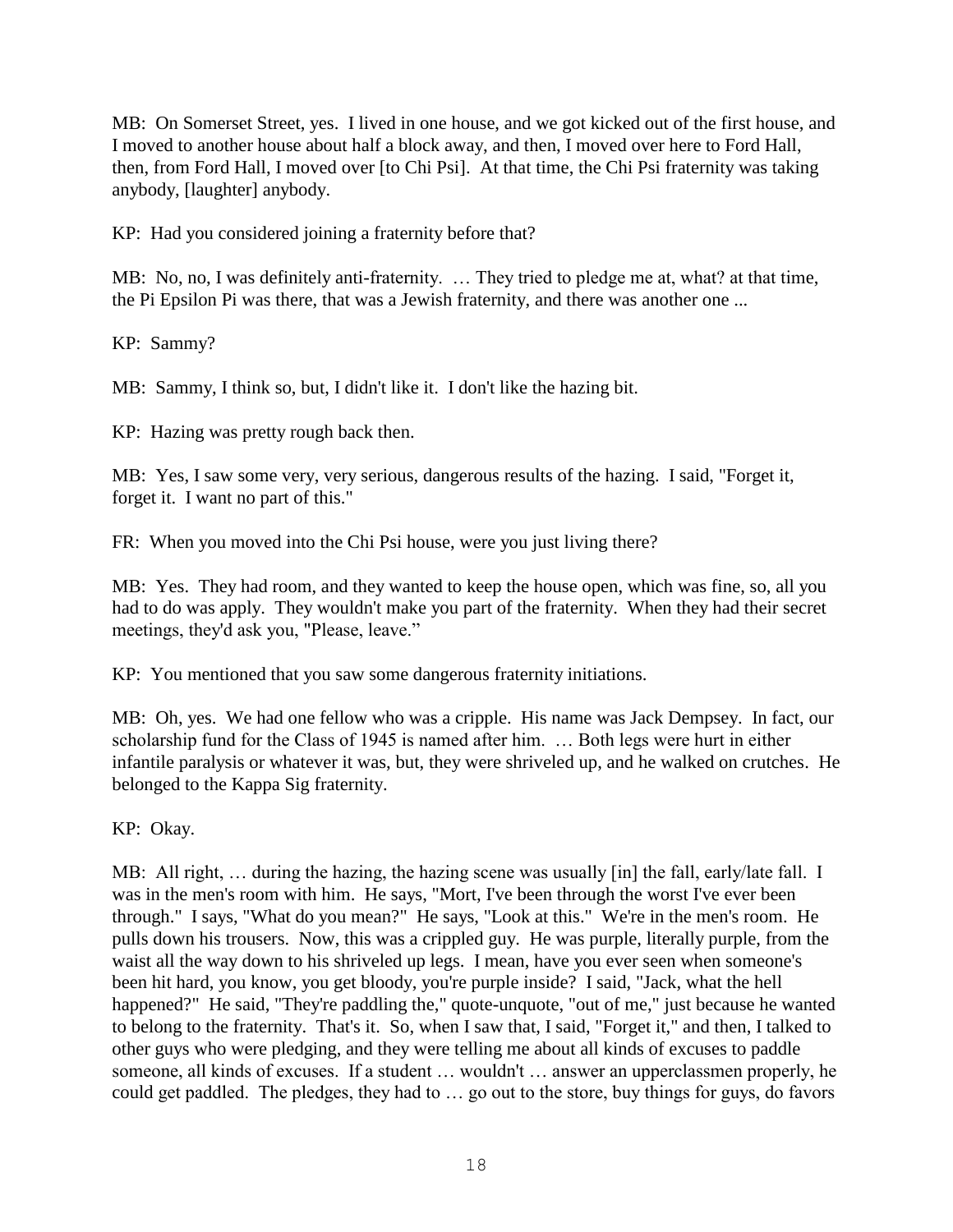for them, and so forth, and there was … no purpose. I couldn't see it at all, so, I was definitely anti-fraternity.

KP: What did you think of the class competitions? We read in the *Targum* that there was an ongoing competition between the sophomore and freshman classes. The freshmen had to wear beanies.

MB: Well, I wore a beanie, didn't bother me, for, what? five weeks, six weeks. That's all it was.

KP: It did not bother you.

MB: No. Come on. … [laughter] In other words, you join a society and they want you to wear a pin, so, you wear a pin. It wasn't degrading or anything. In some cases, "it looked cute," quoteunquote. [laughter] Remember, we were young kids. We were about sixteen, seventeen years old.

KP: You mentioned that you were disappointed that Rutgers did not have an aviation engineering program.

MB: So what? … I was involved in engineering. I took up electrical engineering. That was the nearest thing I was involved [with]. I ended up as an electronics person and I was very happy in the profession.

KP: When did you decide to pursue electrical engineering?

MB: Oh, I decided to pick engineering when I was high school.

KP: When did you choose your specialty?

MB: Well, I had a choice. At that time, there was civil engineering, ceramic engineering, mechanical engineering, and there was electrical engineering. I think that's about all there was. So, electrical was the nearest thing to what I wanted to do. … I didn't want to be a civil engineer, because they're out in the weather, you know, it rains and it's messy, dirt, and mud, and so forth. That wasn't for me. [laughter]

FR: When you entered Rutgers, was your father still trying to convince you to become a doctor or a lawyer?

MB: Well, they had no choice. All my father said [was], "Why do you want to do [it]?" I mean, "Can you make a living out of it?" That was my father's first thinking, and I said, "I think I can. I don't know." I said, "But, I would rather try this than something else." … If I could have gotten into a med school, if it had looked like there was good possible of getting into a med school, I would have applied for pre-med, I would have, but, what happens is, I went around asking people, because, after all, my parents pressured me, "Why not? Being a doctor isn't such a bad thing." You know what I mean? … but, I found, at that time, the odds or the chances of getting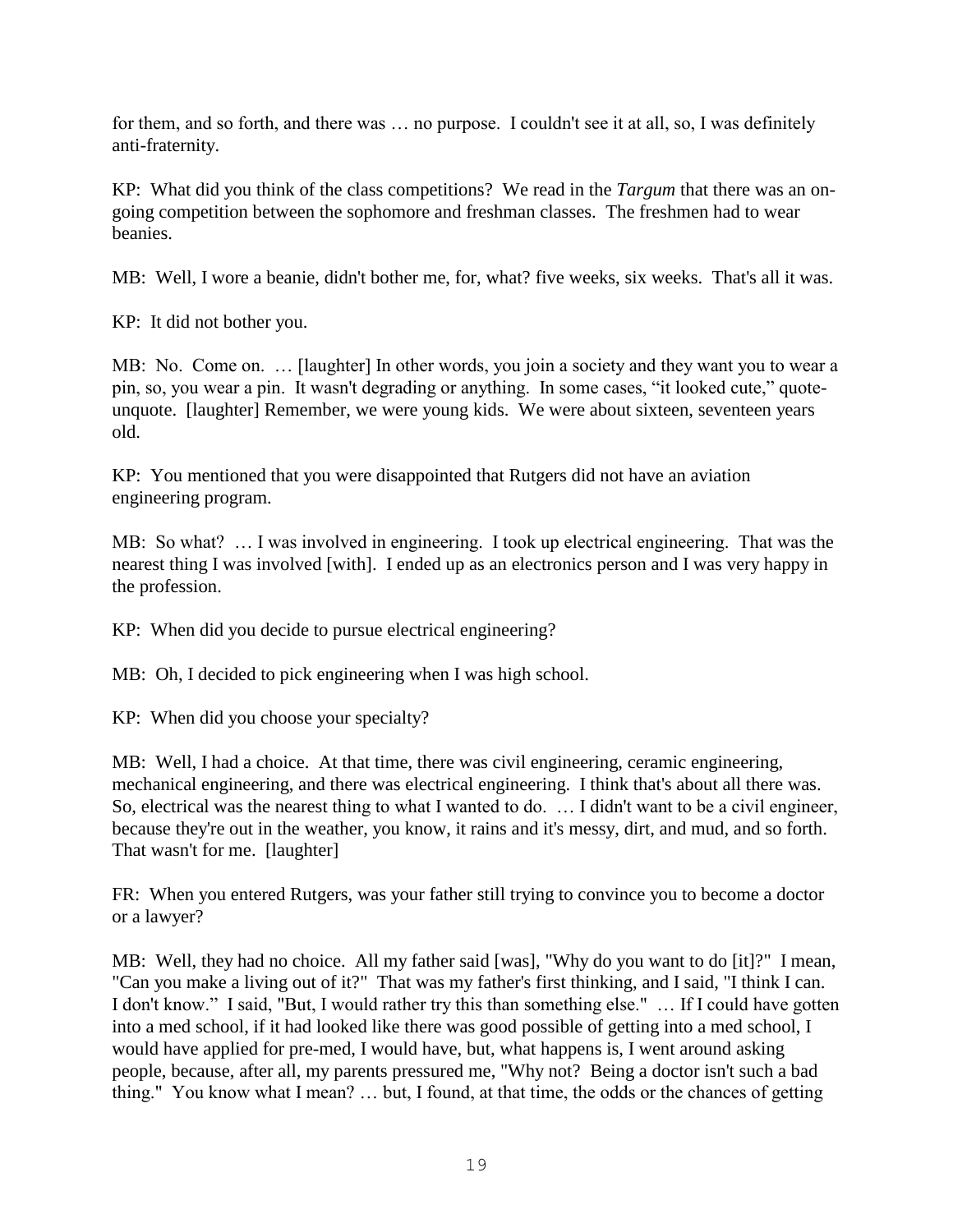into a med school were unbelievably stacked up against you if you were not a family member of a doctor. That was the situation then, and … we had no connections at all, and it just didn't look good.

------------------------END OF SIDE ONE, TAPE ONE-------------------------------

KP: … You mentioned that you had looked into medical school. Were the Jewish quotas a factor in your decision to not pursue a medical degree?

MB: I don't know. This, I don't know. … I mean, this … Jewish quota … never really bothered me. I always felt that I would work around any kind of [prejudice] and it usually worked out. I mean, things like this happened later on in life, but, I've always been able to work around any kind of things, even quitting a job and getting another job, I mean, but, it never really bothered me that much.

KP: You mentioned that, in your first meeting with Dean Metzger, he had the sunlight shine on you and, also, shine on his Phi Beta Kappa key.

MB: First on the Phi Beta Kappa key, and then, in my eyes, yes. [laughter]

KP: Did you ever have any other experiences with Dean Metzger at Rutgers?

MB: None, not any confrontations. Now, I had a confrontation with his assistant, a fellow by the name of Crosby.

KP: Oh, yes.

MB: Okay, Crosby, he was assistant dean. I had some confrontations with [him].

KP: What were the confrontations about?

MB: Well, it wasn't [because he was] mad at [me]. I told you, I had to leave that first house.

KP: Okay.

MB: This is an interesting story. Now, as soon as I get there, the woman, the house mother, at that time, the requirement [was], if you rented rooms to students, there had to be a qualified adult in there, more or less supervising the behavior, and they had a woman there, her name was Mrs. Furlong, and she got sick. Within a week, she was dead. I'm there three days, four days, something like that, and I'm attending Mrs. Furlong's wake. I'm upstairs in the room, okay, and she's down on the ground [floor], and her family's there and so forth. So, she's dead. So, they bury her, and, here we are, about four, five students up in each room, we have no supervision. Now, she had either a daughter or a daughter-in-law that was suppose to come and supervise, but, she lived elsewhere, and then, … we had a couple of students there who used to bring their girlfriends up into the house. Now, what went on, I don't know, but, that's besides the point. It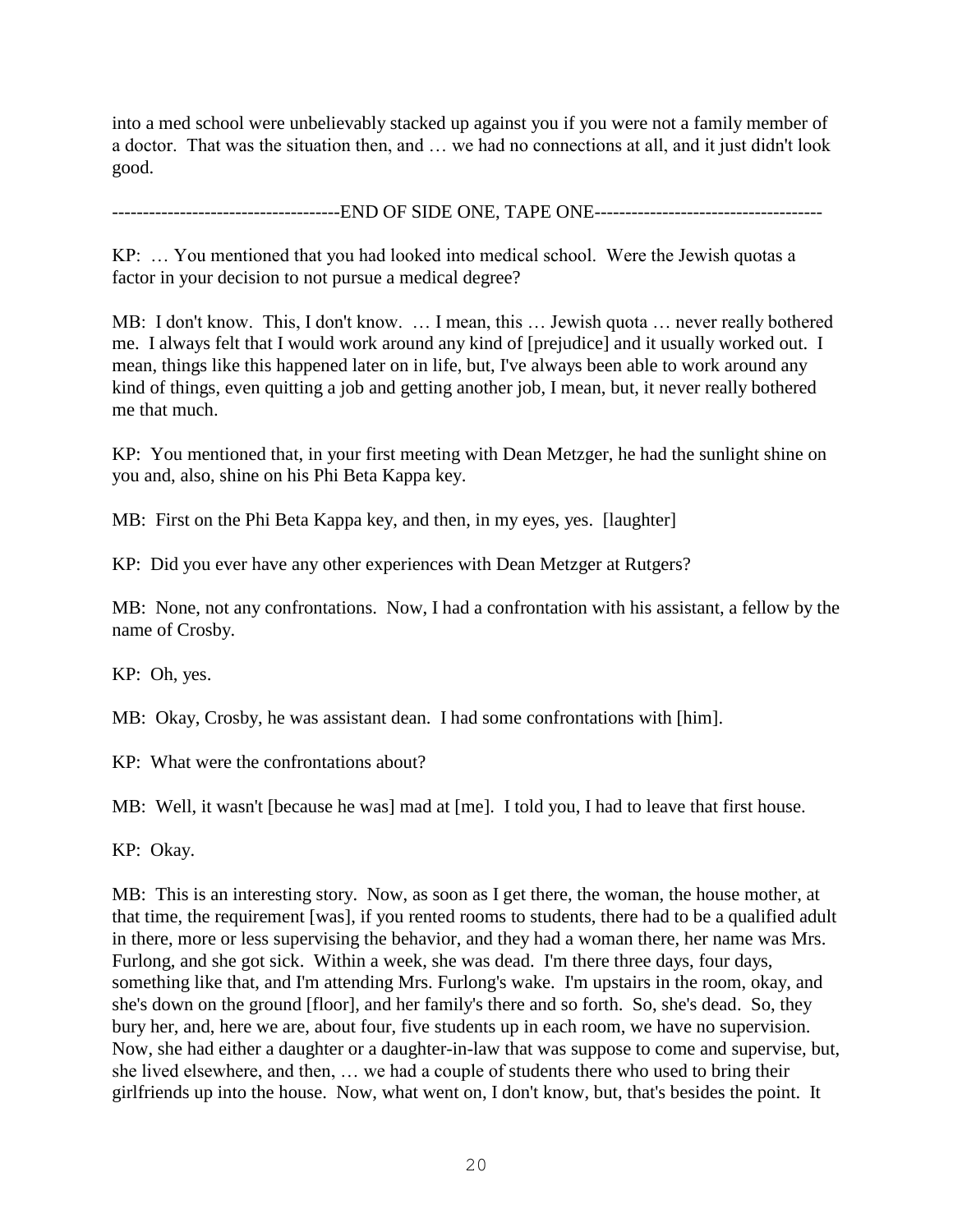got to the point where there were complaints coming into the University that girls were seen coming in and out of our house. So, Crosby … calls me in. I mean, I got a note in the mail, I go up to him, and he says, "You're living on Sommerset Street." I say, "Yes." He says, … "Look, you're not being supervised." I said, "It's not my fault [that] I'm not being supervised. [laughter] I mean, this woman died, you know." So, he says, "Well, you're going to have to get another place of lodging and you can't do," blah, blah, blah. So, I tried to argue the best [I could]. I says, "Well, Dean, it's not my fault," and so forth. So, he says, "You're going to have to move." … I call that a "confrontation."

KP: Is that why you went to Ford Hall?

MB: No, I moved to another place, I told you, down the street, 'cause we knew people down there, other classes. I moved in a house about … block or so away, a Hungarian woman by the name of Mrs. Reese, and it was pretty good there, but, I had a serious thing happen to me. She had about five or six students and … I had a big double bed in the room I was in. Two other guys, who lived elsewhere, they used to like to wrestle in my bed, really wrestle, and, one time, oh, they broke the bed, big mess. … Meanwhile, I rushed into the room, 'cause I had been elsewhere, and, meanwhile, the woman, Mrs. Reese, comes up and sees me in the room, the bed's all broken, and she assumes that I had done the breaking. So, when I went to come back, to rent the room again, the next semester, it suddenly was taken. So, then, I had to look for new lodging. I knew someone who was moving into Ford Hall. He says, "Look, come here, I've got room."

KP: Do you have any memories of chapel?

MB: Oh, yes, lots of memories. I mean, we had to go, I forgot whether I went on Tuesdays or Thursdays, I forgot what day it was, we used to go, and that's when I used to hear Dean Metzger. We'd talk; ... sometimes they'd have a discussion and so forth. [When] it was over with, I just left. That's all. To me, it was just something you had to do, you know. That's all. I was not impressed … with what was said, I was not impressed with what he did and what he looked like. I just went; I think we had to sign something and that was it.

KP: You also mentioned that your favorite professor was a math professor, Professor Brasefield?

MB: Yes, short guy, five-foot-two, and no nonsense. … To me, he was the fairest guy in the world, a very difficult man. I mean, as far as the grades were concern, he was a very tough marker. He gave assignments every morning. Everybody got up to the board. We were lucky. We had small classes then. We had like twelve, thirteen people in a class. He'd give an assigned problem, and he'd come around, and he'd mark every one of the things. That was part of your grade, and then, he'd … pick people out to explain the problem to him. I had one thing happen to me which let me know that he noticed me. I'll never forget this. One time, I forgot an assignment, I did, I forgot. I don't know what happened. When time came to hand the paper in, I said, "Oh, my God, I didn't do it." He very seldom gave us homework to hand in, and this hurt him, get it? because, here, all of a sudden, [I had not turned in my work]. So, he called me, he said, "Mr. Burke, I want to see you after class." So, I go, I looked at him, I says, "What can I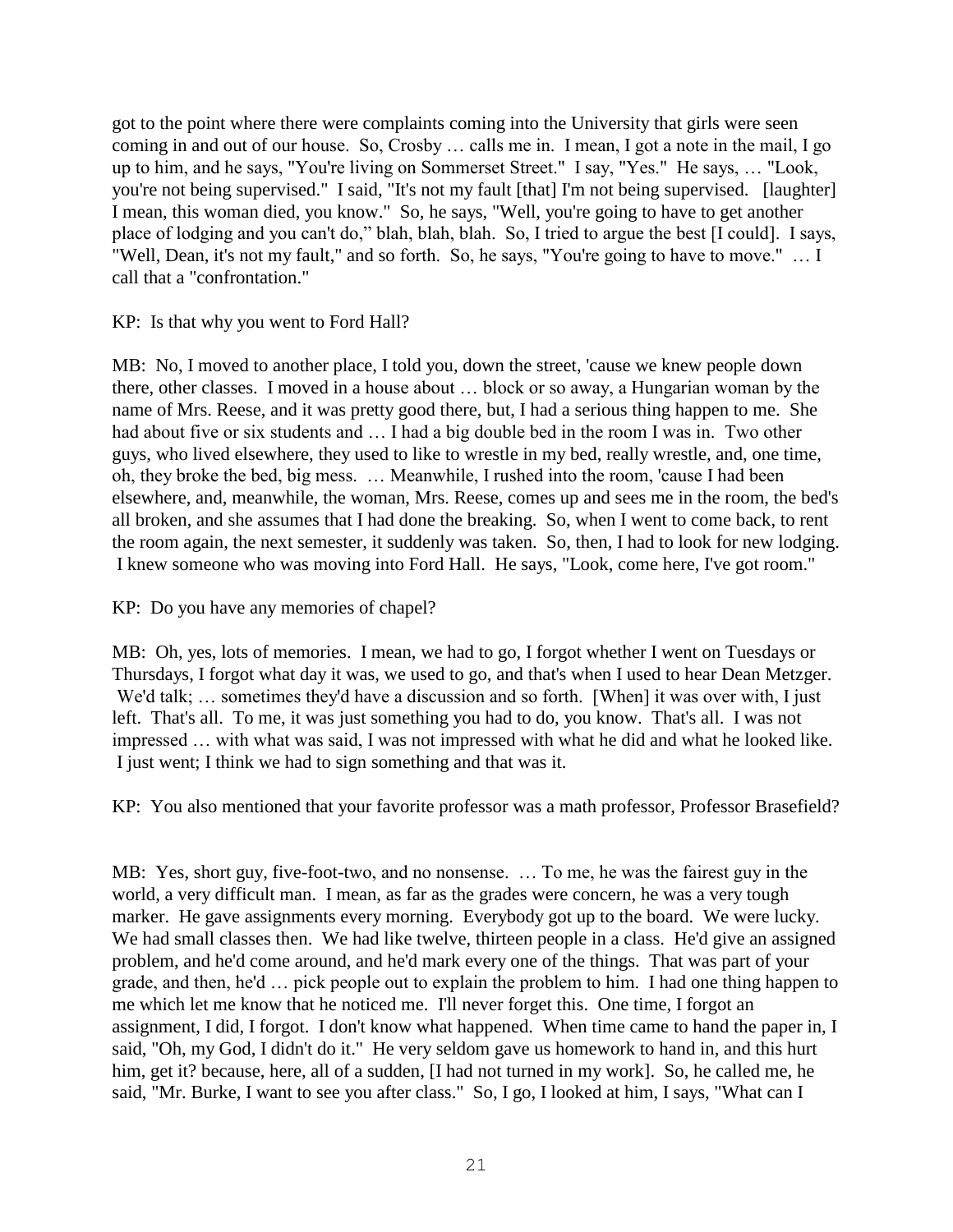do?" He says, "Mr. Burke," he looked at me, he says, "you probably … never had any trouble … with math or any other kind of subject, have you?" So, I says, "No, I haven't." He says, "But, why didn't you hand in [the assignment]?" He wanted to know why I didn't hand in his [homework].

KP: He was hurt.

MB: Oh, yes, he was hurt. … Other than that, I felt that he never even noticed me, other than I was just a number or a name that he marked in his book.

FR: Maybe that was because you had not had any problems.

MB: Whatever it was. … In a way, I was happy and, yet, unhappy, you know, because at least my prof noticed me. [laughter]

KP: A number of alumni engineers have told me about a professor who was, apparently a terrible lecturer. He was so repetitive that his former students used to sell his notes to his new students. Possibly, he taught here after 1945.

MB: Oh, I didn't know him, but, we had a colorful professor, a surveying professor, a fellow by the name of Lendall. … You're not engineering students, right?

AM: No.

FR: No.

MB: … Rutgers probably had one of the finest engineering curriculums, I think, anywhere. We were in school, actually in class, thirty-six hours a week. … On Saturday mornings, I had to take a surveying lab here. … I remember having only one afternoon off and that was on the Thursday afternoon. … I used to sleep, okay, but, we used to have ROTC, we had machine shop labs, we had all these wonderful things where we had to work with our hands, in addition to doing the [course] work. So, we had the surveying lab and this fellow, Lendall, he was an older gentleman, a very nice, (sparkly?) guy, but, … I don't know whether his mind was going or something, but, he was the kind of guy that would give you an exam, you'd look at the exam, fill it out, I mean, do it, the paper would come back, and something was marked wrong, and you'd look at it, and you'd see, you know, it's right. So, you'd raise your hand, "Sir, so-and-so is marked wrong, I think you erred." Then, he'd stop and he'd think. … I'll never forget, he says, "Oh, gentlemen, gentlemen, forgive me, forgive me, I made a mistake. Hand all the papers back. I'll have to remark them," [laughter] and he did this more than once. Now, again, I don't know whether it was the beginning of Alzheimer's or what. He had a very funny habit. When he lectured, he always put his hand in his pocket and he always had change in his pocket, okay. So, guess what we called him? We called him, "Jingle," ... [laughter] and you can just guess what the words were. That's what he was called.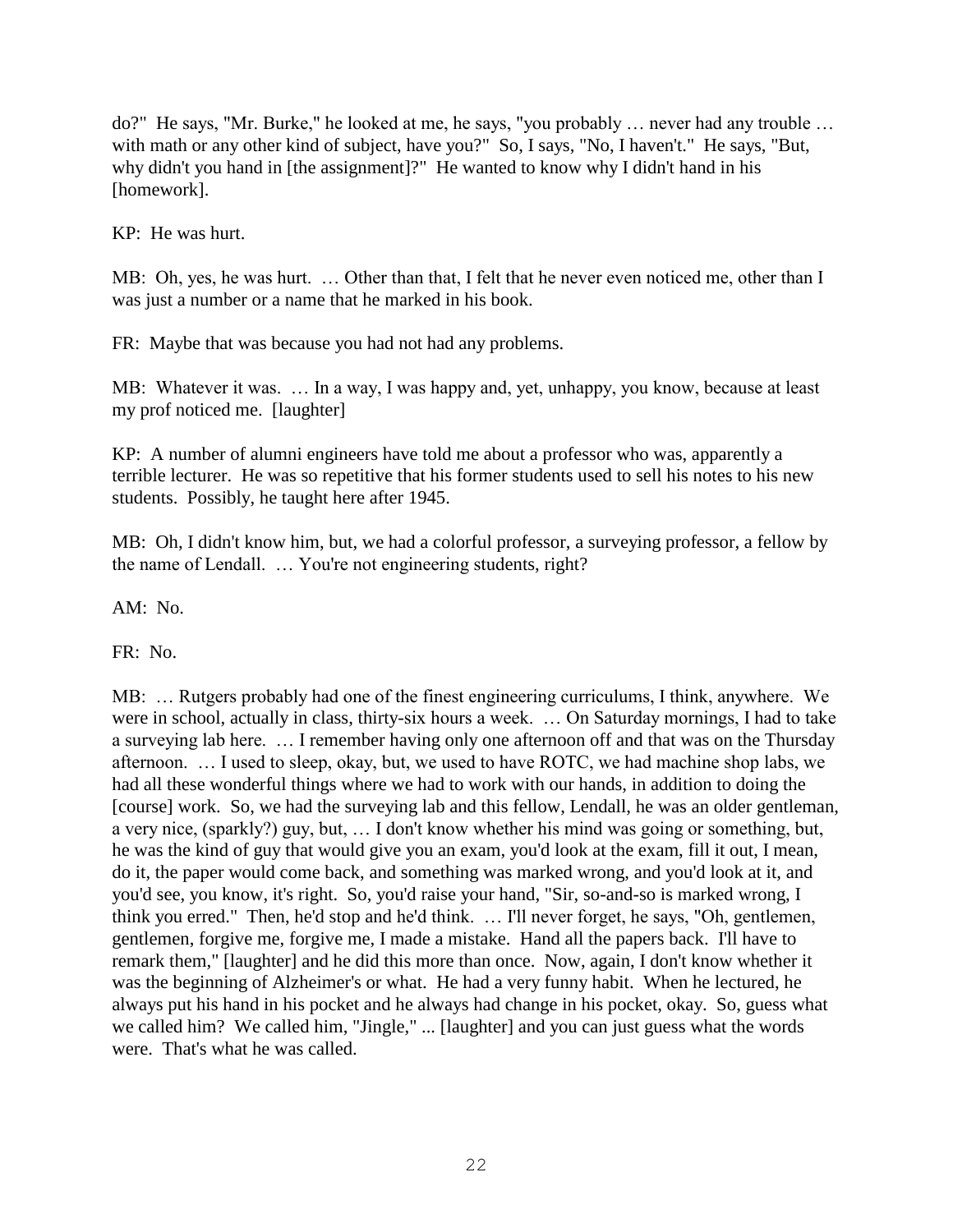KP: There seems to have been a number of faculty members who earned nicknames, including this "Jingles" …

MB: Jingles, I'll say it, "Jingle Balls," we used to call him. [laughter]

KP: A number of people called William Demarest, "Whistling Willie."

MB: Well, I never had Demarest, but, I used to hear the words, "Whistling Willie," yes.

KP: Growing up in the 1930s and early 1940s, how closely did you and your family follow the events in Europe and the rest of the world?

MB: Oh, good, I remember, my father was trying to get his mother and one of his brothers over there, and, at that time, he had already gotten some messages from his other brother. We followed it as closely as anything ... [that] would affect us, but, the main deal was survival here, you know.

KP: It sounds like your father was aware of the threat that Hitler's Germany posed for your family.

MB: Oh, yes, everybody knew. … Come on, everybody knew the threat.

KP: Yes.

MB: Everybody knew the threat. I mean, he knew people who had been kicked out of Germany and it was in the papers. It was all in the papers.

KP: In 1941, before Pearl Harbor, did you expect that the United States would enter the war?

MB: All right, I expected [it], yes, because, remember, they started over in Europe … in 1939, and it was just a matter of time, because the British, … they couldn't take care of themselves, and especially with France going … down so quickly, it was inevitable, yes. We all knew. I knew that, sooner or later, I'd be involved in a war. My father knew it, everyone knew it.

FR: When you were in high school, did any of your friends and classmates enroll in basic training?

MB: You could get drafted at eighteen, and, if you were seventeen, you could go in with your parents' permission. This is high school age. Yes, some of them did.

FR: When you graduated from high school, did many of your classmates rush off to join the military?

MB: Oh, some crazy kids did, sure. [laughter]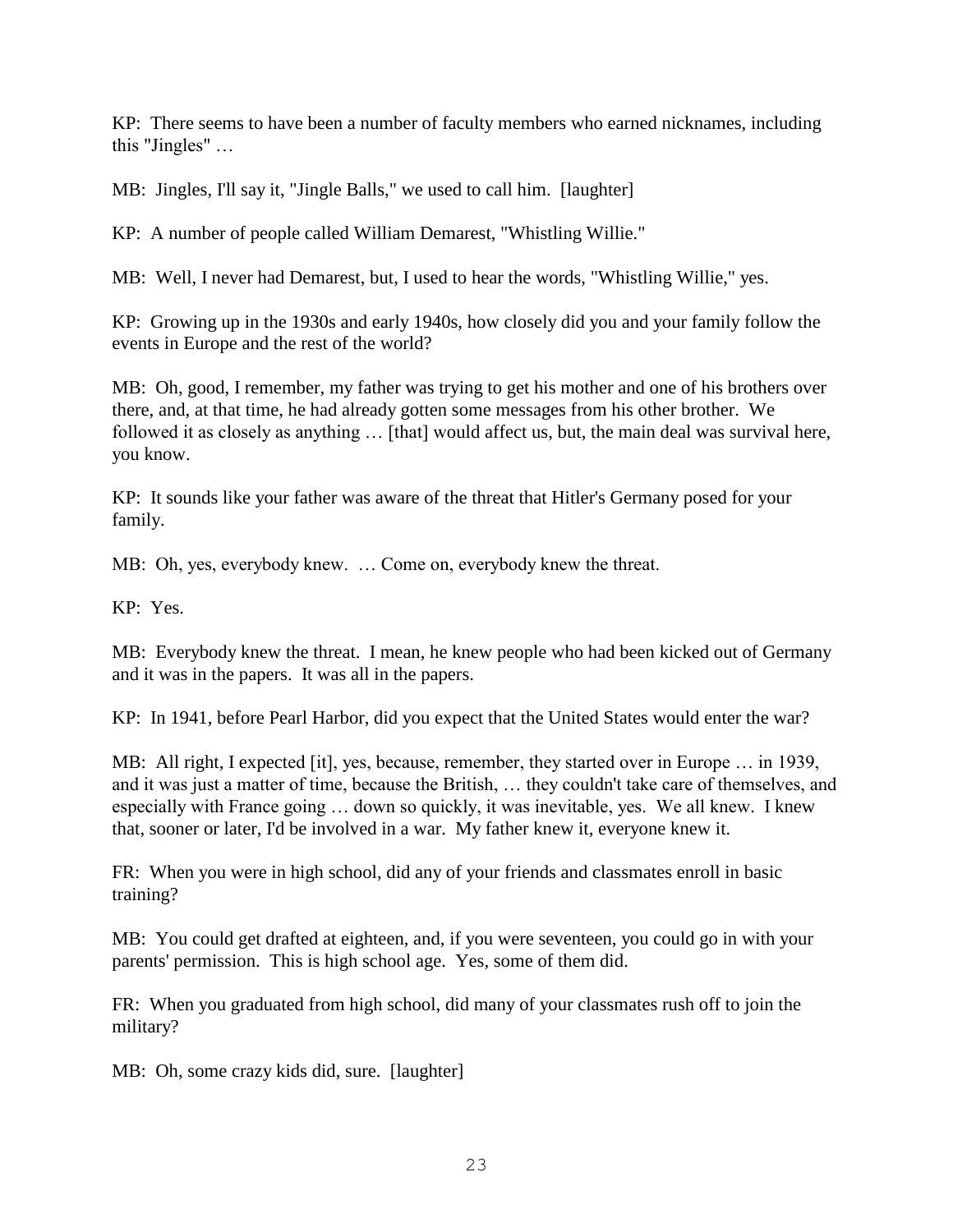KP: How did your parents feel about the military, because they knew that the military in Russia was very severe?

MB: As long as we weren't in the service, they didn't care, because I know [that] the chances are, the atmosphere in America was a hell of a lot different, much better, than it was over in Europe. … In other words, they knew [that] if they could keep us out [laughter] of the service, the chances are we'd stay alive, but, of course, they did not succeed.

KP: He would have liked that, though.

MB: Oh, yes, oh, yes. I know for a fact, I didn't know the details, my mother told me, "Your father went down to the draft board, he told them that you were his only sons, but, … they couldn't do anything for him." We had a local draft board and knew the members. …

KP: He argued your case before the draft board.

MB: Oh, I've got a hunch [that] he went down to ask them, "Is there anything I can do?" I know my father would be that kind of a [guy]. "What can I do to make it so my sons don't have to go to the service?"

KP: Your brother was old enough as well.

MB: He was … older, but, believe it or not, he was stalled. He didn't get inducted until about only three or four months before I was.

KP: Really?

MB: Yes.

KP: Was that your father's doing?

MB: I don't think so. I think [it was] because he was in the pharmacy school, … medical. I don't know what the deal was, because my father had no influence at all with the draft board.

KP: You were able to finish college.

MB: Yes. I started very young. I'd just turned sixteen in my freshman year and what happened is, I got involved in this EDDY Program. They considered me enlisted, because, when I took this EDDY test, I must have enlisted. I didn't realize it. So, on my papers, it doesn't say, "Inducted," where they checked off, it says, "Enlisted," and then, it gives the date I was inducted.

KP: When did you learn about the EDDY program?

MB: Oh, that was right here, while I was going to Rutgers.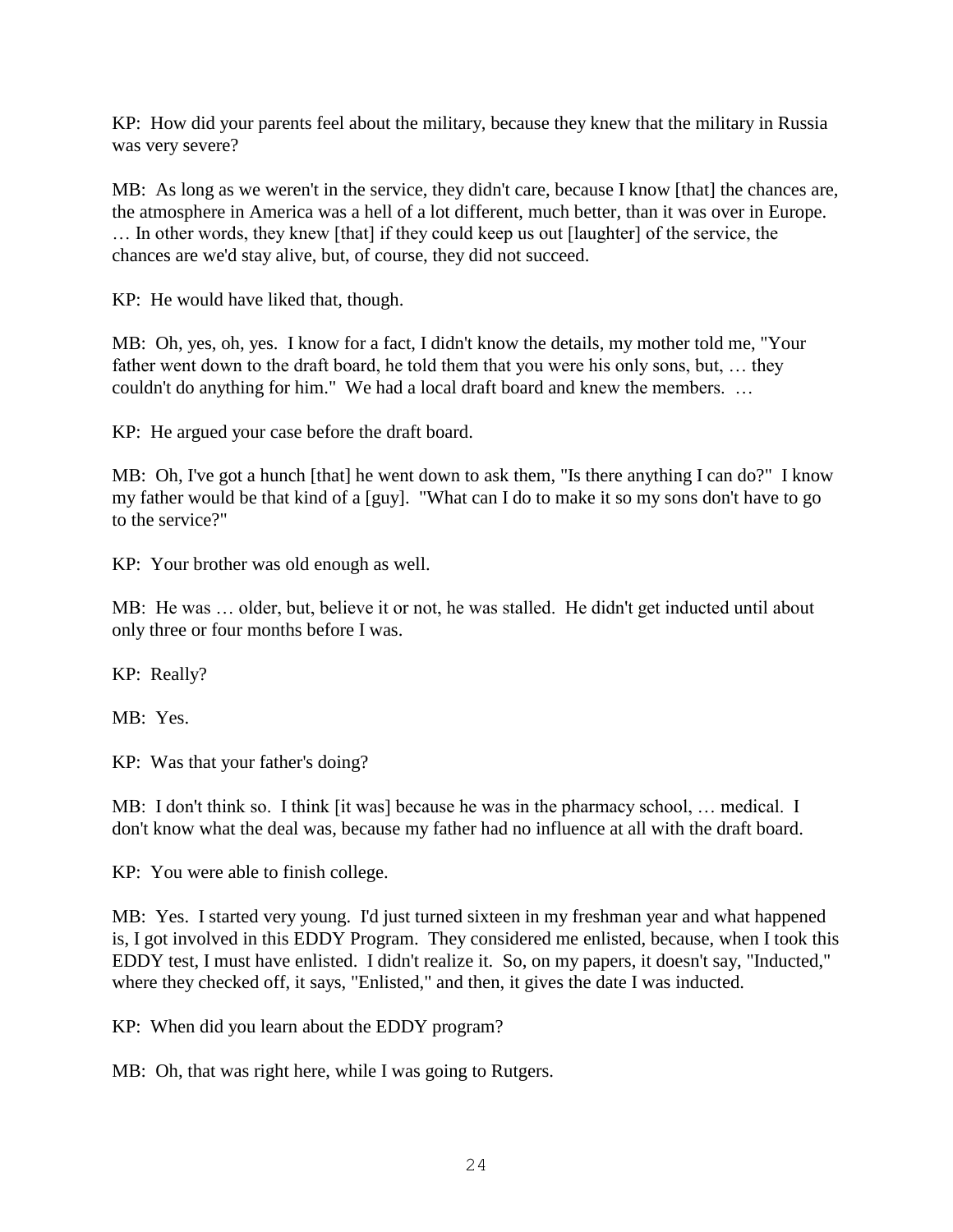KP: Was it in your freshman year or your sophomore year?

MB: Oh, I don't remember. I think it was the sophomore, probably, but, remember, I started at sixteen, I was already seventeen and a sophomore, I was just turning eighteen in my senior year, which was when I was eligible to get drafted, so, ... I heard about it. I signed up for it immediately, which was good, because they allowed us, I think, a six month deferment and/or, if you graduated within a certain time, they'd let you finish, and this is what happened.

KP: You joined the Navy through the EDDY program. Given your love of aviation, had you considered joining the Air Corps?

MB: No, no, I'll tell you why. I did the most practical thing. Okay, what was the EDDY program? I was already an engineer, you understand? Okay, I knew a little electronics. To me, this was the best way to do it, better than that, 'cause … I didn't know my abilities of flying at all. I wanted to do engineering, obviously, if you join the Air Corps, [laughter] you fly. So, I knew that was not for me.

KP: It sounds like you really emphasized the practicality of your decision.

MB: Oh, yes, absolutely.

KP: It would have been impractical to follow your dreams of aviation.

MB: As I said, I didn't really do my flying until I was already in the Navy.

KP: While you were at Rutgers, many of your classmates were simply disappearing from campus.

MB: Yes, yes.

KP: When I went to the Old Guard dinner in 1995 and 1996, I noticed how small the Classes of 1945 and 1946 were by comparison to the other classes.

MB: Yes, yes. Well, again, I do remember that, when we did graduate, there were only about thirty of us ... in the whole class, and this is interesting. The graduation ceremonies for Rutgers University, here, and the College of Pharmacy and ... the med school they had in Newark, okay, ... it all took place in Kirkpatrick Chapel, and we were each given ... two tickets for our parents to attend it. Can you imagine that? This was a whole year's ceremony. So, there were very few people around and most of those who graduated were either very young or they were, quote, the expression was "4-F;" in other words, unfit for service due to medical reasons.

KP: Even though you were completing your education and you were enlisted in the EDDY program, did you ever say to yourself, "Everyone else is in the service; why am I still here?"

MB: No, no. That did not bother me whatsoever. I knew I was going to get into it eventually.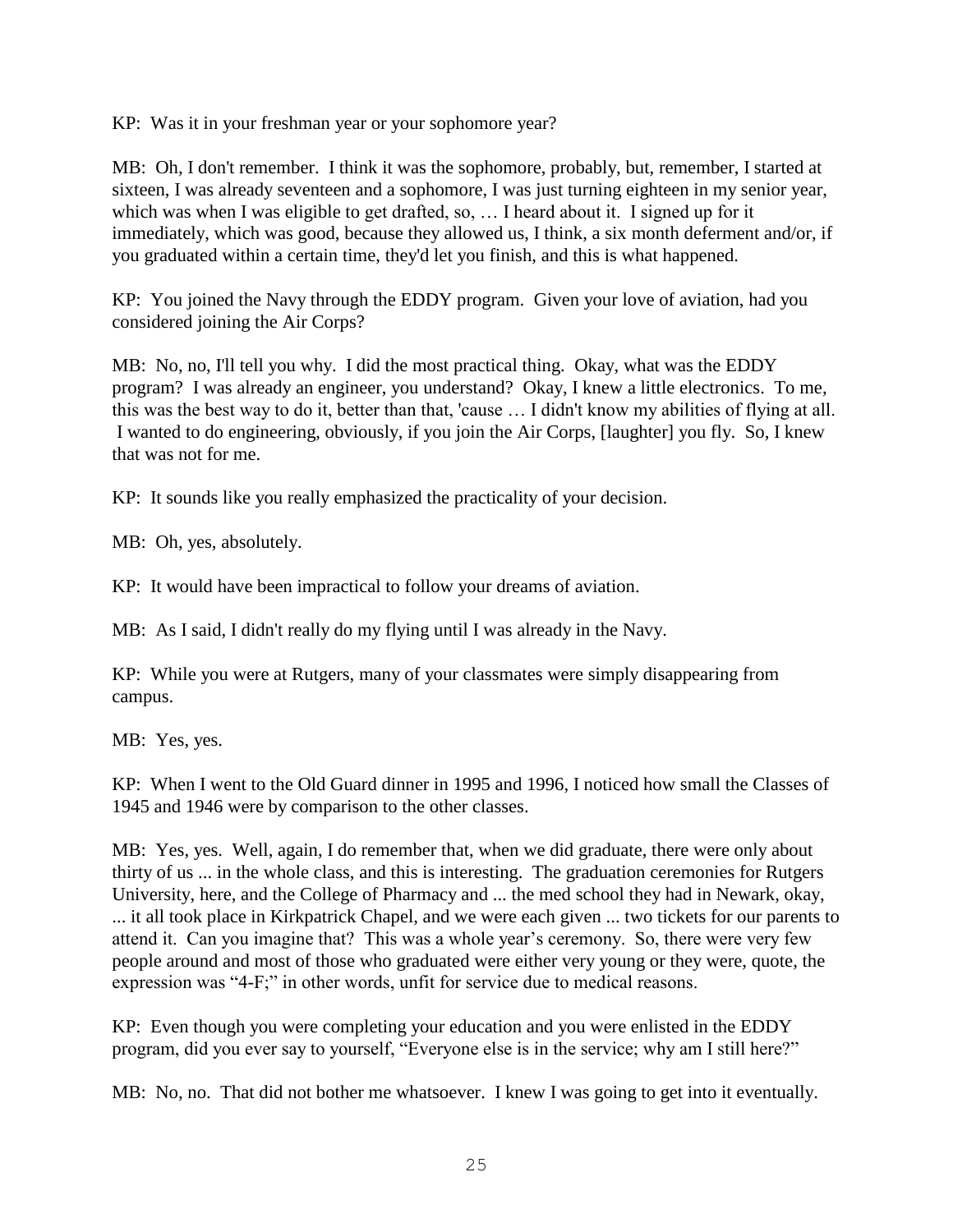KP: No.

FR: Did you ever consider leaving school?

MB: Never, never, never.

FR: Did many of your friends leave school to join the service?

MB: ... Oh, friends of mine did that. Oh, a lot of them quit. Well, also, it was ... a good excuse, because, at that time, in the Engineering [Department], Rutgers used to flunk out about half the students.

AM: They still do. [laughter]

MB: Okay, and, [for] the kids who weren't doing well, it was a great way to say ...

KP: It was a patriotic way out.

MB: Oh, yes. In other words, they didn't have to say, "Gee, I flunked out of engineering." You know what I mean? You said, [laughter] "I became a gung-ho American and I joined the military." Yes, I don't know how it is now, but, then, the attrition rate was very, very high.

KP: It is nice to see that some things have remained the same. [laughter]

FR: How competitive was the engineering program? Was there a lot of competition to get into the program?

MB: Well, no. ... I remember, they gave us two tests. First, you're accepted to the University. They go to your high school background, what your teachers think, and so forth, and, at that time, then, you have to get grades. ... I forgot what the numbers were; you had to have a three point something. At that time, ... "A" was a one, ["B" was a] two, okay. You had to have the equivalent of a "C-" to stay into it, and you could only have the equivalent of one "D," or something like, and they would get rid of you in about half a semester. They'd say, "I'm sorry," and, if you could, you'd try to get into another curriculum. I know some of the engineering [students] who became English majors. I know [that] you could go ... elsewhere, but, it had to do [with your grades], and this guy, Brasefield, oh, he was a riot. Oh, he got rid of students fast. [laughter] ... He used to lecture us, "You don't belong in engineering."

KP: Could you tell us about how the presence of the ASTP affected life on campus?

MB: Well, what happened was, with the ASTP, you know that they brought in soldiers ... who were taking engineering courses. Now, here, again, I'm here, I'm seventeen, eighteen years old, okay. Here comes a man, twenty-three, twenty-four, and ... they're bright guys, let's say. They were screened, ... no doubt about it, bright fellows, and their job was to stay in school and get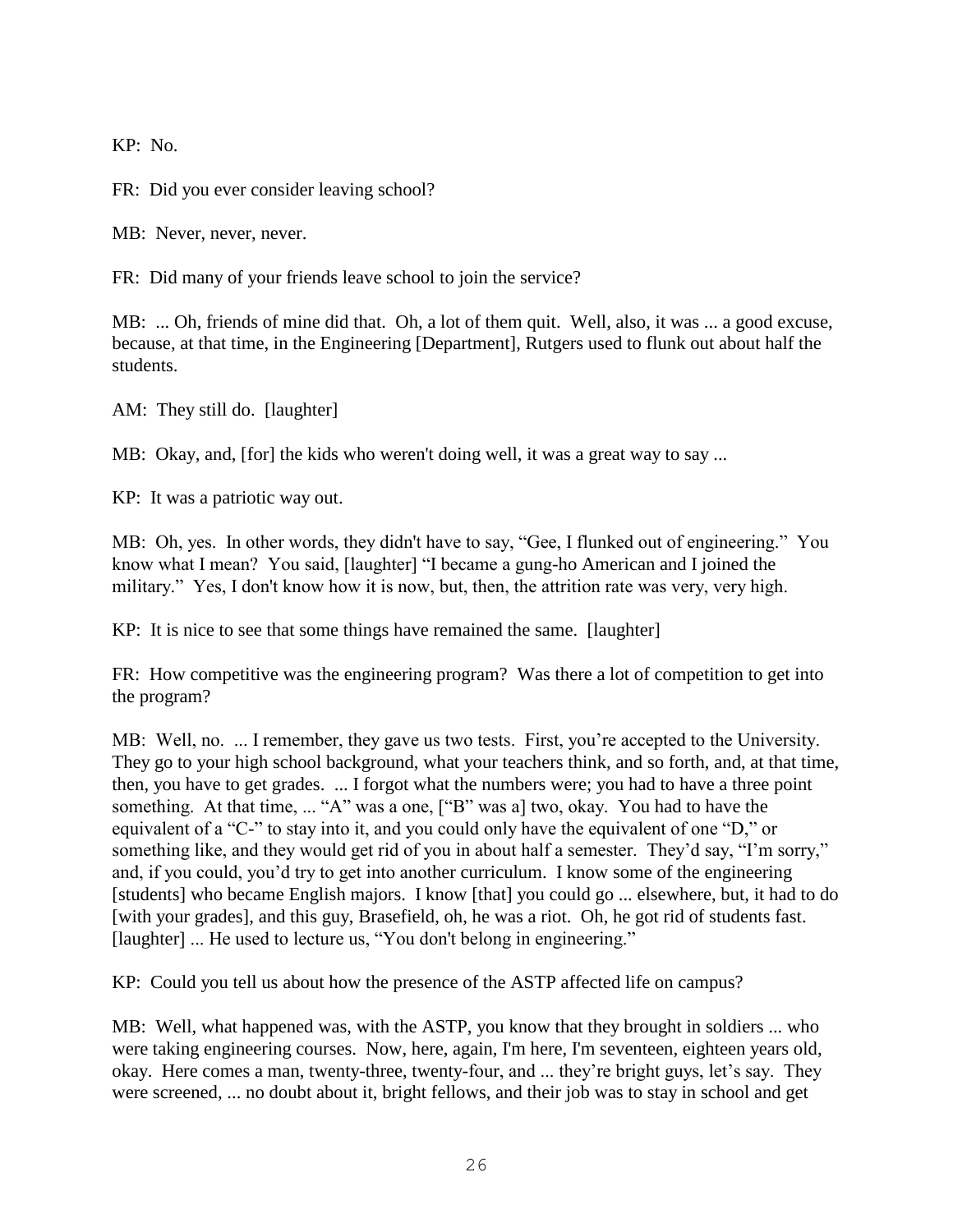good grades, or else, they'd get out on the battlefield. Now, just look at yourself, "What would you do in these cases?" All right, now, here, again, I was going home weekends, and it was tough competition, and these guys were good, absolutely good.

KP: You were in separate classes.

MB: No, we were in the same class. ... ASTPs were in my classes.

KP: That is interesting.

MB: Oh, yes. I was a civilian, oh, sure. I remember, one time, one of my professors, ... he happened to like the ASTP guys, and, I don't know, somehow, he felt [that] we should have been in the service. I won't mention his name, but, what happened [was], one of the ASTP fellows got across a hot transformer, ... didn't get killed or anything like that, but, somehow, he was deenergised, and the first thing my profs said, ... I was in the class, in the lab, when it happened, "Why couldn't this happen to one of my civilian guys?" [laughter]

KP: Was there any animosity between the ASTP guys and the civilian students?

MB: No, no animosity at all. ... In other words, the feeling I get was, if you were a basketball player and you were a mediocre guy, and in comes this real, six, seven-foot giant who makes everything he throws up, okay, and you're on the same team, for some reason, you have to be, all you can say is, "You're good." [laughter] ...

KP: We read in the *Targum* that some students resented the ASTP guys because they really were not a part of Rutgers, that they were segregated.

MB: Well, they lived separately, okay. Now, remember, I told you [that] I lived in Ford Hall. I had to get out of Ford Hall because they moved the ASTP people into Ford Hall, okay. They were there. Oh, yes, they had to march to class. Oh, yes, they had to keep them separate. They were in the Army. I see nothing wrong with that. A lot of them were married. Yes, some of these men were twenty-five, thirty years old, they were not kids, and they were good, very good.

FR: Did you feel as though they had an academic advantage over you because you were obligated to go home on the weekends and work in your father's store?

MB: Oh, yes, and, again, I used to go out, I used to get a soda, I used to go to a movie, once in a while, and these poor guys would be there studying the whole time, and they had the advantage because some of them had experience in industry, they had that kind of advantage. ... I'd say they definitely had an advantage, as far as getting better grades than we did. Yes, they had that advantage, but, so what? I don't care, you know. I did well in the grade department.

KP: You mentioned earlier that the war was a mixed blessing for your father's store. Business picked up, but, he also had to cope with shortages.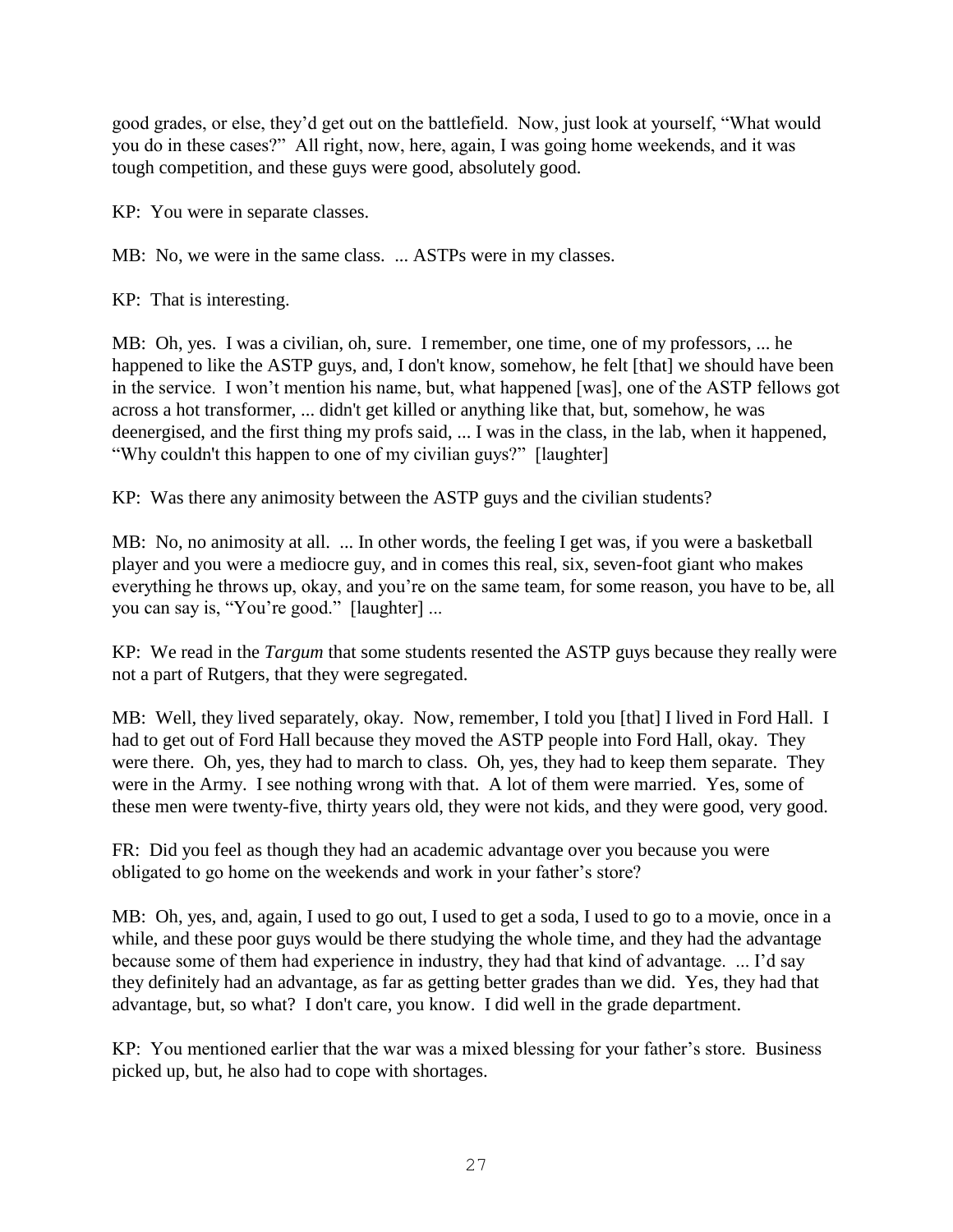MB: Oh, yes, yes.

KP: Do you remember any black market activity in the area?

MB: Not that I know of. I doubt if there were, because my father ... never wanted to get involved with the [black market]. He didn't want to do anything like that. ...

KP: Did he complain about other stores that handled black market goods?

MB: No, no. ... He got the stamps, the gasoline stamps and so forth. ... No, there were no black markets, because I don't think you could have done it in our area. It was a rural area. Everybody knew everyone else. ... Oh, no, it would have shown up right away, because there was never any comment, afterwards or somewhere, where someone would say, "Hey, you know, you did this, you did that," never, and, again, my father was always straight-laced. ... [He] never got involved with ... doing things which could mean that somebody could get in jail, let's put it that way. [laughter] No, he was good that way.

KP: When did you graduate?

MB: [When] we graduated, ... oh, golly, I think it was June, June of '44. ...

KP: When were you called up?

MB: Well, I was called [up] right away, but, I didn't get inducted until September, you know what I mean. ... [laughter] Within two weeks, I got the (letter?).

KP: However, you had an entire summer in-between your graduation and your induction.

MB: Yes, and I worked.

KP: Did you work at your father's store?

MB: Sure, sure.

KP: Where did you report to for your induction?

MB: Camden, Camden, New Jersey.

KP: Where did you go for your pre-induction physical?

MB: It was in New York. The name of that place in New York was called the Coliseum. We had the pre-induction physical there, then, when I passed it, I got the notice, and I was inducted in Camden.

KP: How long were you at Camden?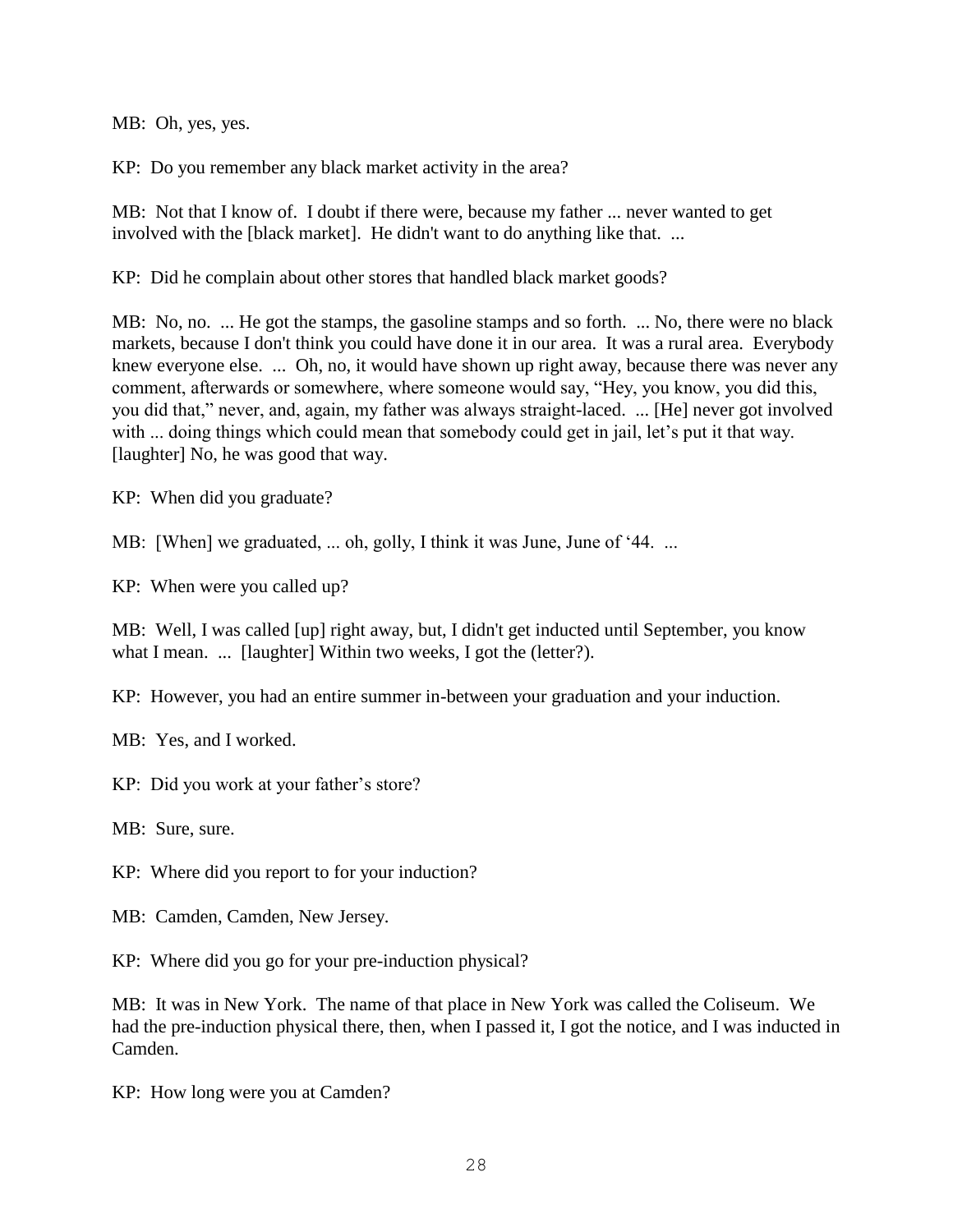MB: Oh, Camden, I was there just a day.

KP: Where did you go from there?

MB: It was quite interesting; when I was in Camden, they were putting everybody in the Marines ... or the Army, and I and two black guys were inducted into the Navy, because ... all I had to do was show them that ... paper from the EDDY program. They had to put me in the Navy, and there were two black guys ... [that] were put in the Navy with me, and, from there, we went together.

KP: All three of you?

MB: Yes, three. We went together; we went to Great Lakes.

KP: Did you travel by train?

MB: We went by train and it was interesting. Now, again, we were in a rural area and I grew up with blacks. Let's face it, as far as I'm concerned, many of them were really friends, and when we got outside of Baltimore, the train stops, and the white conductor comes back, and he says, "You can stay here, but, you two guys will have to go in the back of the train," okay. [laughter] So, I said, "Whoa, what's going on here?" you know. [laughter] I said, "We're going into the Navy." ... I didn't say the expression I was thinking. "Here, we're going to go fight for you, you know, and these two guys have to go to the back of the train? This is ridiculous." So, I started complaining and one black guy says, "Look, forget it, we'll go in the back. We won't make any trouble." So, that was it. So, they went in the back and, when we got to outside of ... Great Lakes, I think we stopped in Chicago, believe it or not, I don't know that, we rejoined, and we went into Great Lakes together. I never saw them since.

KP: In other words, for a few hours, you got to know these guys.

MB: Oh, yes.

KP: Where were they from?

MB: The local area, I don't know the details. ... They weren't from Freehold, where I would know them, but, they were from the area around Camden and so forth, but, these were bright guys. When we were talking, one of them says, ... before we got to [Baltimore], he was saying, "I don't know why the hell I'm here for. What good is fighting for this country?" They were already hurt.

KP: You had not traveled much before this train trip to Great Lakes.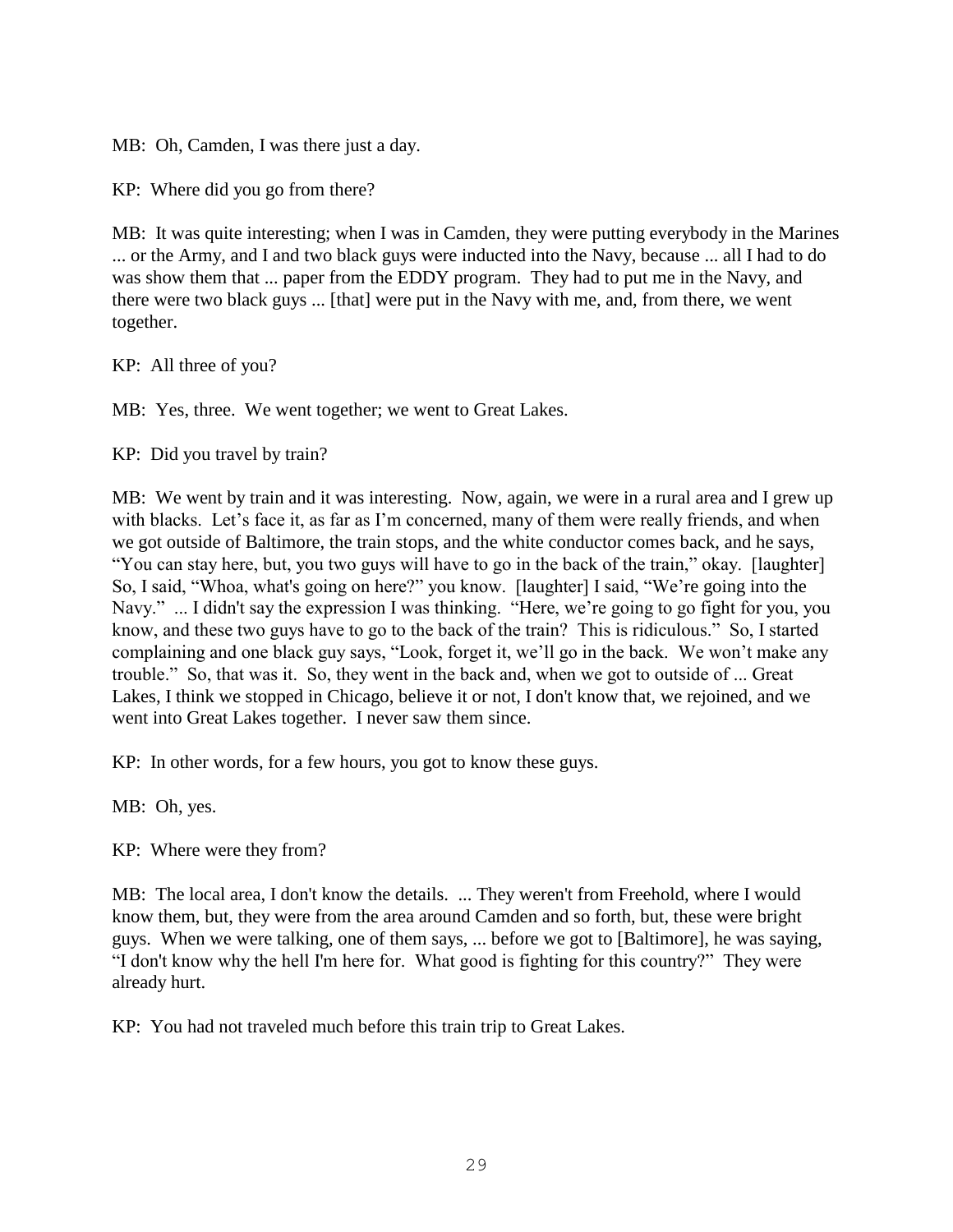MB: No. What, traveling? ... Up until I was ... seventeen, I think the furthest I ever was to New York. Oh, ... once, when I was a real little kid, my father took us on a trip to Canada. He had some relatives there.

KP: So, this trip to Great Lakes must have been some adventure for you.

MB: Look, I've got all my faculties, I wasn't hurt during the war. I enjoyed the experience very, very much.

KP: Do you remember which company you reported to at Great Lakes?

MB: 1898, sure I do.

KP: What were your first days at the base like?

MB: Well, ... we got there on a weekend. Nothing could happen until Monday, so, they put us in the equivalent of a, it was like a gymnasium, it was a big building, and we couldn't go out, ... couldn't have leave, couldn't have anything, because I was still in civilian clothes, they locked me up. I was able to walk around the room, and I still remember what happened. There, in a corner, was an old piano. I was all alone, there were other inductees elsewhere, and I sat down and tried to play the piano for three days, until Monday.

KP: What happened on Monday?

MB: Oh, yes, they gave me uniforms, they gave you this, they organized you into a company, you went to a barracks. ... Your commanding officer was really a [seaman] first class, [the] equivalent of a sergeant, and he told you, ... "You're boots. You're the lowest person in the Navy." There's nothing lower than a boot in the Navy, okay, and then, ... he wanted to prove to you how mean he could be and that you had to take it. This was the Navy. There's got to be discipline.

KP: Was he as mean as he said he was?

MB: Yes, most of them were mean, ... [laughter] most of them were, oh, yes. ... Come on, these fellows, ... I guess it was like a king who, suddenly, he's got all these subjects to rule over.

KP: Great Lakes was a huge facility.

MB: Huge, absolutely huge.

KP: Was there any pressure to push people through training?

MB: Yes. I think we were there for twelve weeks, or something like that. We were one of the longer ones, for some reason. Usually, there were nine weeks or eight weeks, whatever they had to do. ...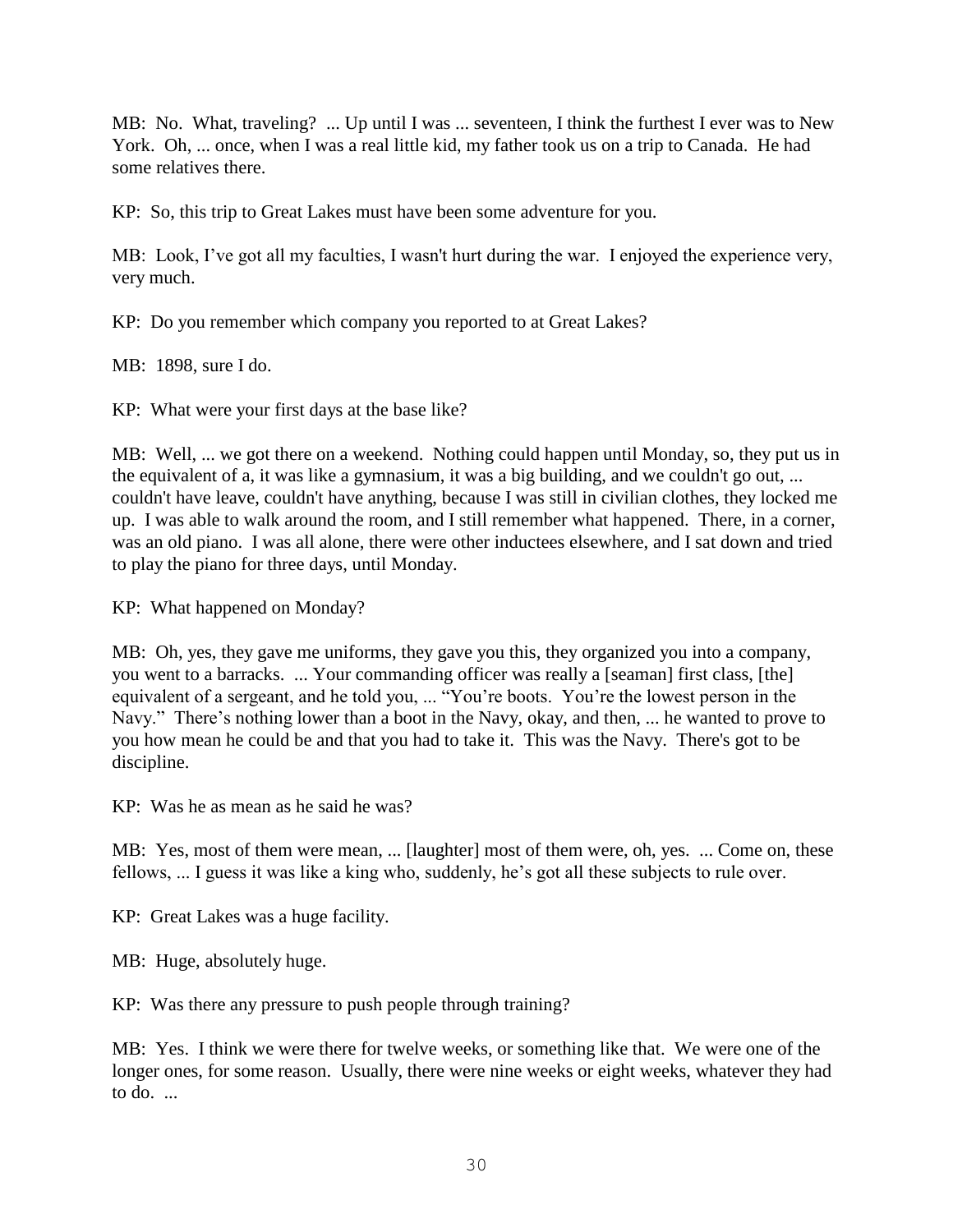KP: What did you learn that you found useful and what did you think was an absolute waste of time?

MB: Where, at Great Lakes?

KP: Yes.

MB: Let me think.

KP: A lot of it was simply marching around.

MB: Marching. ... Here, what I learned, it was a practical thing, because they had all kinds of duties, you know. They'd divide you up and do different things and so forth. In many cases, I was able to watch the older men, forty-five years, ... work their way into positions where they didn't have to do much work. [laughter] This is something I learned. I mean, I was always taught, you know, ... if it's important to do this, you do it, okay. So, I was used to it. I dug ditches. I remember, we built a park in one weekend, worked very hard, all this other stuff. This one sailor says, "Yes, I can type, I can type." He couldn't type, but, they believed him, so, he went into an office. He just sat there, and I don't know what he typed, but, he enjoyed himself. This was not one sailor, this was several sailors. So, this is where I figured out, "Hey, you know, it's possible, if you want to, you can find ways to get out of work." ...

KP: There were certain jobs that you did not volunteer for.

MB: Oh, well, yes. They always used to ask for the Navy volunteers. You know what a Navy volunteer is, don't you? "You, you, you, and you." No one ever volunteered for anything.

KP: How did you feel about KP duty?

MB: I did it.

KP: Yes.

MB: I did it, and it was probably the hardest work I've ever done. ... Since then, I always sympathize with a woman with a large family. We used to get up at five o'clock in the morning, get everything ready for [breakfast], I think they started serving at six. This went on 'til about 9:30 or ten. We'd knock off. At that time, everybody smoked. The guy would say, "Okay, knock off," you know, "take fifteen minutes for a smoke and get back here." Okay, we'd get ready for the lunch meal. After that was over, another fifteen minutes, you're ready for the supper meal; imagine that. I can just imagine what a woman with five or six kids goes through, assuming she's making three meals a day, endless, endless. ... What happened is that, at [laughter] certain times, well, I was there when they were passing out food, some of the people would be regular Navy mess people, who were not in boot camp, okay, and what they would be doing is, they would go on weekends, and I actually saw a sailor fall asleep with a ladle of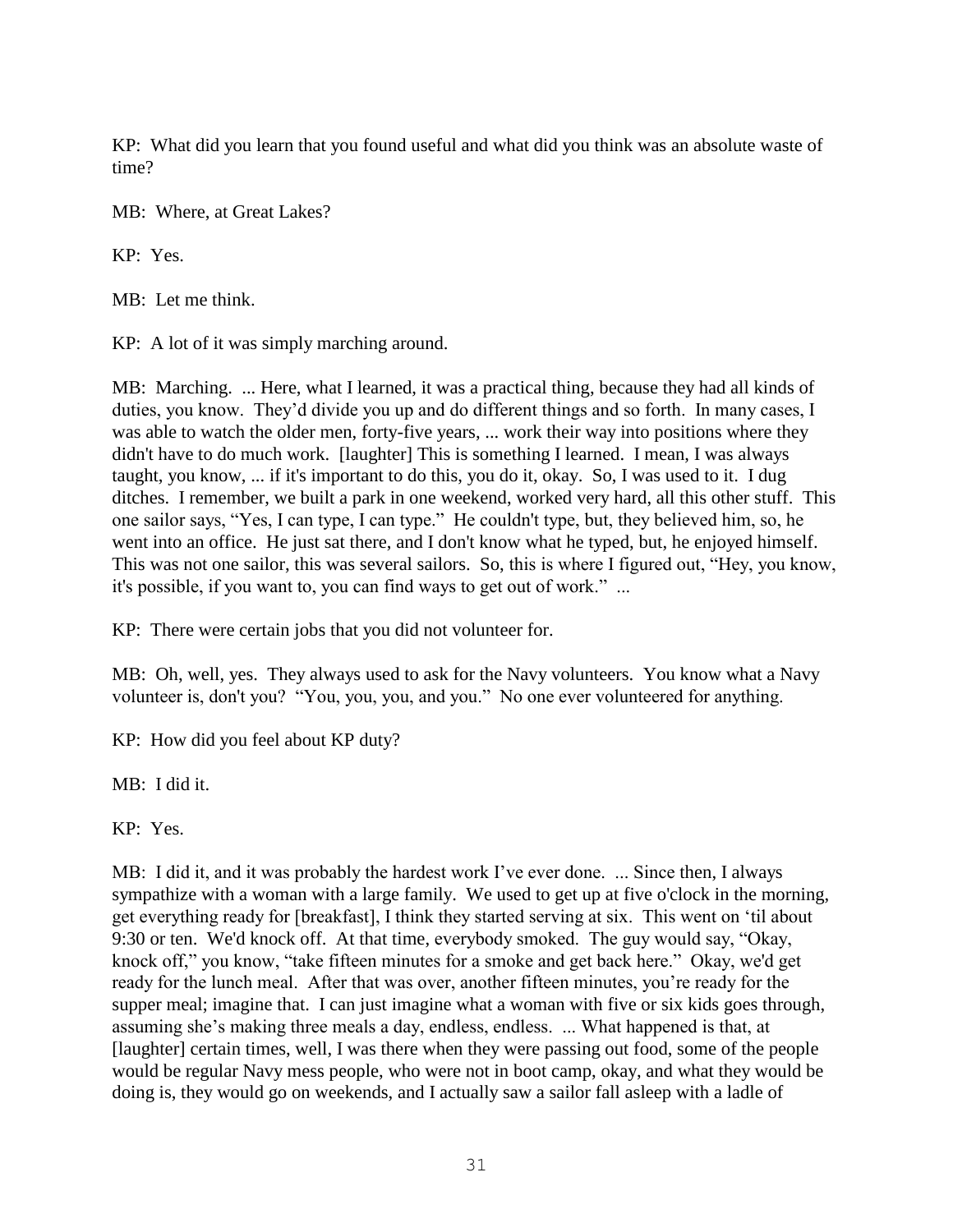potatoes in his hand. ... They throw the potatoes down on the tray. Yes, he leaned up against a post and he fell asleep. [laughter] We had to wake him up, "Come on, dish out the potatoes," but, it was tough work.

KP: Many men who trained at Great Lakes recall the intensive fire fighting course there.

MB: Yes, yes, ... I think it was a three day program, ... and, also, at the end of the fire fighting, ... they put you in a gas chamber, just to simulate it, and we all ... didn't do it right, or maybe it couldn't be done right, it was tear gas, and, ... I remember, it was not a nice situation, but, fire fighting wasn't bad. I didn't mind that.

KP: My understanding of the EDDY program is, you were destined to be an electronics specialist.

MB: An electronic technician, yes.

KP: Where did you go after Great Lakes?

MB: Right after Great Lakes, ... now, again, this was the Navy's way of weeding the not-sosmart guys out. We went to a school, not a high school, it was a grammar school, in Chicago for thirty days. That was the preliminary. If you got good enough grades for that, then, they had other schools through[out] the country. Then, I went to Gulfport, Mississippi. I was there for three months. After that, if you passed that group, you were sent elsewhere. I happened to be sent to Navy Pier in Chicago, there was a school there. ... I tried to get [in]to the one in Washington, DC, but, I didn't make that, ... and I was in Chicago for six months.

KP: You went from Chicago to Mississippi.

MB: Oh, yes. ...

KP: They are two very different places.

MB: Oh, yes.

KP: What do you remember about Mississippi?

MB: Well, I probably had ... the most peaceful of feelings that I've ever had, during the three or four months that I was in Gulfport, Mississippi. I was there at the best part of the year. We got there in January and we stayed until about May. It started getting warm when we left and ... the regimen was very simple. We were out in Quonset huts in the middle of the big field, okay, and what we'd do [was], we'd go to school, we'd come in ... at five, we had liberty, usually on weekends, and there was an Army base called Kessler Field that was right nearby. That was in Biloxi. Well, that was only three miles away. We could take a bus there and they had a few bars and few other things there that we could go to. In Gulfport, Mississippi, they had a girls' school. [laughter] You couldn't get a date with one of the girls in that school under any conditions,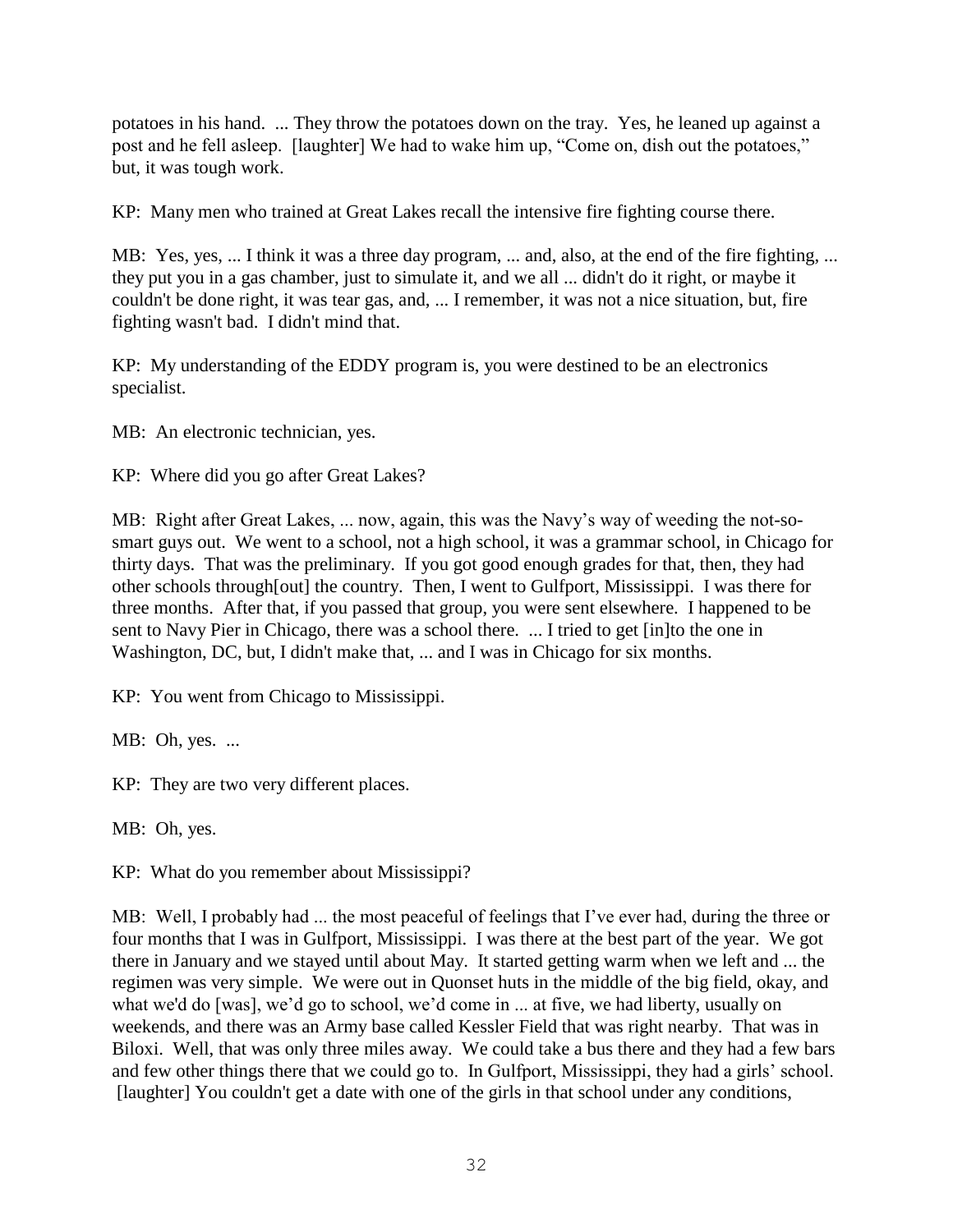unbelievable. [laughter] I mean, even though you were a college person or just wanted to meet someone with a little intelligence, no, ... those girls were off limits.

KP: That whole area served as the backdrop for Neil Simon's *Biloxi Blues*.

MB: The whole area, and, also, at Gulfport, that was right along the Gulf of Mexico. As I said, it was beautiful, peaceful. I really enjoyed it and ... I think Jefferson Davis had a summer home there, so, you could go visit all these historic places, they were right there. It was quite nice, and, also, New Orleans was only about two hours away, and we'd go to New Orleans.

KP: You really enjoyed that part of your training.

MB: All I can tell you, I told you. My two years experience in the Navy was wonderful. I enjoyed it thoroughly, because, again, I hadn't done any traveling. ... I went to New Orleans, where else did we go? golly, I think I went to Mobile, Alabama, one time. Whenever we had that time off, [we went somewhere].

FR: Did you maintain any friendships during your time in the service?

MB: You mean outside of the company? No. I traveled with sailors who were in my company or who lived in my Quonset hut.

FR: Did you keep up any of those friendships after you left the Navy?

MB: Oh, I met some fellows that I've more or less stayed in contact with, yes. ...

KP: After this very pleasant experience at Gulfport ...

MB: ... Wonderful. In fact, I went back there, two or three years ago, to see if I could relive [those days]. I did. ... My wife and I, we flew down to New Orleans, rented a car, and visited it. Right now, it's a Seabee base.

KP: So, it is still a base.

MB: Oh, yes, still a base, but, now, they do all heavy construction training there. I didn't go in, but, I could look in from the outside and remember what it was like, yes. So, it must have had a good effect on me, right, to make me travel all the way down just to see what it was like. [laughter] I never went back to Great Lakes. [laughter]

KP: You mentioned that there was a weeding out process. How many people were eliminated from the various stages of training?

MB: Oh, golly, the number seems like fifty percent, in most cases. ...

KP: There were that many?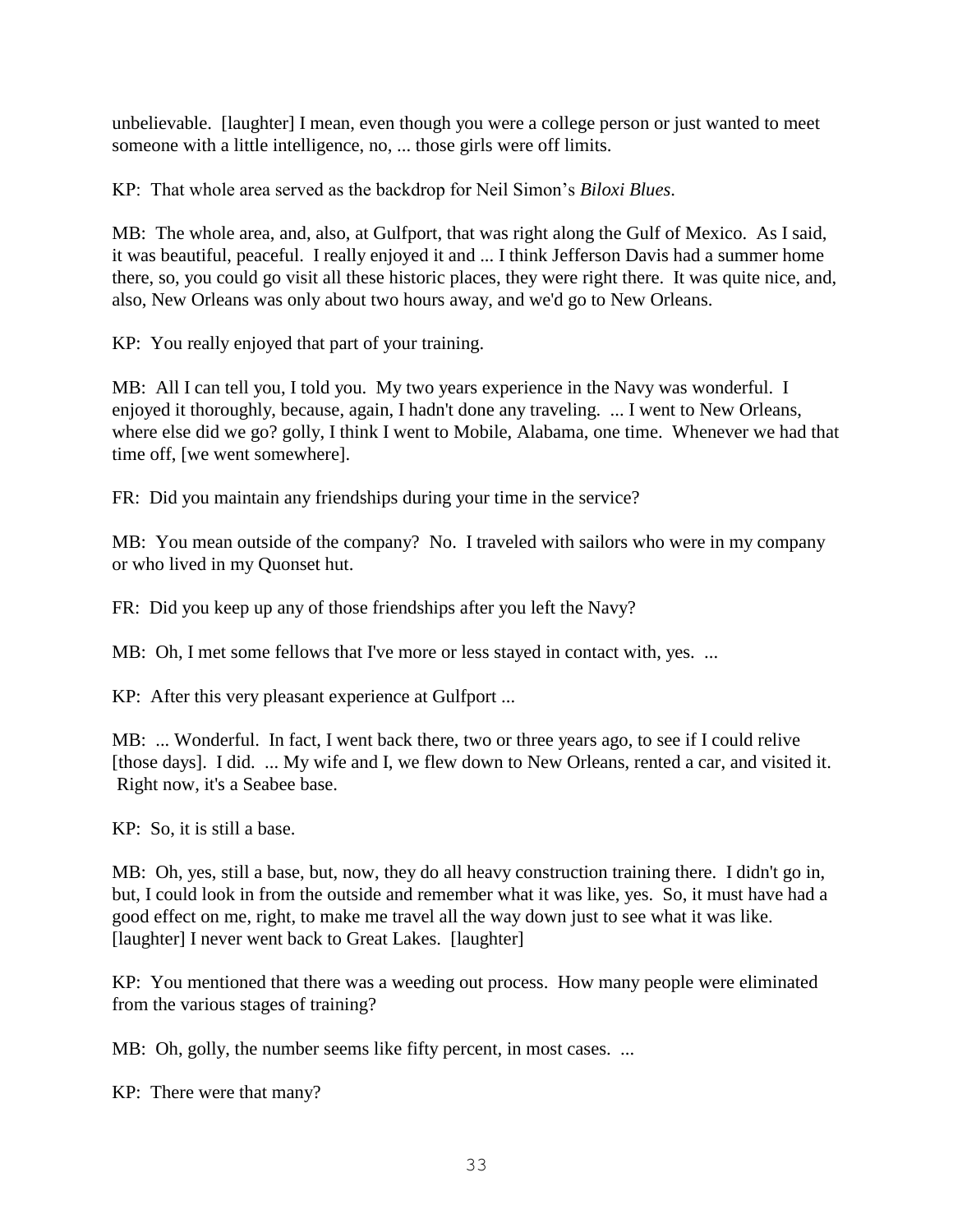MB: Oh, yes, there was a heavy attrition [rate] all the way down. ...

KP: After the first thirty days, half of the people that you entered with were gone.

MB: Well, something like that. ... At the end of the time, someone says, "Are you going on?" "No, I'm not going on to school. They're sending me out to sea duty," you know, so, there we are.

KP: Was there a similar attrition rate at Gulf Port?

MB: Same thing, and ... the academic level there was still high, ... well, let's face it, the people who were in the program, a lot of them were college people. ... At this time, now, ... they had people who had doctorates and so forth. Somehow, they got into the program. So, it was really difficult, not difficult, how can I say [this]? It was really competitive; that's what it was.

KP: After Gulfport, where did you go?

MB: I went ... back to Chicago, Navy Pier.

KP: How long were you at Navy Pier?

MB: About six months, and that's when they started doing the real practical things. The first month, it was transmitters, and the next month, I think it was receivers, then, the next month was sonar, [and so on]. [laughter] Then, the last month, I think it was radar.

KP: You were at Navy Pier for V-E and V-J Day.

MB: Yes, yes, ... both of them. ... What happened, I think it went January and the next one was around August, wasn't it?

KP: V-E Day was in May, V-J Day was in August. [Editor's note: V-J Day was September 2, 1945.]

MB: May and August, okay, good, May and August.

KP: Did you join in any of the celebrations?

MB: Oh, yes, we went out. Everyone jumped up and down, but, it was nice. I was glad it was over.

KP: Your training continued after V-J Day. How did the end of the war affect your training?

MB: Well, no, after V-J Day, I ... got out of school very quickly. I was sent out and I got on ships. I was on three different ships, but, obviously, there was no combat going on. So, I ended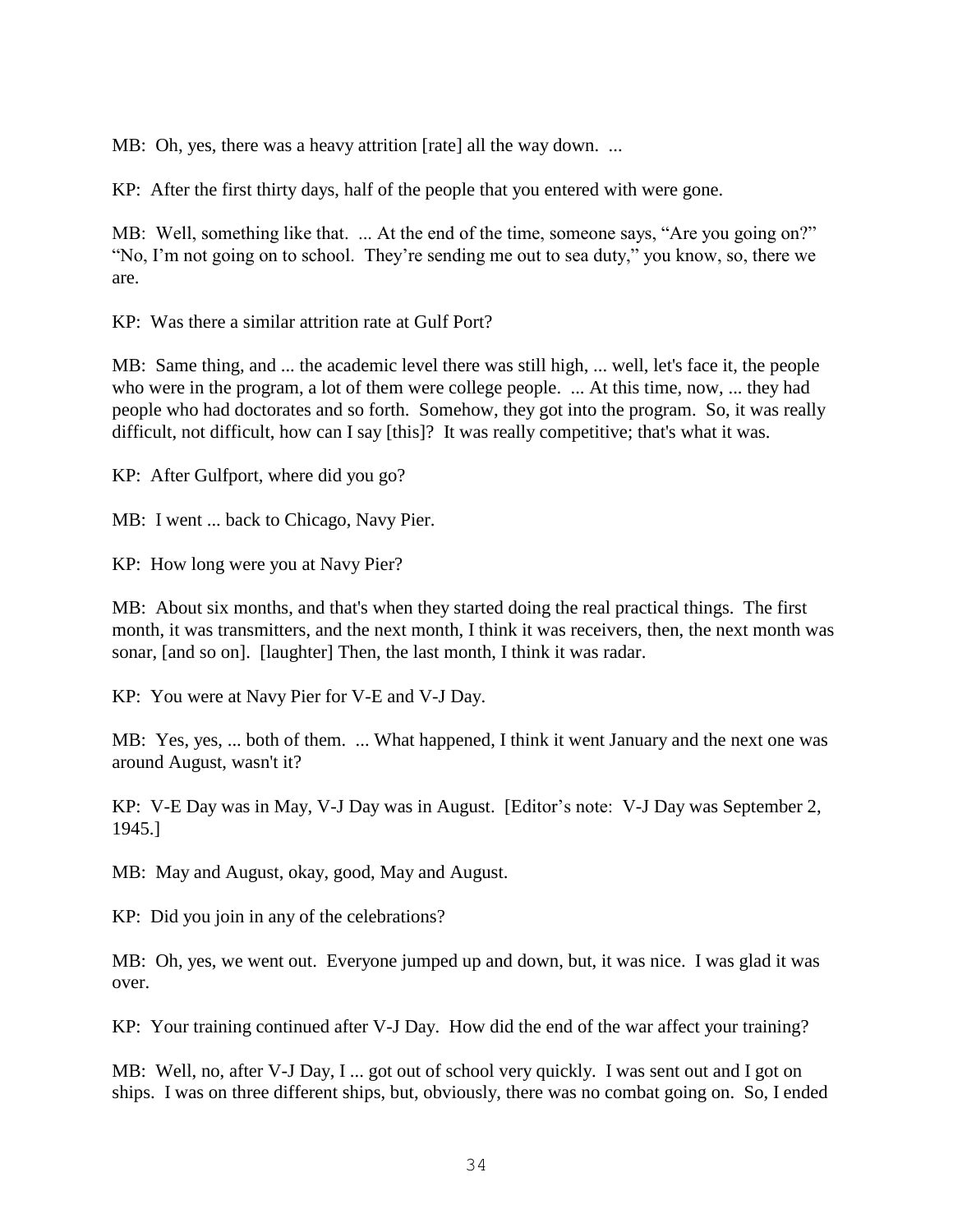up in what was called the 16th Fleet. We were actually decommissioning ships, 'cause certain things had to be done with the equipment, because ... you probably don't know this, but, the government didn't know what to do with all the war equipment. They mothballed ships, oh, hundreds and hundreds of ships, and they had them anchored up on the Hudson River. I don't know whether they're still there or not. They may not be there anymore, but, they had a mothball fleet up there.

KP: You did serve aboard ships.

MB: Oh, yes, three times. I was on three different ships.

KP: Which ship were you assigned to first? Do you remember?

MB: Oh, yes, sure, I remember. The first one was the USS *Card.* It was an escort carrier. The next one was called the *Botetourt*, which was an APA, ... "Attack Personnel." In other words, it moved soldiers to different areas, and the other one was a similar one; it was called the *Latimer*.

KP: You mentioned that you reported to the USS *Card*, shortly after V-J Day.

MB: Yes.

KP: Where did you meet the ship?

MB: ... I picked it up in Portsmouth, Virginia.

KP: Did you take it up to the Hudson?

MB: No, no, no. ... We got on the ship, ... it went under its own power, and then, it was towed [to] where it was supposed to be inactivated, which was in Portsmouth. I think I really picked it up in, oh, golly, right near Portsmouth, what the heck is it? the big naval base there.

KP: Norfolk?

MB: Norfolk.

KP: How long were you on that ship for? What were your duties?

MB: Oh, I was on that first ship, oh, probably, maybe, [for] two or three months, and then, after we decommissioned that, we went to another ship and decommissioned that, went to another ship, decommissioned that.

KP: What were your specific instructions?

MB: Okay, well, right now, we're out of school, right now, you're in the Navy, okay, ... and you're on board ship, they've got discipline, you had liberty cards, and, in most cases, you did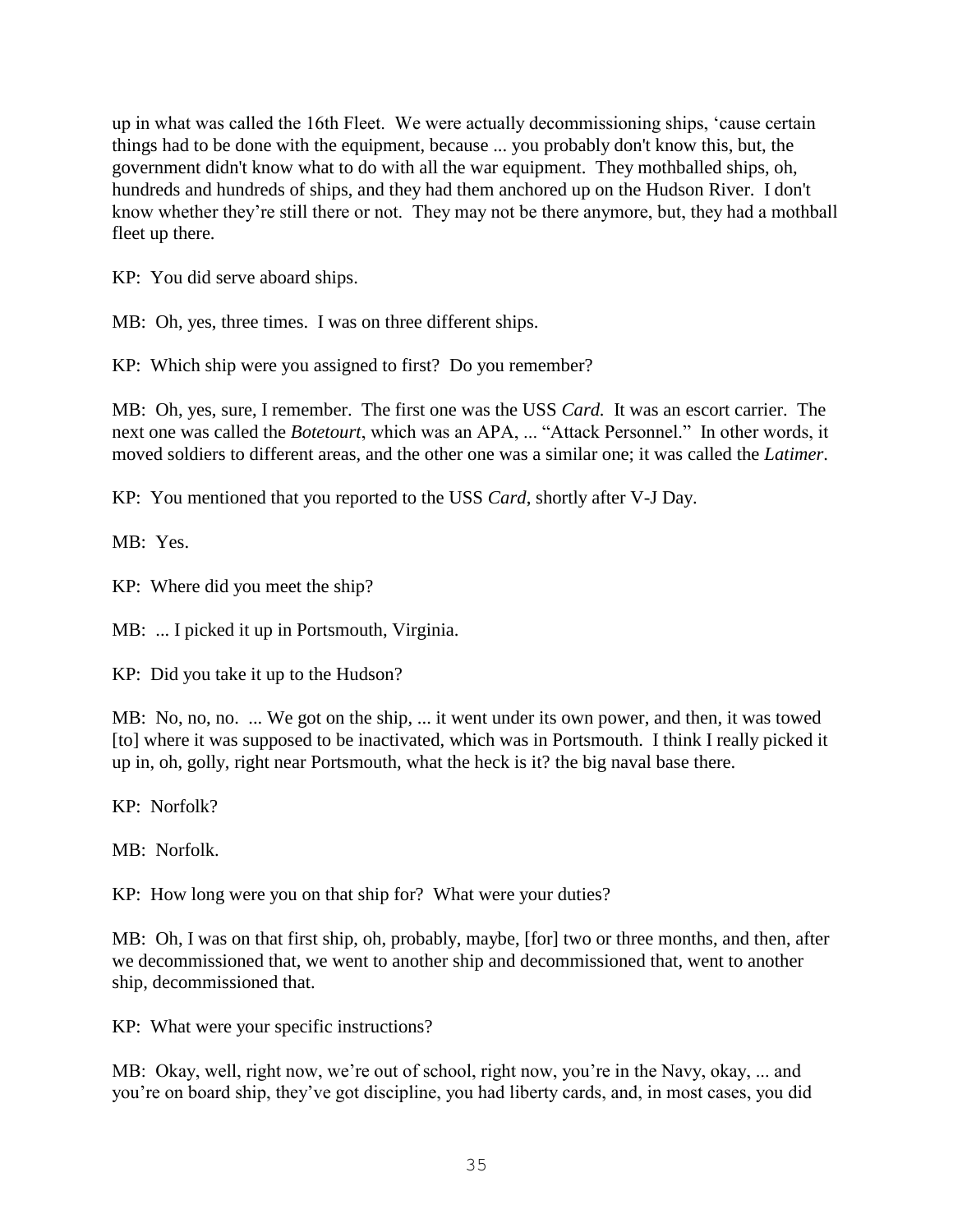your work up 'til about five or six o'clock, and then, if you had liberty, you went out on liberty. You had to be back by six o'clock the next morning, usually. Now, [in] that area, there was not much to do, no places to go, really, so, you usually came back. [laughter]

KP: What were your responsibilities during the decommissioning process?

MB: Well, I was in the electronics area. So, what we would do [was], we would separate all the tubes, at that time, they had tubes and so forth, we'd pick good ones and bad ones, and the transmitters, if they had motors, motor generators, we'd have to clean the brushes, we'd put grease on them to keep them going, also, the actual shacks, the radio shack, they'd have floors. Now, again, by that time, when you got out of the EDDY Program, you were a petty officer. So, all of a sudden, I had [the] responsibility of men, okay. We had strikers and people who had no rating at all, and ... they'd have to chip the floors and paint, and they'd keep the bulkheads in good shape, and we were always there to help the skipper of ship. He needed help, like, his radio wouldn't work, so, we'd have to go and get his radio working. There was a lot of personal stuff done in the Navy for the officers.

KP: It sounds like you were a repair crew during the decommissioning process.

MB: That's all it was, oh, yes, maintenance and repair. That's exactly it.

KP: Did you operate the radio room while you were aboard ship?

MB: Oh, yes, yes, we used to have to communicate ... with something called "NO BASE" and that was the center where the Navy kept track of everything that was going on, yes. We had regular schedules. For awhile, we even had a radioman who was copying things that he knew we would never use, but, they had to keep busy, you understand? So, he would be there, copying schedules. They called it "copying scheds;" that was the expression.

KP: I assigned a book about a radioman in the pre-war Navy to my students. The book goes on at great length about strikers and the rituals of the radio room.

MB: Oh, yes, oh, yes.

KP: You mentioned that you had some men serving under you. What do you remember about those men?

MB: They were [from] all walks. Now, I've always worked with people, let's say, [who] were farm boys and so forth and these were real tough kids. Now, I had associations with officers, only because they would want my services. Even though I was non-commissioned, they would call me in and say, "Look, can we get this? Can you do this? What would it take to get this done?" and so forth, but, my men, a lot of them, just had high school diplomas and a lot of them were real tough kids, really tough kids.

KP: Were most of them from urban areas?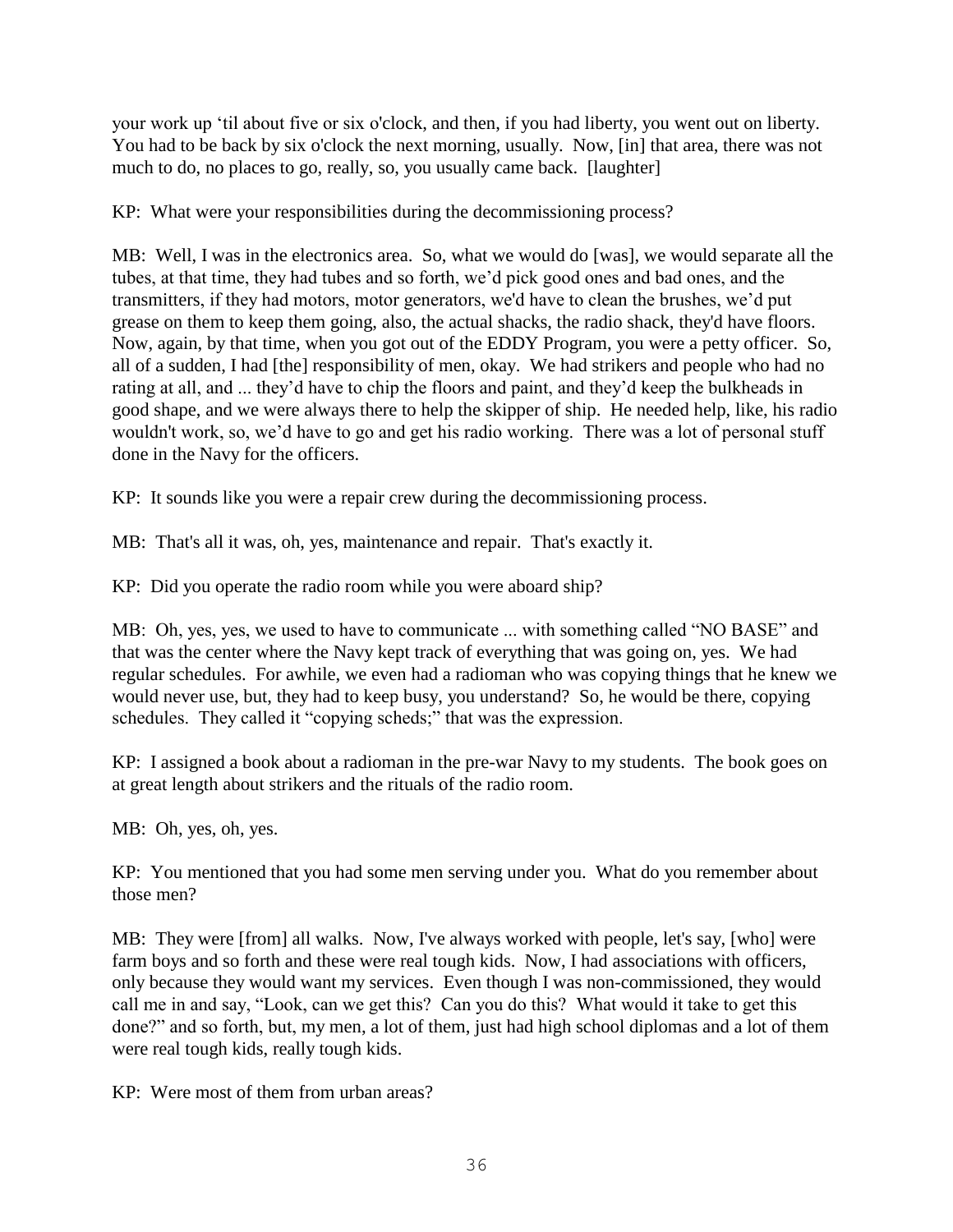MB: Most of them, for some reason, ... that were aboard ships, somehow, were ... from the East or somewhere from ... way down South, but, most of them were eastern, New York City kids. They were tough, tough kids.

KP: It sounds as if your job gave you a real opportunity to get to know the captain of the ship, at least on the first ship.

MB: Oh, yes, always, yes.

KP: What do you remember about your first captain?

MB: Oh, boy, [laughter] the first captain? He was not the first one on that ship.

KP: Yes.

MB: You know, sailors retire or whatever, so, they keep moving around. Now, my first experience was when we were decommissioning the escort carrier. Now, this escort carrier had done a lot of war work, and, ... when I say, "Carrier," there used to be airplanes and so forth, and, when we were decommissioning [it], it seems there was a manifest. When a ship is put in commission, they have a list of everything that goes on it and, when it's decommissioned, the Skipper has to make sure that everything that ... was on the ship manifest, you know, was there, or he'd have some real tough explaining to do. What happened is, we had an unbelievable amount of overage on everything, too much stuff on the ship. How this happened is very easy to explain. As soon as the ship would go into a port and, if certain equipment had trouble, let's say, like a radar tube, the Skipper would say, "Okay, I know we [are] only assigned two of them, but, we'd better get more of these." So, for some reason, they would be able to go to a depot and talk someone into giving him more. ... I know [that] there were two transmitters [that] we were supposed to have on board. We had five of them. What do you do with the extra three? Now, this is a real serious problem. How can a skipper, even though he wasn't the original one, explain to whoever he has to explain [to], "I've got three more transmitters than I should have. I've got ten more of this," and this is expensive stuff. So, the answer was, the expression, [have] you heard the word, "Deep Six?" [laughter] We threw them overboard. ... You talk about unbelievable waste? I don't know how much was thrown overboard.

KP: It was easier to throw it overboard than to account for it.

MB: How could the Skipper explain? When he got on board this ship, all he signed was the manifest. He wasn't going around inventorying everything that was on the ship. [laughter] So, there you are.

FR: Were there any records of these parts being requisitioned and distributed at the ports?

MB: No, no, no. This was never done. ... I happen to know someone who was in the infantry in Italy. After the war, they were coming back to the United States and they ended up with thirty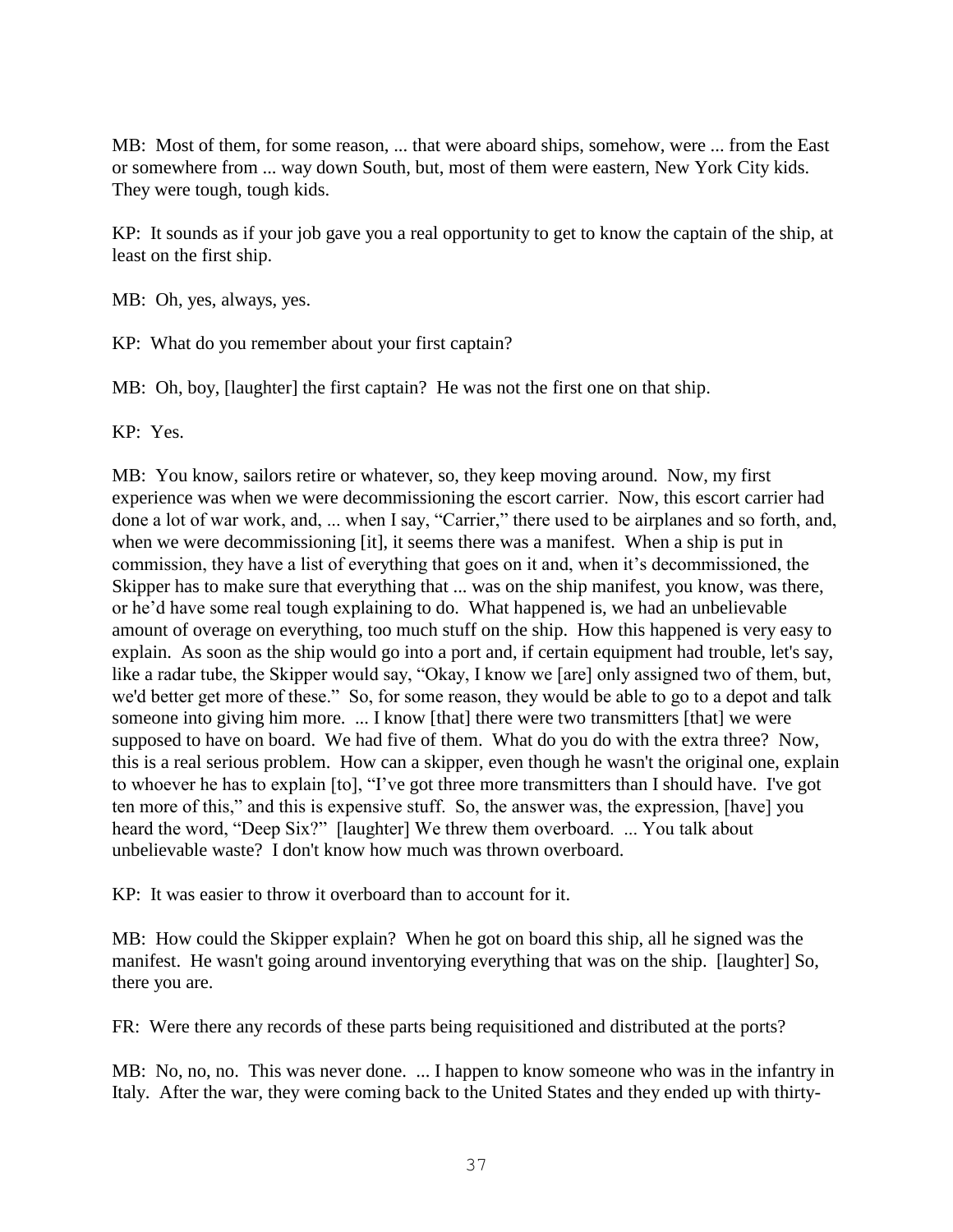two more trucks than they were suppose to have in the company, ... thirty-two more trucks. [Do] you know what they did? They drove them into a swamp and left them there.

KP: I heard a story about a sailor who acquired a jeep illicitly and, when the time came, it was just easier to dump it overboard than to explain why they had this jeep.

MB: Throw it overboard. You can't explain how you got it without getting someone in trouble.

KP: You probably realized, at that point, that there was a legacy of unauthorized trading in the wartime Navy.

MB: Oh, yes. ... One other thing that was done that was against regulations was the use of fuses. You have fuses at home, right? If you draw more current, obviously, the fuse blows. You can change the fuse and correct the problem. When I got on the *Card,* I looked around, just checking all the fuse boxes, see what's going on. There were no fuses there, there were solid pieces of copper rod pushed into where the fuses were. So, I get a hold of someone, I said, "What goes on [here]?" He says, "Look, when you're in a combat zone, if a fuse goes, your equipment doesn't work. Even though it may not be serious or not, okay, you don't have [its] use anyhow. Here, if it's just a simple thing that can clear itself with a solid (bus bar?), at least you have the use of the equipment." There you are; it makes sense. Of course, I had to take them all out [laughter] and put fuses in them, but, in a combat area, that's what they did.

KP: That must have been completely against the manual.

MB: Yes.

FR: That is a serious hazard.

MB: Absolutely.

KP: However, in battle, it makes perfect sense.

MB: Absolutely. In battle, you don't care. [If] you're gonna die, who cares whether the fuses are there or not?

KP: In fact, if a fuse goes while you are engaged in hostilities ...

MB: ... Then, you can't use the equipment at all, but, a lot of times, when you have an overage, it clears itself very quickly. Okay, in that case, the solid (bus bar?) will let you use your equipment.

KP: Even though you were never in combat, it sounds like you learned a lot just from decommissioning the ship.

MB: Oh, yes.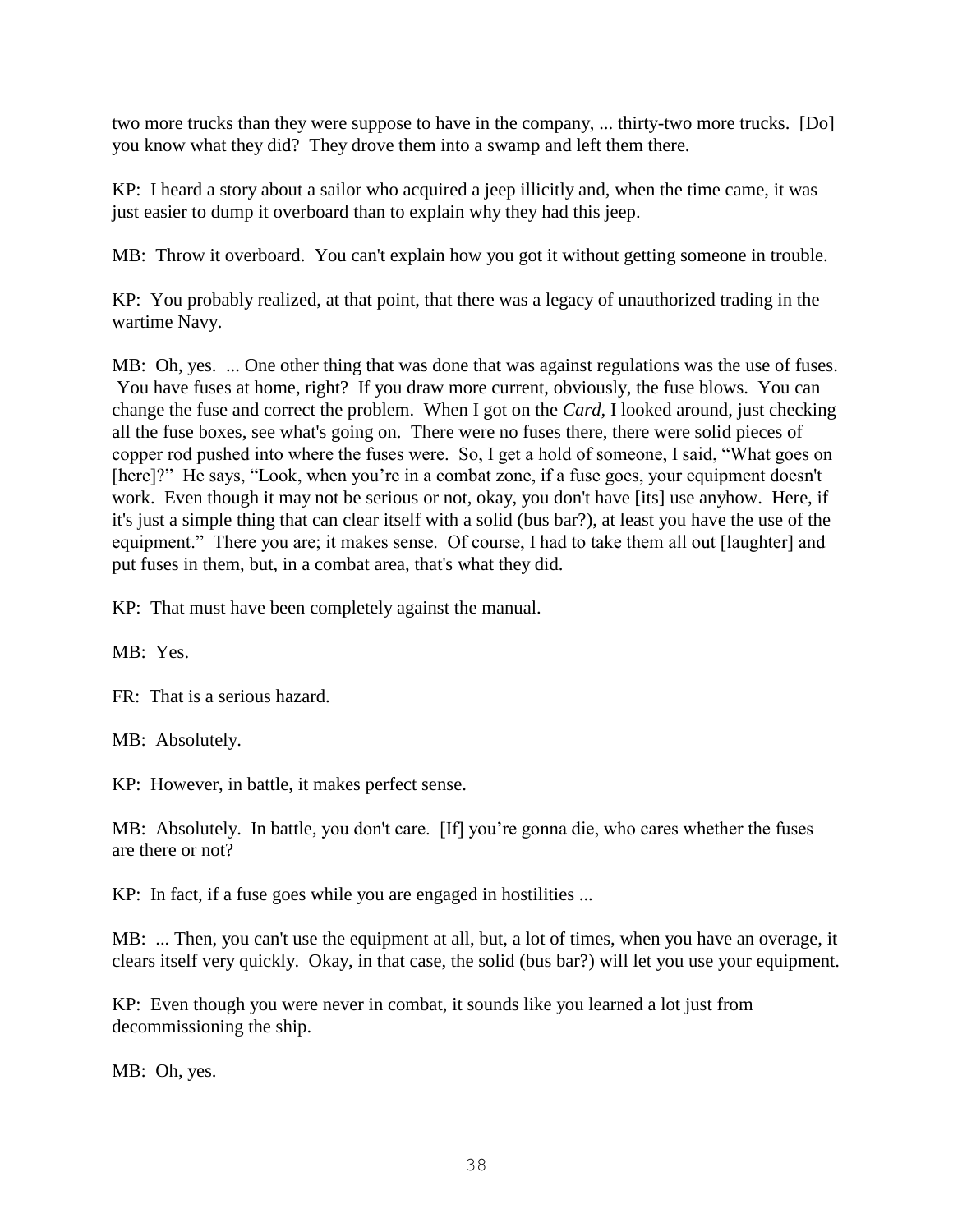--------------------------------------END OF TAPE ONE, SIDE TWO-----------------------------------

KP: This continues an interview with Mr. Morton H. Burke on March 31, 1997, in New Brunswick, New Jersey, with Kurt Piehler …

FR: Fred Robinovitz.

AM: And Althea Miller.

KP: Mr. Burke, you were saying that the captain was like a king.

MB: That's it, that's it. Yes, he kept away. I mean, there was very little fraternization.

KP: There was a real officers' country.

MB: Oh, it was a separate part of the ship, oh, absolutely, … and that's it. If you were in officers' country, … there was usually a cabin boy or someone there, asking you, … "Do you want to see someone?" or something like that. Usually, I never went in unless I had an officer with me. [If] he wanted something done, you know, he'd walk with me.

KP: Did you have ship's stewards on all of your ships?

MB: Yes, on all, except, at the very end, the *Latimer,* they had nothing on them but us guys (technicians), but, there were stewards on the *Card*, yes, 'cause it was an operating ship when I got on it.

KP: I imagine that there were a lot of people leaving the ship during the decommissioning process, people who had enough points to get out.

MB: You mean getting discharged?

KP: Yes.

MB: Oh, yes.

KP: Usually, the crew changed every week.

MB: Not the decommissioning crew. When I was assigned to a ship, I never knew when I was going to get discharged. In fact, I don't think I would have gotten discharged if they had something else they wanted me to do. …

KP: Eventually, the *Card* was decommissioned. How long was it before you went to your next ship?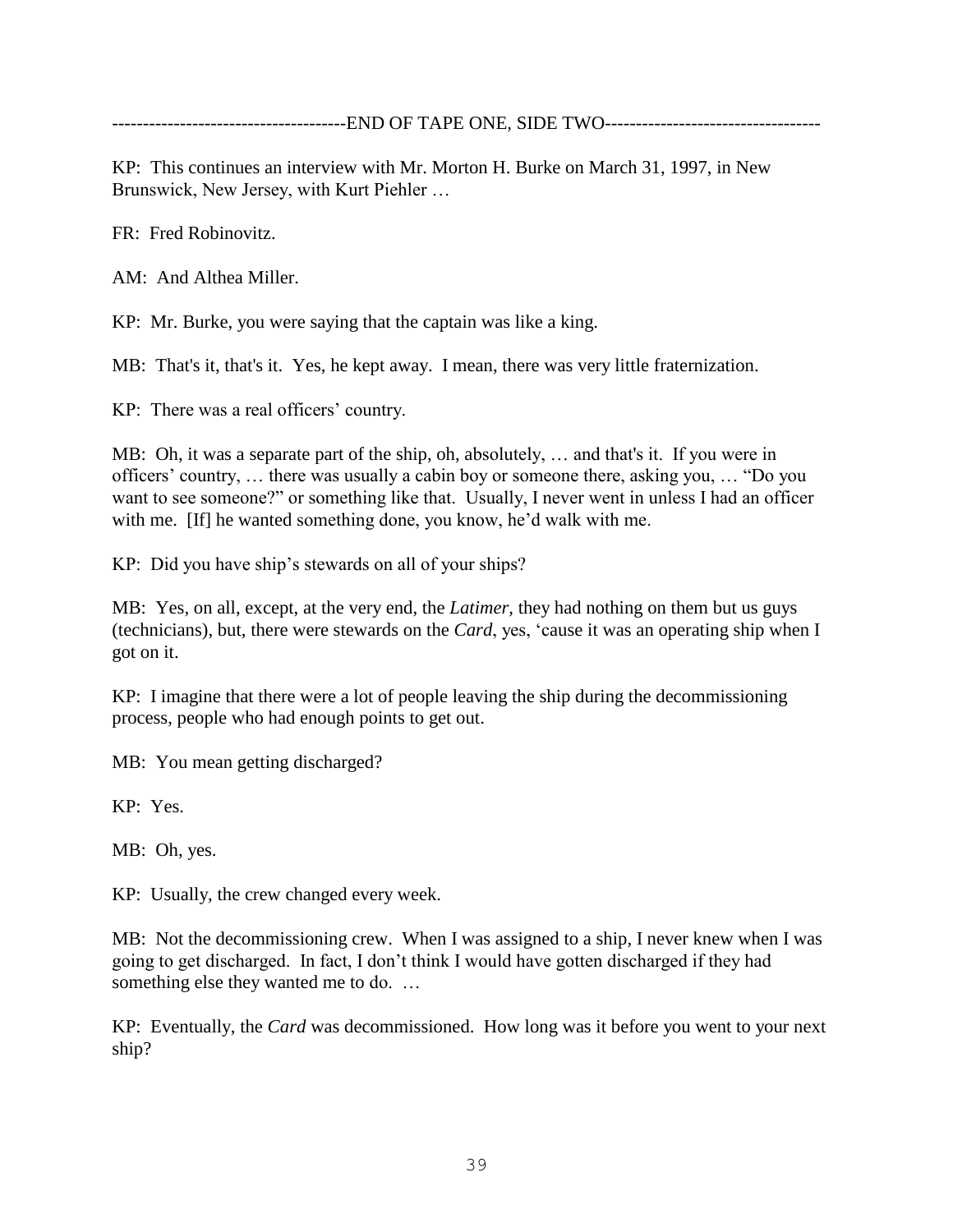MB: Oh, golly, a couple days, because we were in an area where there were decommissioning ships all over.

KP: You stayed in Portsmouth.

MB: The whole three times, within a fifteen mile area.

KP: They just put you on another ship.

MB: Put me on another one, and then, another one, yes.

KP: How long did you stay on the second ship?

MB: Probably about a mouth, month-and-a-half.

KP: Did you get a new captain?

MB: Oh, yes, new. Well, this is interesting, the experience on the second ship. We had six ships tied together, all lashed together, in the middle of the York River, and, I remember, when I was assigned, I got on to it, there was … a chief petty officer. He asked me what I was doing there. I says, "Look, I'm assigned here, I'm the new technician." He said, "Oh, oh, good. Wait here, the Captain will see you." Now, "Captain," I thought, oh, well, you know, a captain is a pretty "big" guy, you know. He's like a full colonel, all right, and this was six decommissioned ships, side by side. So, I said, "Oh, well, maybe it's just an expression he uses on the ship." Then, suddenly, out comes a full captain. … On this cluster of decommissioned ships, there were thirty-two men. …

KP: … And a full captain.

MB: A full captain in charge of us. Well, I knew something was wrong. So, I found out a little later, two or three days later, that this captain had gotten himself into real trouble. During the war, out in the Pacific, he had turned loose a whole bunch of Marines, this was an APA, on the wrong side of an island, which meant … either they were wiped out or captured, and, since he was an Annapolis man, the Navy took care of him. They gave him an assignment where they got him out of their hair. I don't know whether he was court-martialed or not, and, the whole time I was there, he spent his time on a Higgins boat, which is like a motorboat, with the captain of an Army prison. There was a prison on the other side of the river. … Our captain's buddy was an Army man and they just paled around together. He had nothing to do.

KP: He was a captain.

MB: A full captain.

KP: How did you find out about his situation? It must have been very intriguing to you.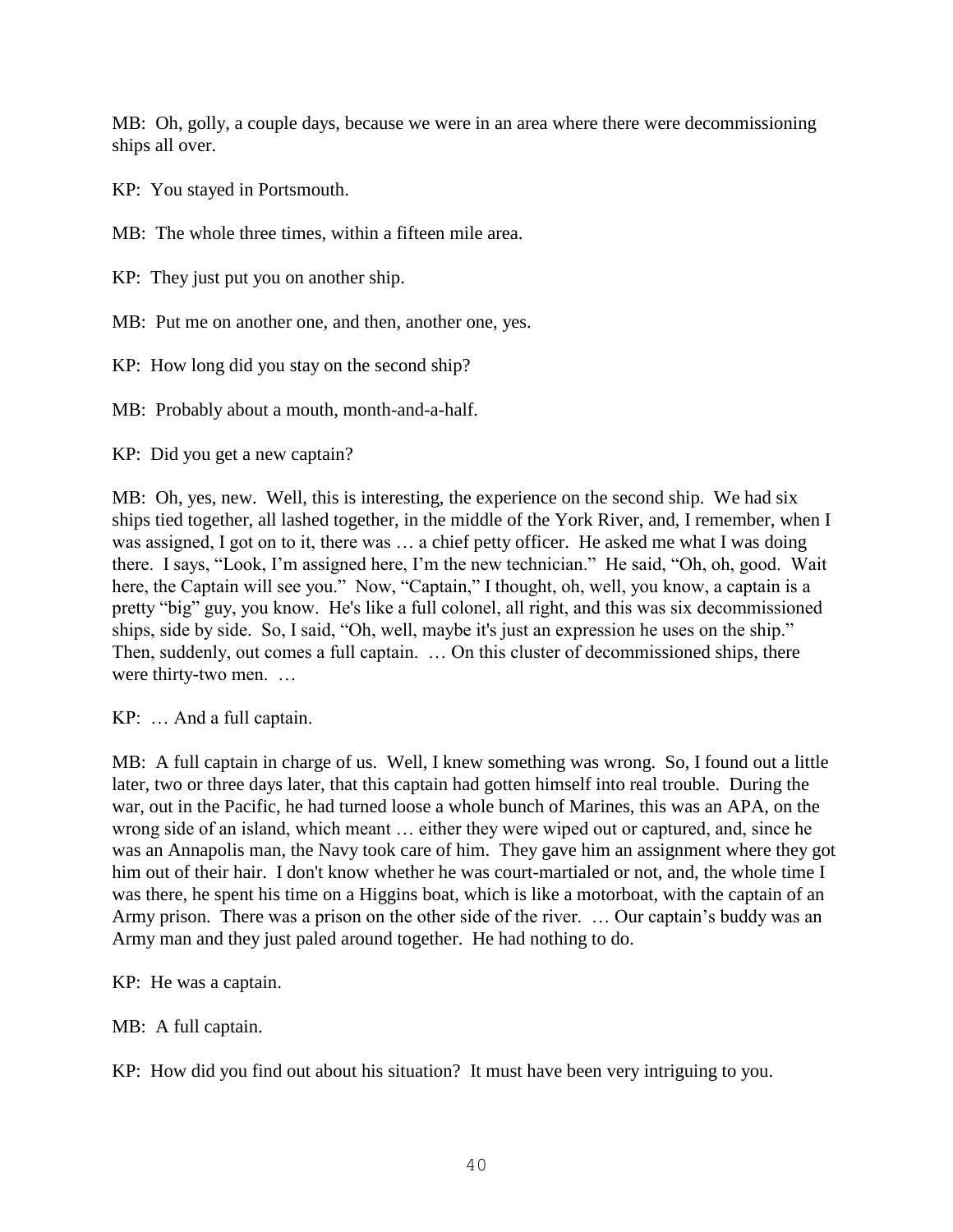MB: Oh, I found out, again, I'm a nosey kind of guy, because, usually, I have a pretty good idea when something's not right, and, ... with a little snooping, you can find out all these things.

KP: In other words, he should have had a battleship or a better assignment.

MB: Oh, yes, absolutely, but, again, … I never saw his records, you know, his personnel records, but, I'm sure there were a lot of "nice things" written in it.

KP: Yes.

MB: I'm sure ... he was never promoted after that. I'm sure [he got] nothing.

KP: Did you get the feeling that he absolutely hated this duty?

MB: I had nothing to do with him, really. ... I never saw him after my first meeting. I did my work, and that was it. I had about twenty guys working for me, because, after we finished our electronics stuff, they kept me there. We took care of the side of the ship, painted the side of the ship, did all kinds of crazy things.

KP: Then, you moved on to your third ship.

MB: Oh, very similar. The third ship was very similar and that didn't last too long.

KP: Did that ship have a captain?

MB: No, we had no captain at all. Nothing, there was nothing there, and, I remember, that was the only time I ever went AWOL in my life. Now, we were in the middle of the York River on another ship, and they were decommissioning the ship itself, and it was in the summer time. The temperature where I was supposed to sleep was over 120 degrees. They had all the engines going, all steam. Can you imagine sleeping in 120 degrees? You know, it can't be done. So, I complained and I said, "I'm not going to sleep here." I was told I had to sleep there. … I didn't have liberty, because it was an important job, okay, but, I knew there was a liberty boat going out at six, and I knew, if I was real good, I could get back by six in the morning, you understand. So, this is what I did. … I snuck out, slept in the USO, on shore, and got the early liberty boat, and came back in the morning.

KP: You were not caught.

MB: No, I wasn't caught.

KP: Even though you were decommissioning the ship, the Navy treated it as though it were still on active duty.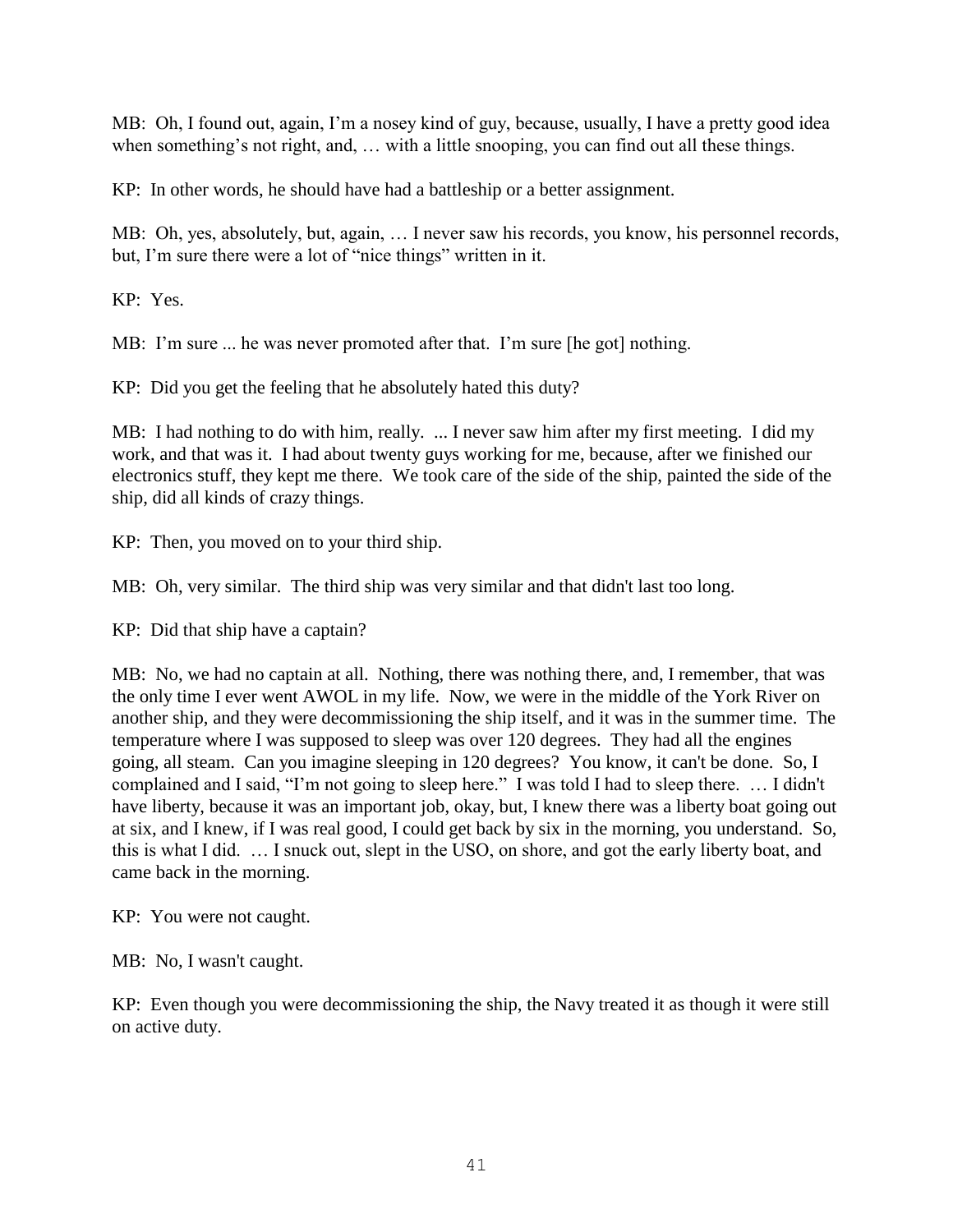MB: Oh, the *Card*, ship number one, was a working ship. Oh, yes. They had a small dance band. They had dances in shore USOs. … There must have been three, four hundred people on that ship when I first got on.

KP: What about the second ship?

MB: Well, again, another two or three months later, there was not much going on.

KP: Did they drop the pretense of a working ship on the second ship?

MB: Oh, yes, it was a work task. In other words, it was just like an abandoned ship that you were taking care of.

KP: The third ship …

MB: … It was in … practically in the same area, because, again, the decommissioning process, it got to a point where you couldn't cook, you understand, there was no food facilities, nothing.

KP: Particularly on your first ship, there must have been some crew members on board who had been in combat.

MB: Well, yes. … In fact, they were already out there, ready to do battle out in the Pacific with the Third Fleet, when they were sent back.

KP: Did you ever talk with those men about their experiences at sea during the war?

MB: Oh, yes. Remember, my first ship, the *Card*, was an escort carrier. Oh, there were lots of stories that I heard people talking about.

KP: Do you remember any of those stories?

MB: Oh, I remember lots of them, but, the whole problem was, of course, landing on that small ship. It was a single screw ship that couldn't maneuver well at all. It was, essentially, a merchant vessel. It was about three, four hundred feet long, with a deck, and they had to catapult planes off, and it was difficult. They wrecked a lot of planes.

KP: Did the veterans talk a lot about crashes?

MB: Oh, they would talk about the conditions, okay. They had men sleeping all over the place, because they had gasoline and so forth. It was very dangerous. … One story I heard was, I had a communications officer on the ship. Shall I use names? I don't know whether I can. ...

KP: Yes, please do.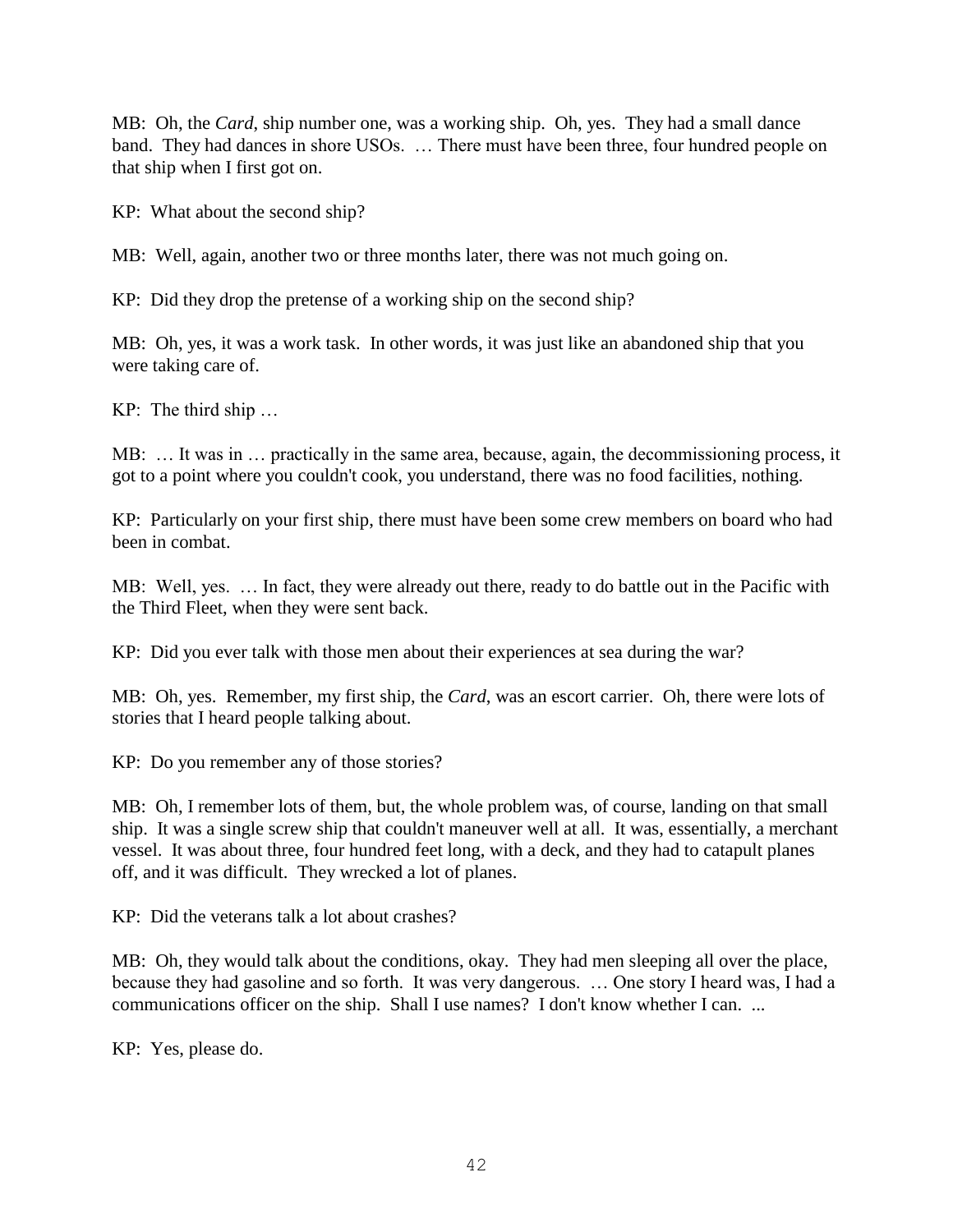MB: Maybe he's still alive. His name was Lt. Carmody. … You've heard of people who are just foul ups. No matter what happens, they do everything wrong. This is the kind of guy he was. I worked with him a lot. I did a lot with him, because the skipper, the head of the ship, would come to him and say, "Do this," then, he would come to me and say, "You got to do this for me." So, I worked very, very close with him. … Out in the Pacific, when they were in, really, a war zone area, they used to fly in the schedules, the frequencies at which they used to communicate. Every week, [they] used to be flown in. … In case the Japanese found out, they didn't want them to know too far ahead of time when they were going to talk. So, what they'd do, they used to fly the scheds in, … and the fellow was suppose to take his old schedules, and burn them, destroy them, go in a security spot and burn them. Well, this officer burned the wrong sacks. He burned the new ones. So, the ship had to break radio silence to say, "I need another set of schedules." Of course, this is terrible during wartime, so, he got an "unhappy" citation. They were going to court-martial him. … I wasn't there, but, I heard from a friend of mine, who was there when it happened.

KP: It sounds like a lot of guys engaged in scuttlebutt, since there was little else to do.

MB: Yes, come on, if you're not fighting, what else can you do? Stop, just think, you're in the Navy, you're in the Army, anything, if there's nothing to do, what can you do? They give you things to do. I mean, I actually went through this, I chipped and painted the same deck three times, within a week. [laughter]

KP: To keep your men busy?

MB: Yes, I told them, "Isn't there something else we can do?" My superior says, "No." … He says, "Look, … chip and paint the floor again." [laughter] Yes, this is what it was. I did it. We were out in the middle of the York River and I had about twenty guys, what could I do? I couldn't put them on liberty. That was against the law.

FR: Did the busy work ever get frustrating? Did you ever say to yourself, "Gee, I could be doing something more productive?"

MB: Oh, yes, you get angry, but, what else are you going to do? I mean, I think you've seen movies where they've actually showed this. … I've seen movies where the skipper [says], "What do I do with my men?" and he gives them something ridiculous to do. It's true, absolutely true.

KP: You are not the only sailor to tell me this.

MB: I'm telling you, I painted. I'll never forget, it was a small radio shack. We'd chip the floor, a day later, two days later, I'd give the guys the chipping irons. "We're not doing it." "Look," I said, "we've got to do something. Chip it again."

AM: Did you paint and chip a lot slower that time? [laughter]

MB: I didn't care. They had nothing else to do. I didn't care.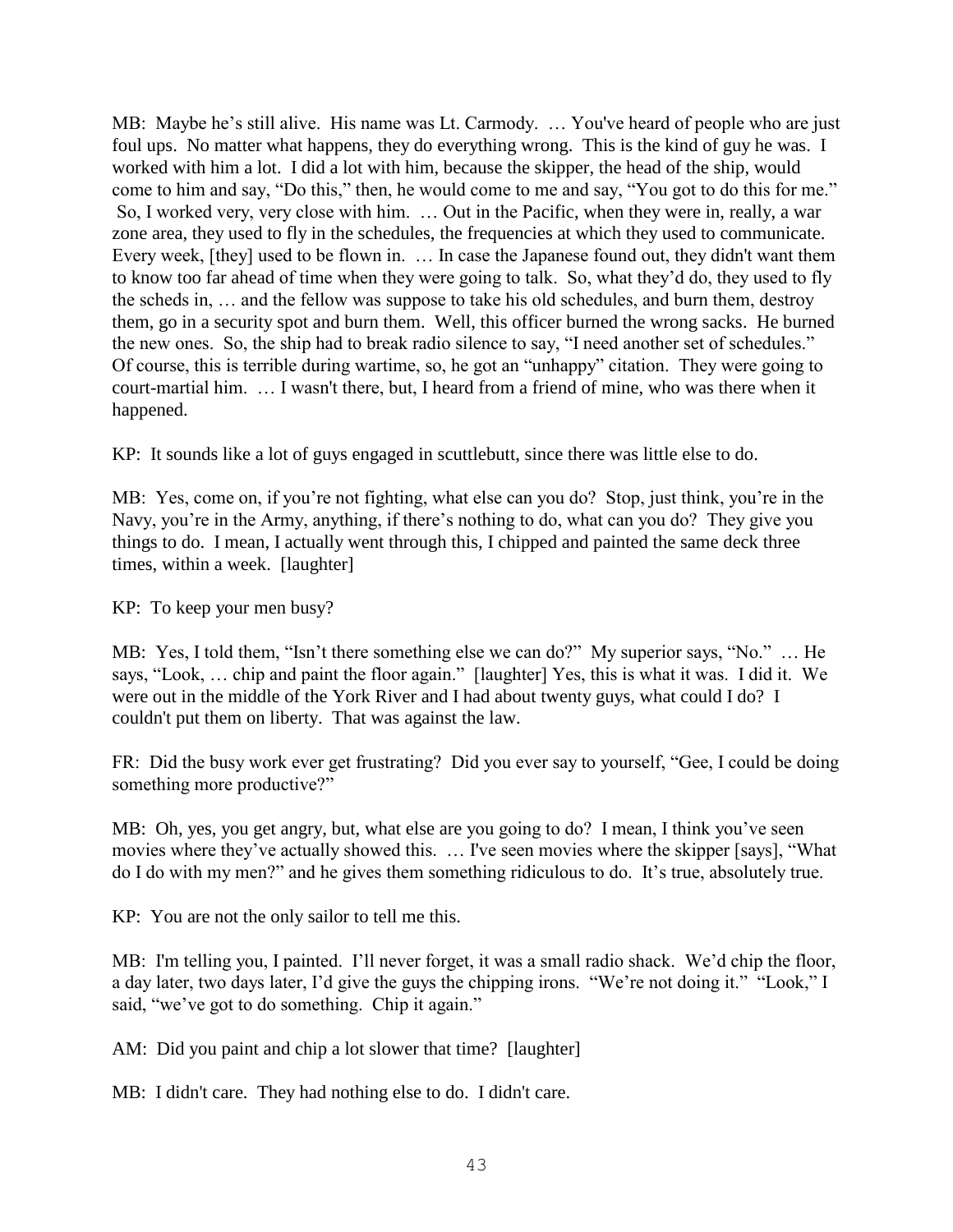FR: Did you ever get the feeling that even your commanding officers were unhappy with this situation?

MB: Well, no. To me, career officers have an entirely different mentality. Remember, he joined because he wanted to spend his lifetime there, okay, and he's looking for the next promotion. All he does is try to get the guy higher than him to like him, so that he can get promoted. That's all. He doesn't care what I think. He knows his job. … Whatever it is, … if there's a vice admiral in charge of it [that] wants him to do something, he's going to do it. The whole attitude is different. I mean, we "drafted guys," quote, we wanted to get out.

KP: It sounds as if you and the men under you were very frustrated at how long you had to be there.

MB: That's true. … I actually had a chance to sign up for a tour with the regular Navy. This Lt. Carmody had a chance to become the communications officer on an aircraft carrier that … had been shot up during the Pacific war, but, it was recommissioned, which meant it would have been a big promotion for him, but, he told me, "Mort, I don't know anything about electronics." He says, "I'll get you a commission, okay. You're going to have to sign over," and I said, "No, Mr. Carmody, the Navy's not for me." [laughter]

KP: He was ready to make you a career man.

MB: Oh, yes, I helped him tremendously. I told you his background.

KP: Yes. [laughter]

MB: Okay, now, I found out what he was. He was a radioman, just an ordinary radioman, that, somehow, got a commission.

KP: Was he a mustang?

MB: I don't know how. He was just a radioman, dots and dashes. Somehow, he got a commission. [Whether] it was during war time, whatever it was, he was in the position where he was an Ensign, then, he became a lieutenant commander.

FR: He probably impressed the right person.

MB: Whatever the reason, I don't know.

KP: What do you remember about the Norfolk, Virginia, area?

MB: A lot of people, that's all I remember.

KP: It sounds like there were a lot of Navy people in the area.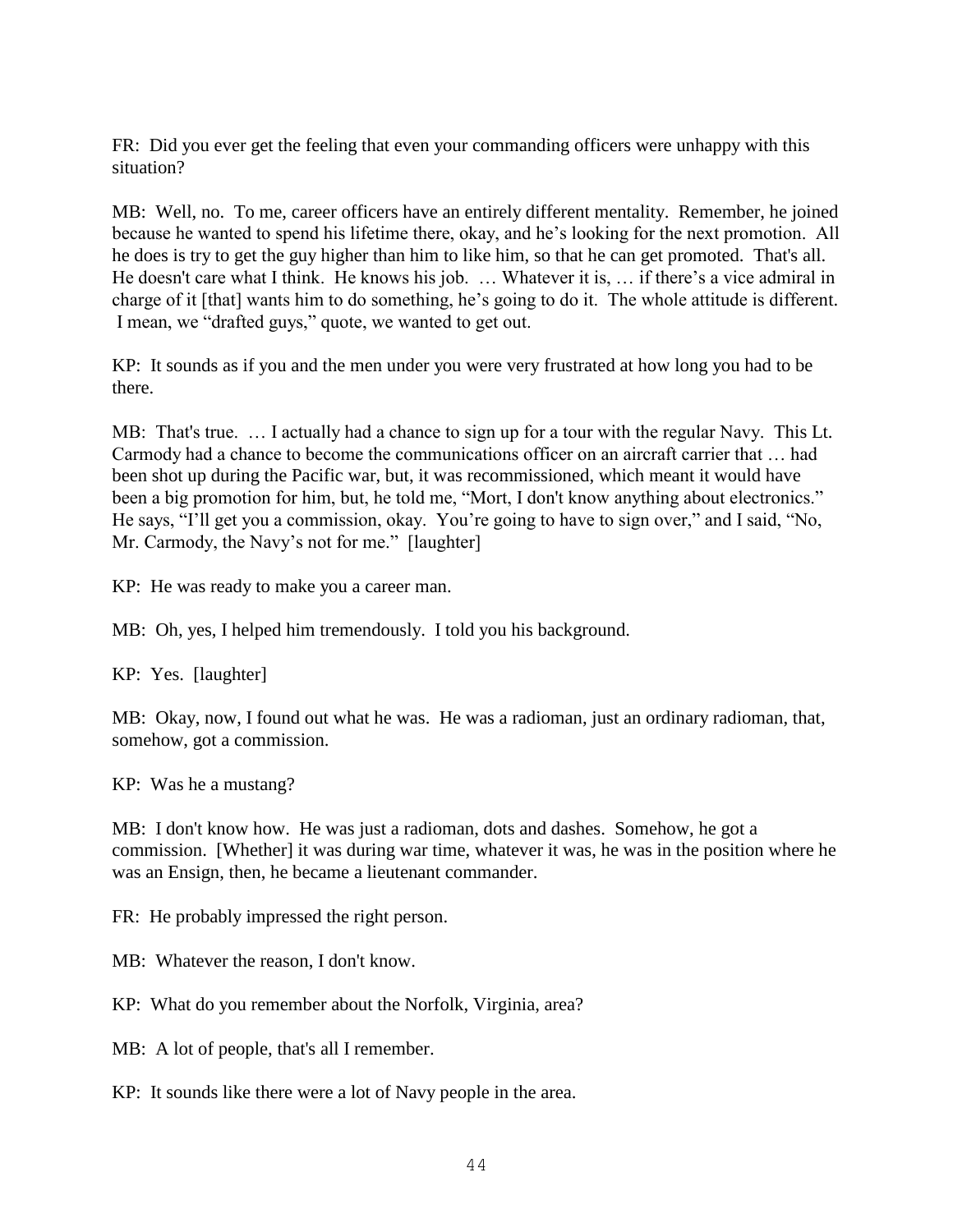MB: Of course it was all Navy people. Oh, there were things, there were a lot of bars, a lot of prostitutes running around. Everything was there.

KP: So, the image of drunken sailors on leave ...

MB: Oh.

KP: ... Going to prostitutes is not entirely a myth.

MB: I will tell you, this happened to me [laughter] with Mr. Carmody's boss, a full lieutenant. … We come back from liberty, it's eleven o'clock, twelve o'clock at night, going into the gate, and [there are] shore patrol guys. I look around, and, oh, my God, there's his boss, believe it or not, I've forgotten his name at the moment, he's walking around, obviously drunk. Now, this is the senior officer, barefooted, no shoes, an officer, I mean, all dressed up, get it? drunk, and no shoes on. What do we do? So, I'm with a friend of mind, luckily. I says, "We've got to help this guy out." So, I walk up to him, I says, "Remember me? I'm on your ship. We're on the *Card*." He says, "Yes." [Mr. Burke slurs his voice when speaking for the officer.] He says, "You've got to help me." He's drunk. "You've got to help me." I says, "Wait here." So, I go up to the shore patrol sailor, I says, "Look, I've got an officer here, you know, and we've got to get him in, but, I don't want you guys [to arrest him]," but, he says, "But, we're suppose to." I says, "Look, the guy's a full … lieutenant, and, if he wants, he can get you." He says, "All right." He says, "I'm going to turn around and get him the hell through here fast." I put his arm on me, my friend got his other arm, we walked this guy all the way through. We got him aboard ship. That man never looked at me again, for the whole next month that I was on the ship. He was so embarrassed, so embarrassed.

KP: You never found out what happened to his shoes.

MB: No.

AM: Did he ever thank you?

MB: Never. No, he never thanked me, never spoke to me again. I remember, I'd catch his eye, he'd look at me and look away real fast. [laughter] ... You know, I caught him in a weakness.

FR: It was not very becoming of an officer.

MB: Oh, come on, officers are people. A lot of them didn't like what they were doing. I'm trying to remember his name, because, I remember, he was a non-entity kind of guy. Carmody did all his dirty work for him.

KP: You met your wife in Chicago.

MB: I did.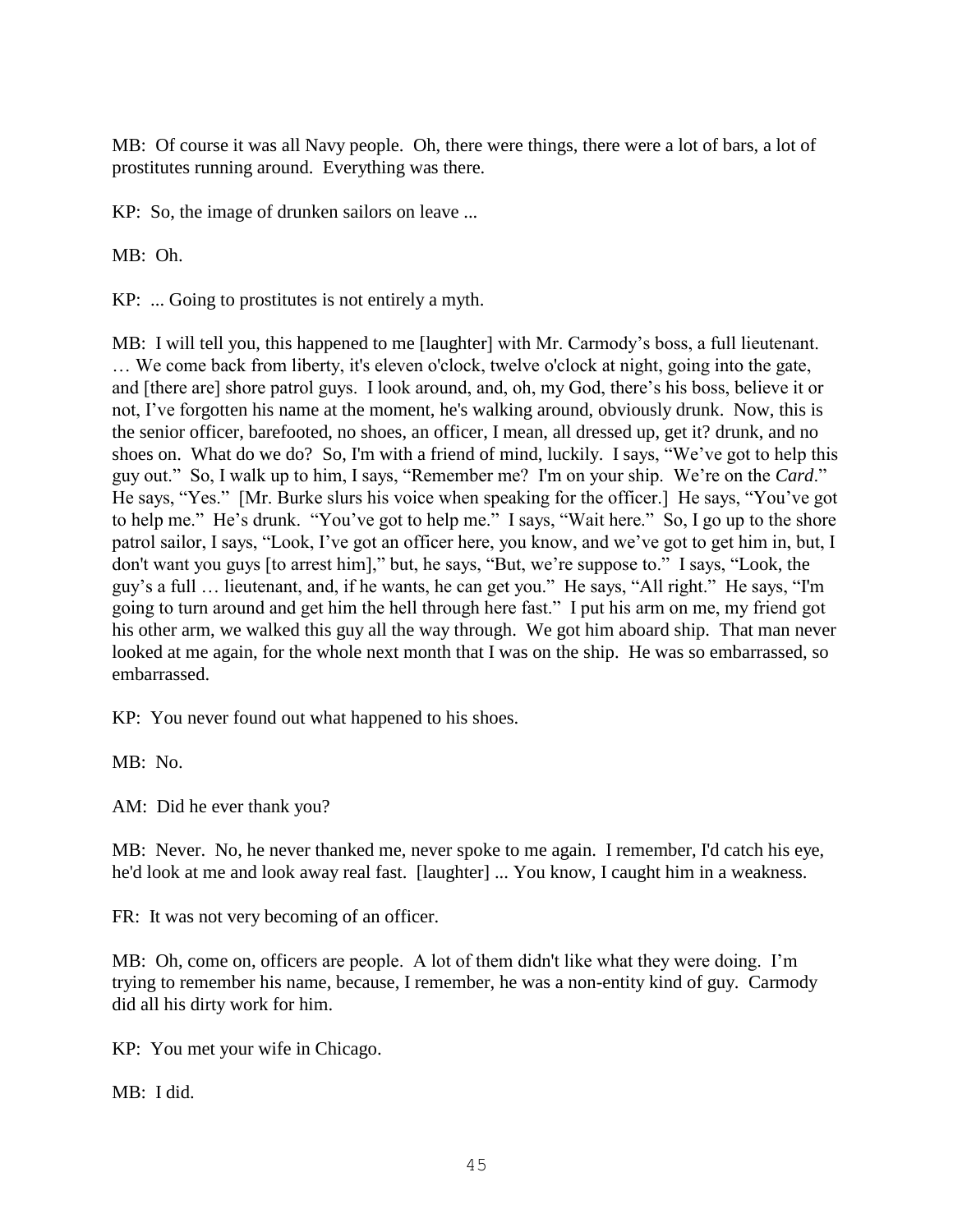KP: When did you meet her?

MB: At a USO.

KP: Really?

MB: … The Chicago area was very, very friendly, Milwaukee, Chicago, very friendly to servicemen, really wonderful, and what they used to do is, all the girls who were old enough, used to volunteer to go to the USOs. You know, they'd dance and talk, but, they were not suppose to date, obviously, any of the soldiers or sailors. So, that's it. I met her, I think it was at the Washington Street USO, in … Chicago.

KP: Obviously, you hit it off.

MB: Oh, well, no, not at first. After all, I talked with her, I danced with her, and that was the end of it, because she couldn't date me, and this is an interesting thing. Do any of you believe in fate? I don't know. [laughter] Oh, about a week or so later, I go to a dance at another USO, way the heck out of town, I look up, there she is. So, we talked and danced again. This happened on three or four different occasions over a three month period.

KP: You kept running into her.

MB: I kept running into her, for no reason, at different places in Chicago. So, I says to her, "Look, this must mean something, you know. Can I take you out to dinner?" So, she says, "Well, you've got to come home and meet my mother first." [laughter] She was all of seventeen. I was like nineteen, you know, so, I had to meet her mother.

KP: You met her mother.

MB: I met her mother, that's right. Well, I married her about four years later, so, it wasn't a quick relationship.

KP: Did you stay in touch while you were in the service?

MB: Oh, yes. Well, luckily, I didn't know this when I met her, but, she was an actress, going to dramatic school. After I was discharged, I come back home. I used to call her up once in a while. All of a sudden, she's coming to New York. She's trying to make it big on Broadway. ... She lived in a women's club in New York City and I used to date her every week, so, that's how we got to know each other very well.

KP: However, it all goes back to the USO club.

MB: Yes, that's how it started, and the fact that [I was] constantly running into this gal.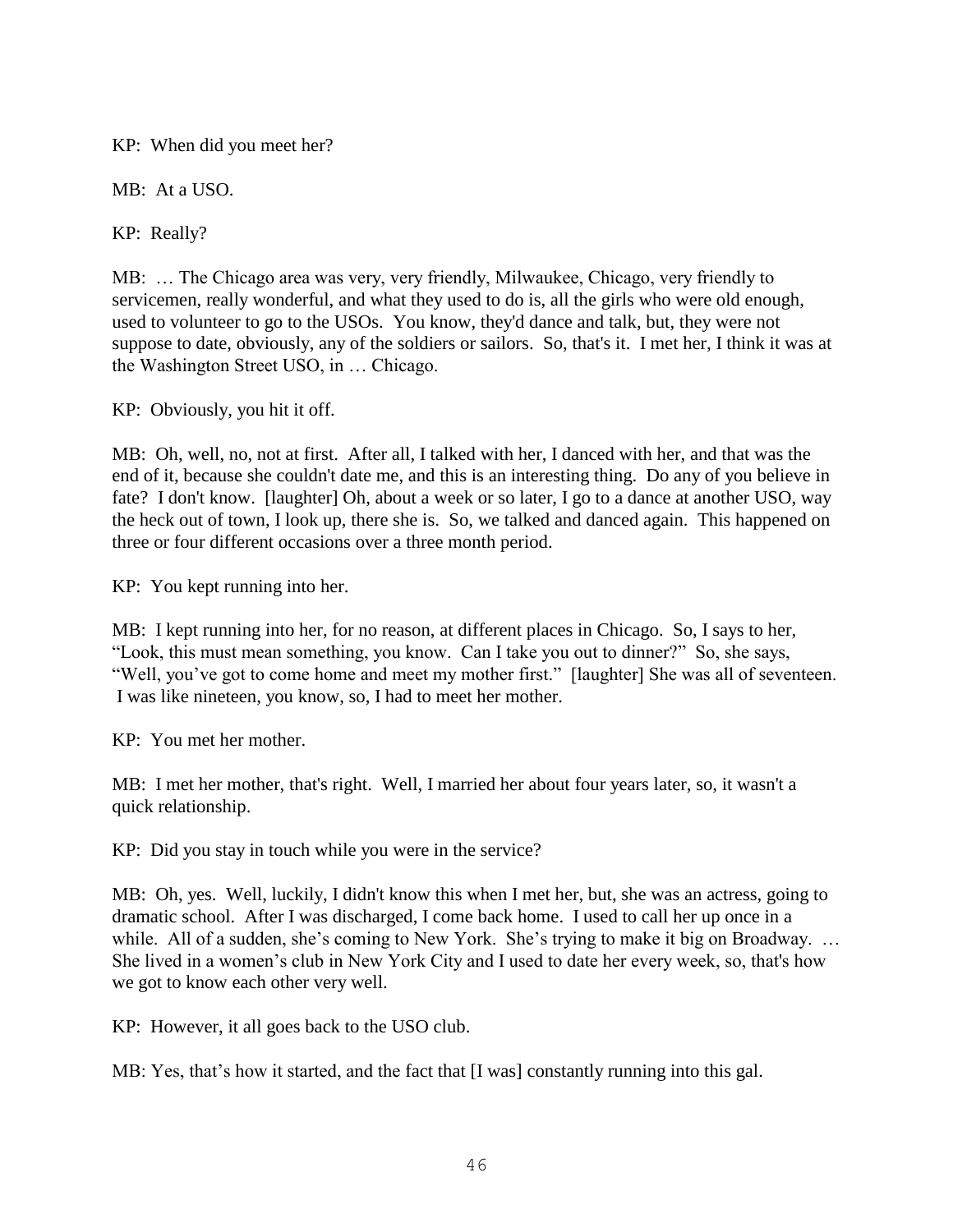KP: I think this might be our first USO marriage.

MB: A lot of fellows met girls at the USO.

KP: Yes, it was very common.

MB: Oh, yes.

KP: However, of the men that I have interviewed, you might be the first man who married a woman that he met at a USO.

MB: Really? Oh, yes.

KP: Other people met their wives during the war, but …

MB: No, no, this was definitely USO. The boy from New Jersey meets girl from Chicago. ... [laughter]

KP: You could have been commissioned as an officer.

MB: Absolutely. ... [laughter] I was offered it and I know I could have gotten it.

KP: When were you finally able to get out of the Navy?

MB: Oh, after that third ship, we had nothing to do. So, I went to ask someone and the "boss" says, "What's with you?" He said, "Look, you guys are scheduled for discharge real soon," you know. So, that was it. So, we hung around in the ship and, all of a sudden, we're moving out; we're moving to Long Island.

KP: When were you finally discharged?

MB: I can remember the date, because, … later on, I got terribly frightened, it was July 12, 1946.

KP: The war had been over for almost an entire year before you were discharged.

MB: Oh, yes, yes. Well, they kept us busy. It was interesting.

FR: Did you return to New Jersey once you were discharged?

MB: Yes, when I was discharged, but, I really wasn't discharged. I decided to join the Naval Reserve. So, I got a paper saying, "You're discharged, but, then, you're not discharged."

KP: Yes.

MB: So, I was in the Reserves for four years.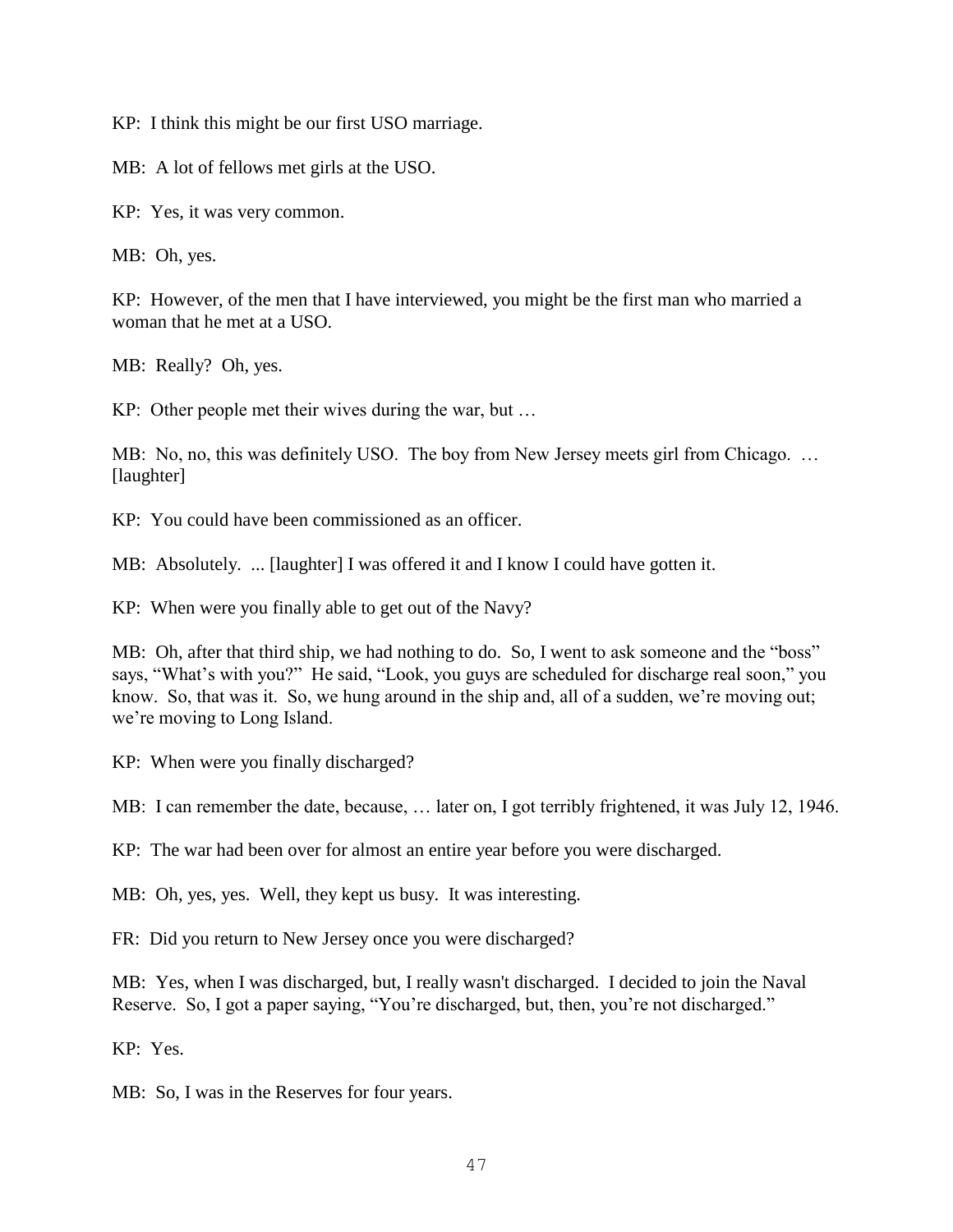KP: Were you in the active Reserves?

MB: This is what happened. … We did radio communication exercises every so [often], but, soon, I ran into trouble. The US got into the Korean War in 1950 and they were calling up Reserves. I'm in the Reserves, okay. Now, I'm already married, I got a good job, you understand, and, here, it's July, and, in July, Truman, they knew he was going to extend the enlistments for an indefinite period of time. I was being discharged on July 12. President Truman's proclamation was, "Anyone who's … enlistment period was July 20 or after was going to be reassigned to active duty." So, I made it by eight days.

KP: It sounds like the Korean War convinced you to drop out of the Reserves.

MB: Absolutely. … I mean, you don't join the service to get killed, let's face it. [laughter] I joined the Reserve because it would be fun, I thought, because they said [that] you could go on a cruise every two weeks, okay. Our group was involved with electronics. I liked it. We were in a radio group. We used to meet every month and we carried on communications with other Reserve groups.

KP: You liked many things about the Navy.

MB: Well, again, I liked working with equipment. I always liked working with equipment.

KP: At that time, you had some very expensive toys to play with.

MB: Oh, yes, wonderful, wonderful.

KP: This was equipment that you normally would not have access to.

MB: Absolutely, yes, yes. No, that part, I liked.

KP: When you initially returned to New Jersey, did you move back in with your parents?

MB: Oh, yes, I came back, and then, we had the GI Bill. Remember the GI Bill?

KP: Yes.

MB: Okay, so, I came back to Rutgers. I did graduate work here.

KP: Do you think that you would have gone on to graduate school without the GI Bill?

MB: Oh, I think I would have, yes, but, there was a double incentive here. … It worked out well, because I got a fellowship here at Rutgers. It paid all for my tuition and so forth. I got a job working in the lab, where I got some money. So, my tuition cost me nothing and I got, what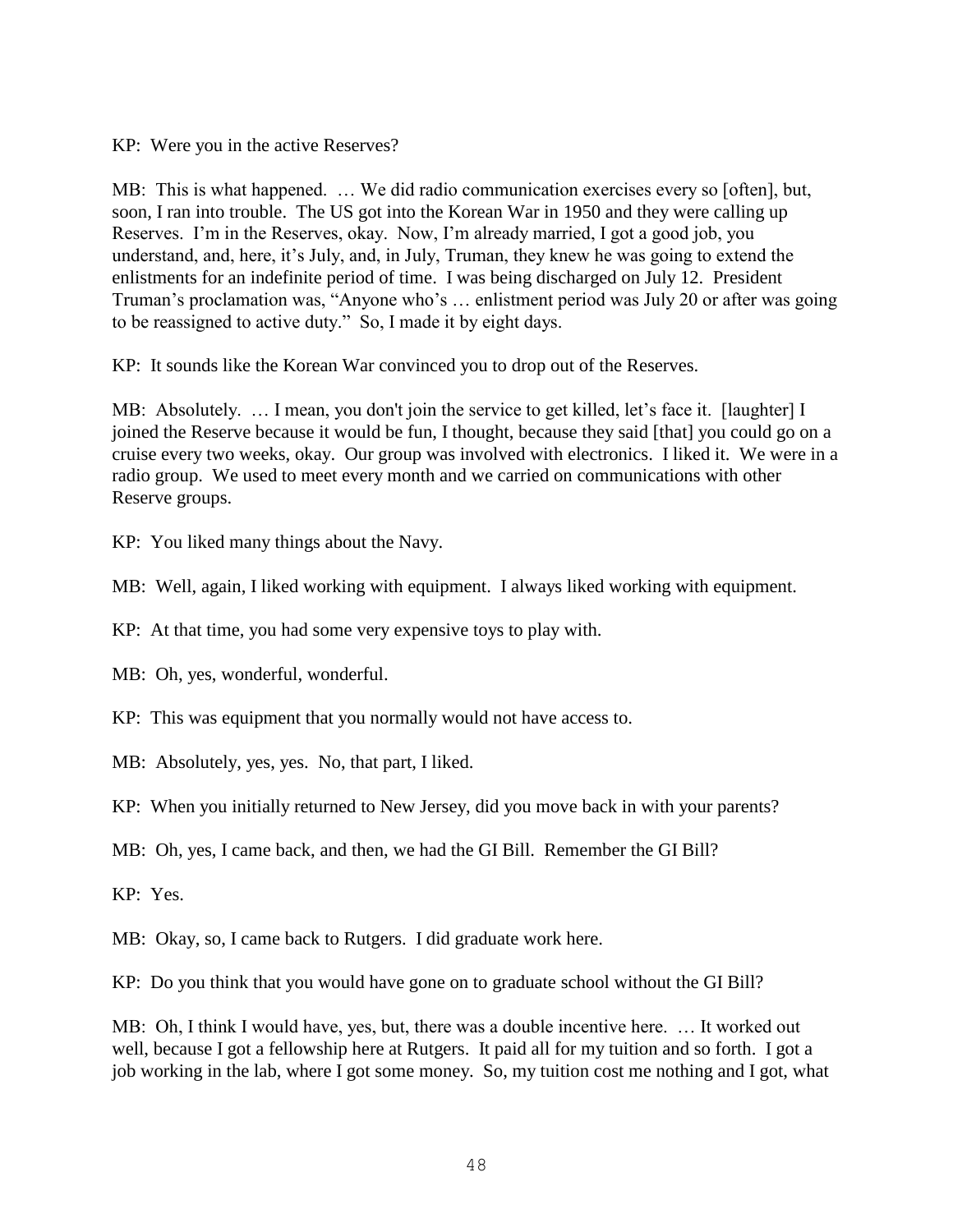was it? twenty dollars a week from the GI Bill. So, it got to the point where I did all this graduate work and I had some spending money on the side. So, it worked out very well.

KP: Did you notice any changes at Rutgers since you were an undergraduate?

MB: By that time, it had already become a state university, but, it was a mess, it was a mix up, but, also, all the returning students, who were in the war, came here, so, it was a very busy place. [19] 46, '47, and '48 were very, very busy.

KP: It was very small when you left.

MB: [There was] nobody here, yes. Well, we were a private institution. It wasn't until, what? '45, I think, because I left here in '44.

KP: All of a sudden, the campus was big.

MB: Oh, big, everything was big, big, big, big.

KP: Did you run across any of your classmates who had left, and then, returned after the war?

MB: Oh, yes, all the time, yes.

KP: My students are always impressed by the fact that, even after the war, when most of the students were older veterans, there was still a very active social calendar.

MB: What do you mean, here, at Rutgers?

KP: Yes.

MB: I was doing graduate work and, believe it or not, I was still going back, working in my father's store.

KP: Even after the war?

MB: Yes, even after, because they needed the help.

KP: How long did your parents keep the store?

MB: They sold it, because my brother and I did not want it. By that time, it had grown into a good sized store. My father was smart. … He said, "Look, in order for me to do anything here, I've got to get bigger or get out," and he actually offered the business to either my brother or myself. Neither of us wanted it, so, he sold it. I think it was in '48 or '49.

KP: He sold it that early.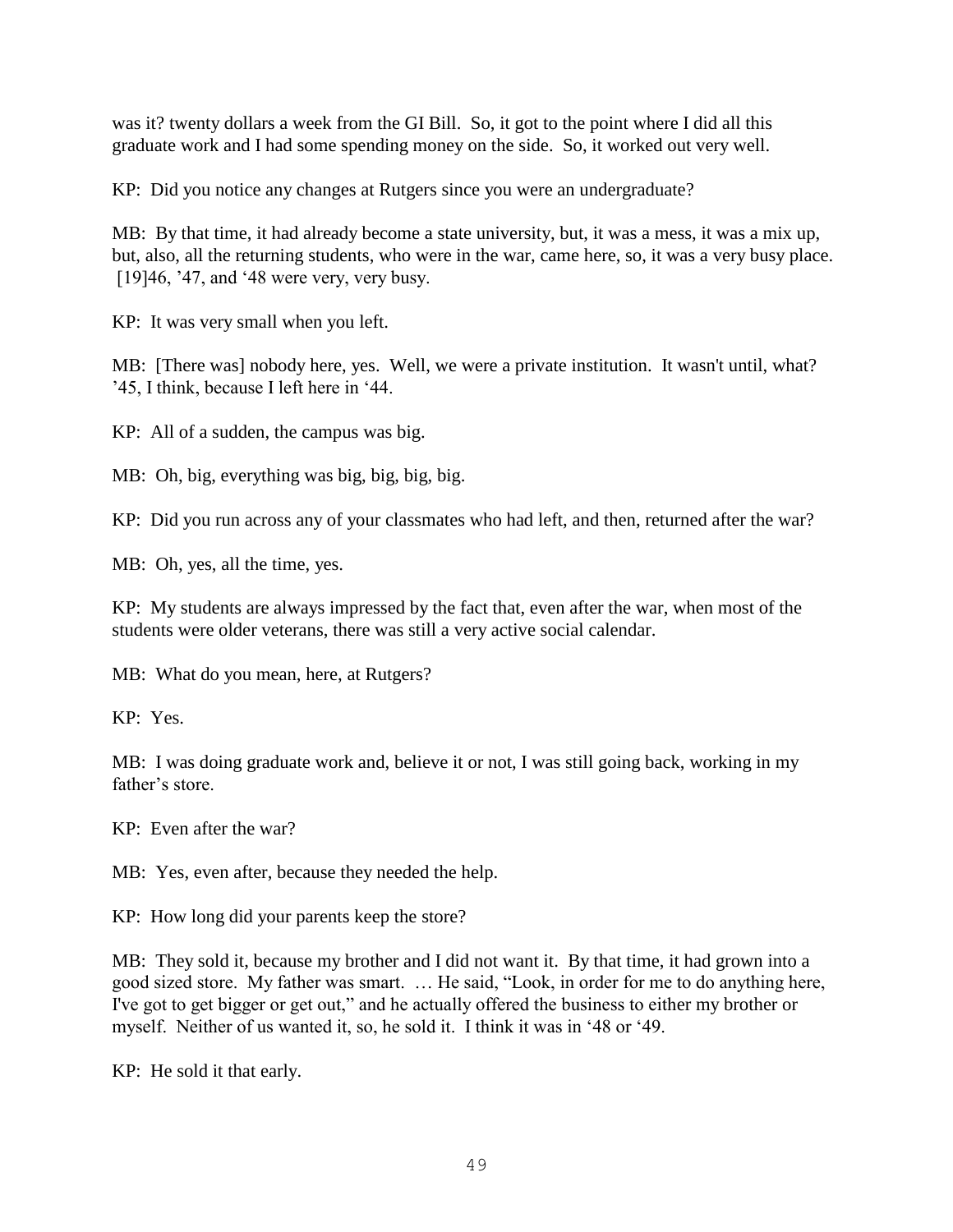MB: Oh, yes, yes, maybe '50, you know. [19]49, I think it was.

KP: Your brother is a pharmacist.

MB: Yes, he is retired now. He was a pharmacist. He had his own pharmacy. Believe it or not, he had bought a store in Farmingdale, right near where we lived. He was elected mayor of the town a few years later.

KP: Your family really developed roots in Monmouth County.

MB: Oh, yes.

KP: Both you and your brother.

MB: Absolutely.

KP: When did you receive your Masters from Rutgers?

MB: '48. Actually, I got my Masters in a year-and-a-half and I stayed on a research project, working on crystals for the Army. When I finished that, I went out and got a job.

KP: Where did you get your first job?

MB: My first job was with a small company in Eatontown, New Jersey. It was called Electronic Measurements Company, and it was all electronics, and it was good. I liked it. I was over worked. I mean, the fellow who owned it didn't have much money and I remember my first day. He says, "Okay, you got the job. I'm going to need a lot of help." … He did government subcontracting. These are for replacement parts, but, it was all electronic things. He said, "I've got five projects. Three are already overdue. [laughter] Two of them, I want you to work on." So, I ended up working on five different types of equipment. So, it was good. I got a tremendous amount of experience very, very quickly.

KP: Over the course of your education and your career, you have seen the entire electronics industry change.

MB: Oh, yes, absolutely.

KP: When you started, you were working with vacuum tubes.

MB: Absolutely, went from vacuum tubes to transistors, but, basically, when we were in school, studying electronics, all of it was radio, which was either receiving or transmitting, and there was some power stuff, you know, power supplies.

KP: Yes.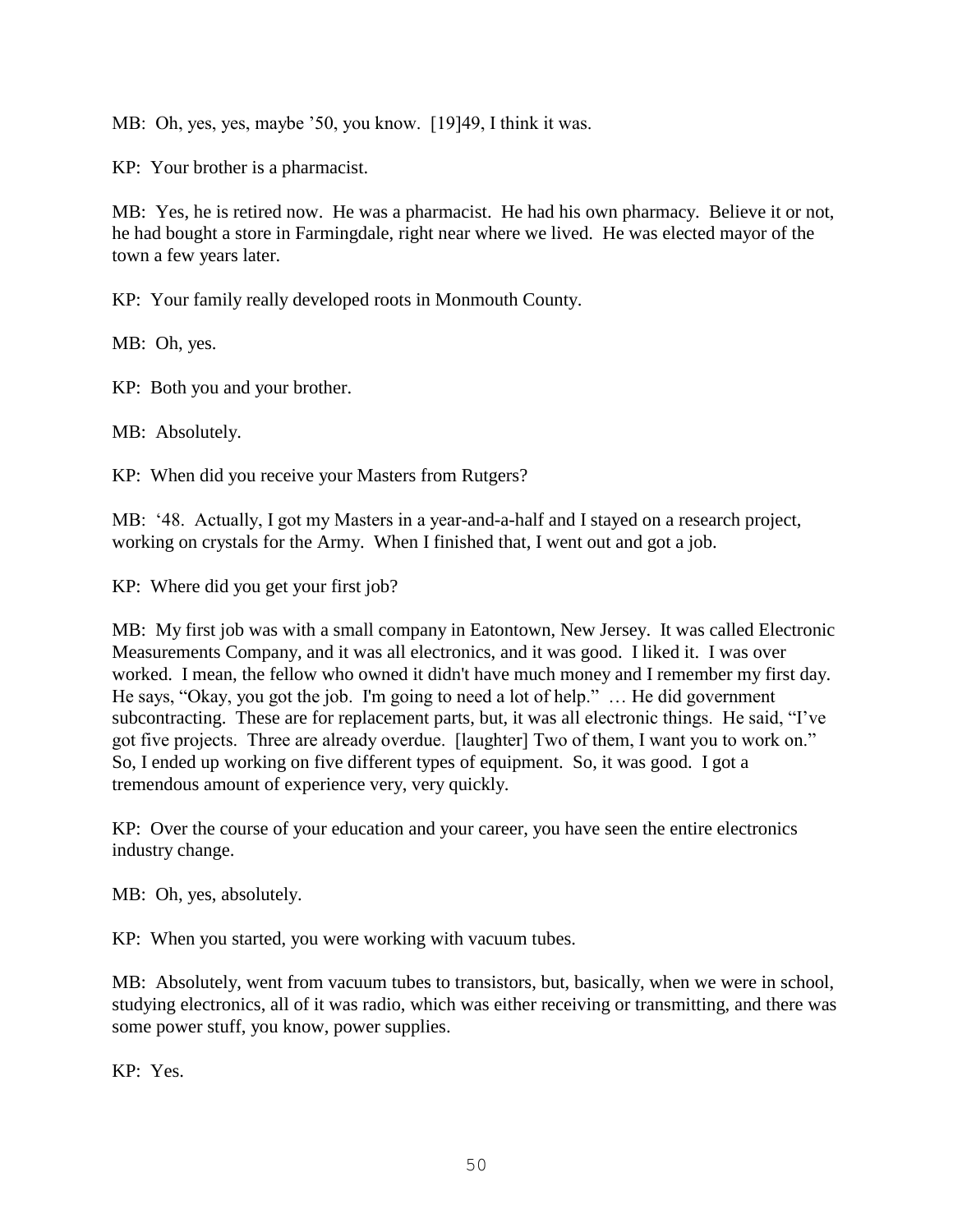MB: That's about all there was to electronics, and, of course, the telephone company stuff. That's all.

KP: Now, there are a whole range of possibilities.

MB: Forget it, forget it, there's so much, it's so diverse now, it's impossible to know even onetenth of what's available.

KP: It sounds like you absolutely loved being an engineer.

MB: Oh, yes, I enjoyed myself.

KP: What was the most interesting thing that you worked on?

MB: Oh, I worked for lots of companies. I was involved with something called analog computers, before they had digital computers, and I remember, at that time, they were asking all the engineers, "Do you think we ought to get in digital computers?" [laughter] …

KP: What did you say?

MB: "Of course, of course, you've got to get into it," but, of course, they made all the wrong decisions. They got into it in the wrong way.

KP: It sounds like that company did not do too well.

MB: It did well in the beginning, when I was there, but, then, it went all to pieces. [It] had management problems. It was … people not knowing what they're doing, and they guessed wrong. When you don't know what you're doing, you have to guess, and, if you're lucky, you guess correctly. Well, these guys guessed incorrectly.

KP: All of the engineers were telling them to go digital.

MB: Oh, yes, they did it. They bought a company that had a product that didn't work, if you know what I mean, this kind of thing, [laughter] unbelievable.

KP: You were working with computers very early on.

MB: Oh, yes, well, I was with the company when it was doing great. I mean, we all did well. We all made money on their stock, and so forth, and so on, and then, ... when I knew something was going wrong, I left. Went to another company. I was actually in my own business for about four years, [laughter] funny.

KP: What stage of your career was this in?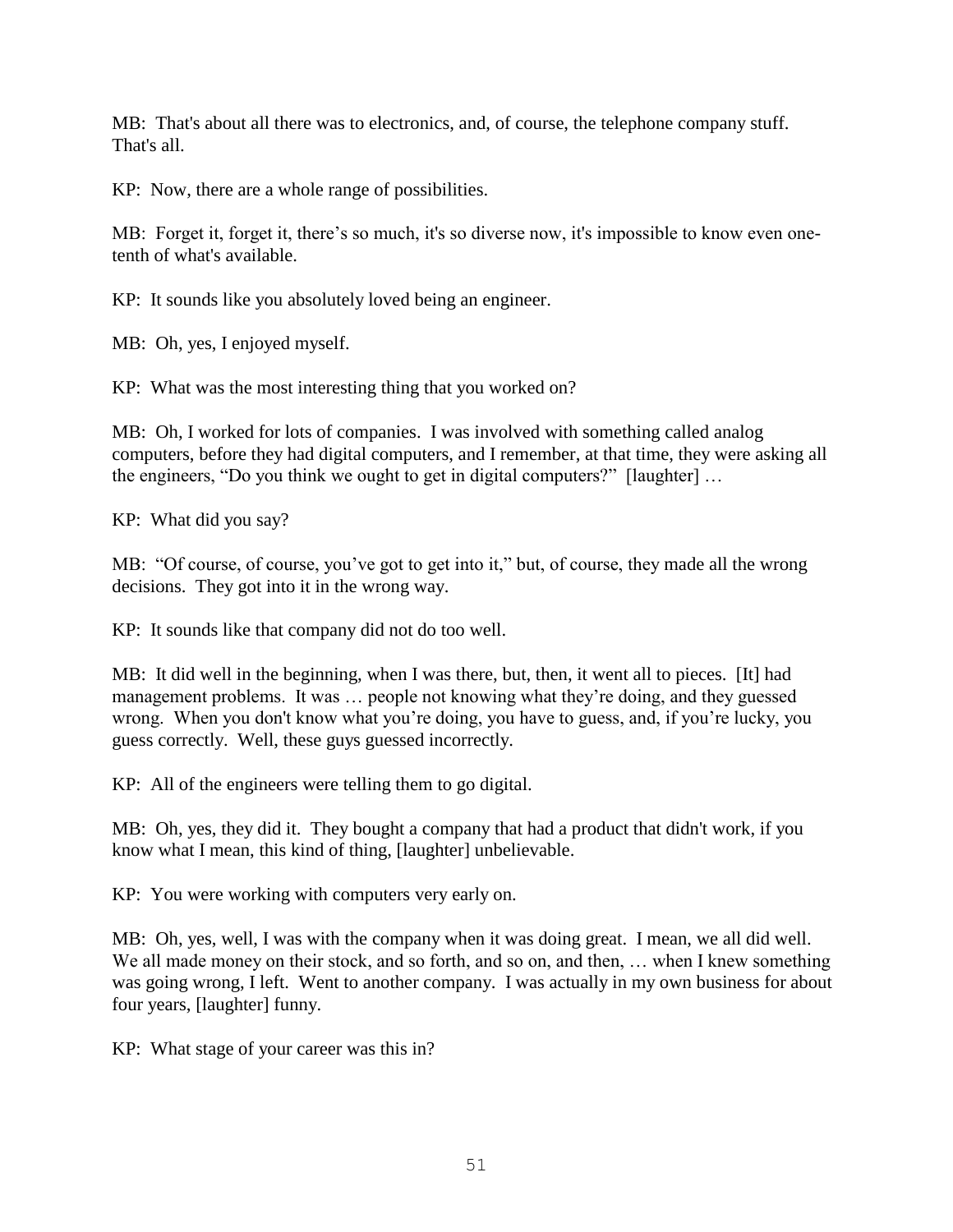MB: No, no, later on, probably after about twelve years. It was a good opportunity. It was a small electronics business, doing things I wanted to do, but, this is an interesting thing, I knew the owner, the president, and I had done consulting work for him. … He had a vice-president that just dropped dead. I should have found out why he dropped dead, but, I didn't, get it? So, he offered me a job. So, I became vice-president, I was doing real well, and I noticed that he never got in early. It was a small company, you know. He'd be coming in at 11:30, we'd talk and so forth. … We had a production manager who knew him. In fact, he was his brother-in-law or something like that, you know. So, I says, "What goes [on] with Martin? What's going on?" He says, "Don't you know?" I says, "No, I don't know. What the hell's wrong with him?" He says, "He's an alcoholic," so, [Mr. Burke gulps], and, if you're in business with someone, it's almost like a marriage, almost, okay. ... So, it took me four years to get out of this marriage. The man spent all his time thinking about what he was going to have to drink. … You see, I was doing the technical stuff. I was doing the engineering. I was also working with the production people and his job was to make contacts and bring business into the company. That is a good, sensible way, but, when you're gonna worry more about what you're going to have to drink that night, you don't do very much business. So, it got to the [breaking] point, as I said. I was able to get out. I didn't lose any money on the venture. I did well. ...

KP: It sounds like you were very comfortable changing companies.

MB: No problem. I must have worked for, what, how many companies? maybe six or eight different companies.

KP: Many of the engineers that I have interviewed will tell me something like, "I started working for the phone company a week after graduation and I retired forty years later."

MB: Yes, well, I've always been interested in change. In other words, every time I changed, it was to a different phase of the electronics business. I always wanted to keep up with it.

KP: Which phases did you go through during your career?

MB: Everything. I was in a design phase, and then, also, with manufacturing phases and so forth, and then, when I went to the analog business, I did both design and the manufacturing end of it. … Then, I went in my own business, where we did mostly subcontracting, and, at the time, I did design work, but, I didn't have time to do any real research. Then, after that, what did I do? I went into the television business, when it first got going.

KP: You really have seen a lot.

MB: Yes. … We did design and production work in TV, and then, after that, where did I go? … Let's see, I went from there, I'm trying to guess, I went from EAI into my own business. … Again, I was always in the power business, but, these were huge, uninterruptable power systems and this was … for working with very large database companies. In other words, I actually worked for an outfit called Teledyne INET, where we had huge equipment. … It would start from here, we'd go like seventy-five feet down the room. We were regulating AC power for all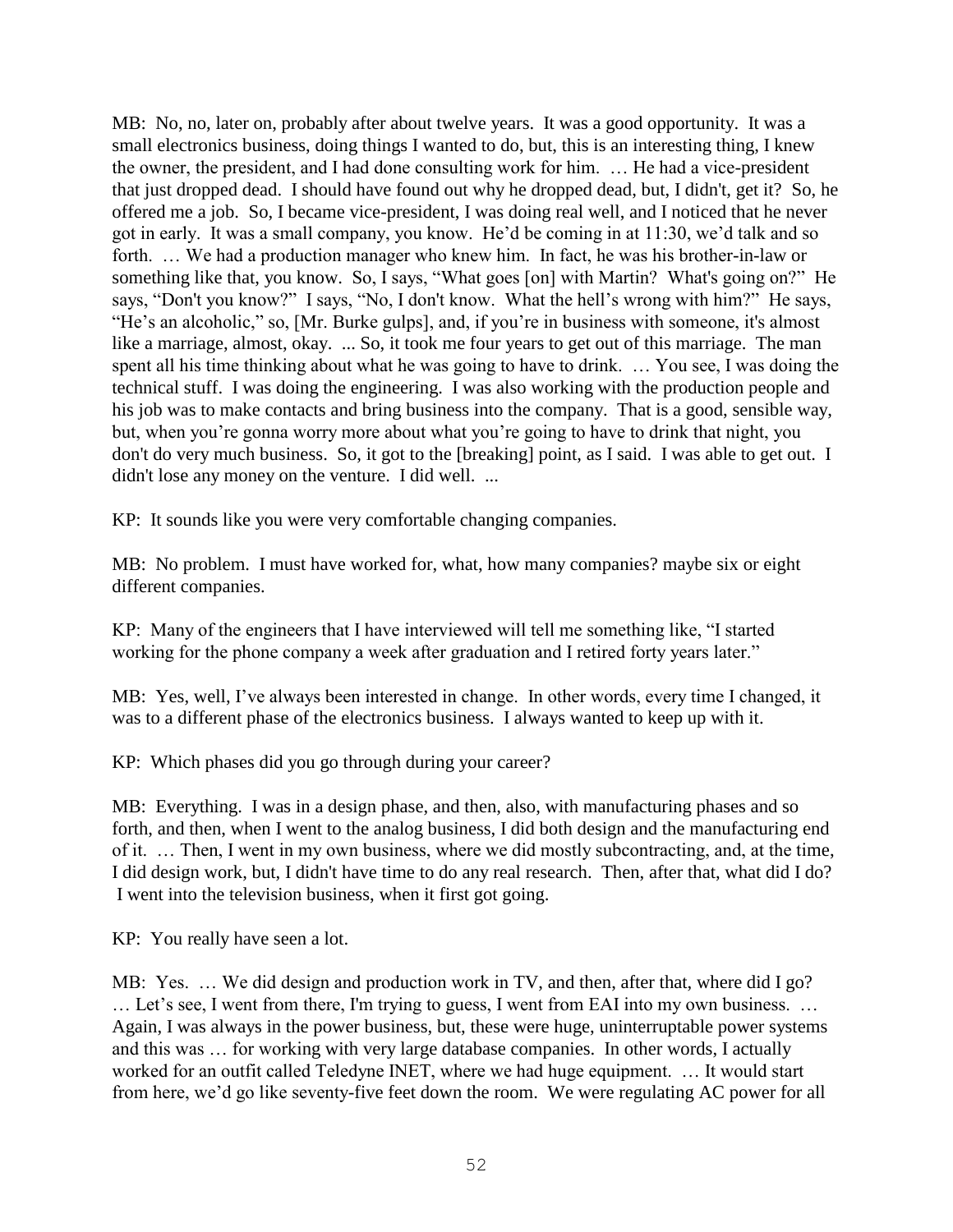the digital computers that were in the New York Stock Exchange, Merrill Lynch, all those big companies.

KP: Where they cannot afford to have a power failure.

MB: You know, in those days, … when your light blinked, you'd knock down their computers. In those days and they couldn't afford that … at all. So, I got involved. … I was in that business for, what? about eight years. I was in that business for eight years, and then, believe it or not, I went to work for the US government for the last eight years of my working life. They had a project that needed someone like me, so, it was great. I was working in New York, in the power area there. So, here I was, only fifteen minutes from work. So, I took a cut in salary just to get down here. My kids were out of college already, everything was fine. So, within two-and-a-half years, they decided to cancel the whole project. So, I stayed, you know, to work for them, but, the whole reason I went to work for them was gone.

KP: Which project were you working on?

MB: Well, it was, again, a power project, but, it had to do with developing power, so [that] you could run electronic equipment, using what they called a thermal electrical device, semiconductor type stuff. If you heat it, you can get a voltage out of it. From that, you can drive transmitters and so forth. You get the heat by burning gasoline, which meant that you could have a quiet [machine], it didn't make any noise. People couldn't hear it. Now, they're still using motor generators and they make noise. This method was quiet. … This is why the Army was interested.

KP: You could use it on the battlefield.

MB: You could be out in a remote area, no one would know you were there, and you could work.

KP: It sounds like an interesting project.

MB: It was, it was, but, what happened was, they decided [that] it was too expensive and this and that, and there was a lot of politics. … So, I got a good insight into politics, as far as funding in the Army is concerned, and I'm sure the Navy is the same way.

KP: In a sense, you began your career with the Navy and ended it with the Army.

MB: … Oh, yes.

KP: I was reading an alumni publication and I saw that you were dubbed "Mr. '45." That must have made you very proud.

MB: Yes. I've been president of our class now for, oh, about thirty-five, forty years. I'm also the class correspondent for the Class of '45, so, I've been active with the University all along.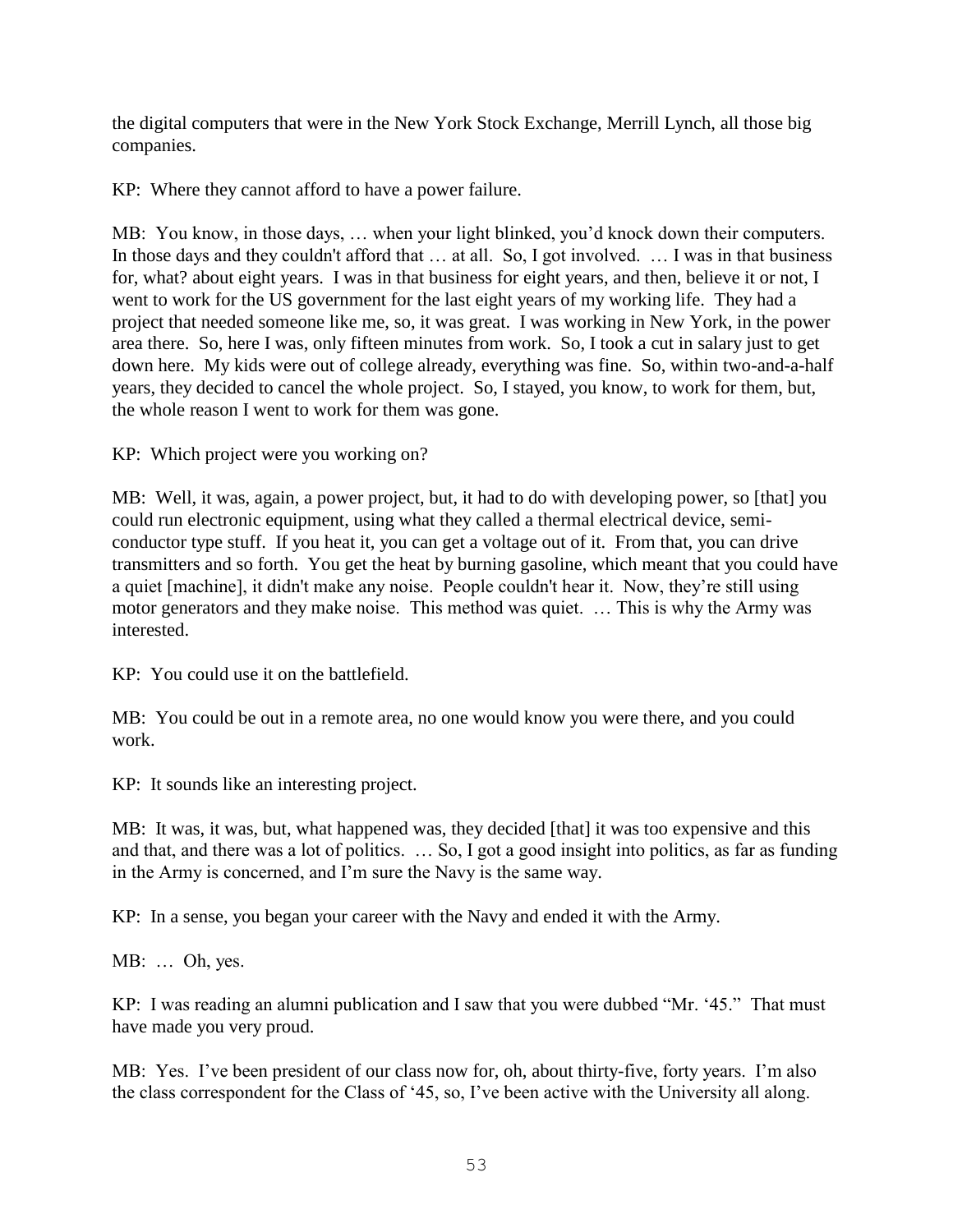KP: You also have an all-Rutgers family, in terms of your children.

MB: Absolutely. Every one of my kids went to Rutgers. I think I was the only one in our class where every one of his kids went to Rutgers.

KP: Do you have three daughters? I cannot tell with your second child's name.

MB: Yes, three. Geri is a girl.

KP: She was in the first co-education class at Rutgers.

MB: Absolutely.

KP: My intern, Melanie Cooper, is doing her undergraduate thesis on co-education at Rutgers. She will definitely want to talk to your daughter.

MB: Oh, Geri, well, she lives in New York. She lives in Manhattan. She'll gladly talk to her.

KP: You must have been delighted that your daughters could go to Rutgers College.

MB: I wanted them [to]. Now, I gave them a choice. One of my daughters, I'll never forget this, the oldest one, wanted to go to Georgetown, you know. ... [laughter] After all, this was the '60s. I don't know, you may have read about the '60s, but, all hell broke loose, [laughter] ... even on this campus, in the '60s, okay, and this was a very liberal place, and so forth, and so on. So, I said, "Okay, you go." She knew a girl who was going there at the time. So, I gave her money. I said, "You spend time there." She went and she spent two weeks there. She came back and she said, "I'm going to Rutgers."

AM: Why?

MB: She said, "They're so disorganized." She didn't like the way they thought. She didn't like any of it. My daughter is very liberal, a very liberal girl, but, somehow, she didn't like their twist of liberality. There you are, but, oh, yes, … my oldest daughter did. ... She ended up, of course, going to Livingston. You know, that was the most liberal part of Rutgers.

KP: Did she get her degree from Livingston or from Rutgers?

MB: Livingston.

KP: Your first daughter, Robin, could not get into Rutgers in 1970, because it was still an allmale college.

MB: Whatever it was, she went to Livingston, but, she was the editor of the *Medium*.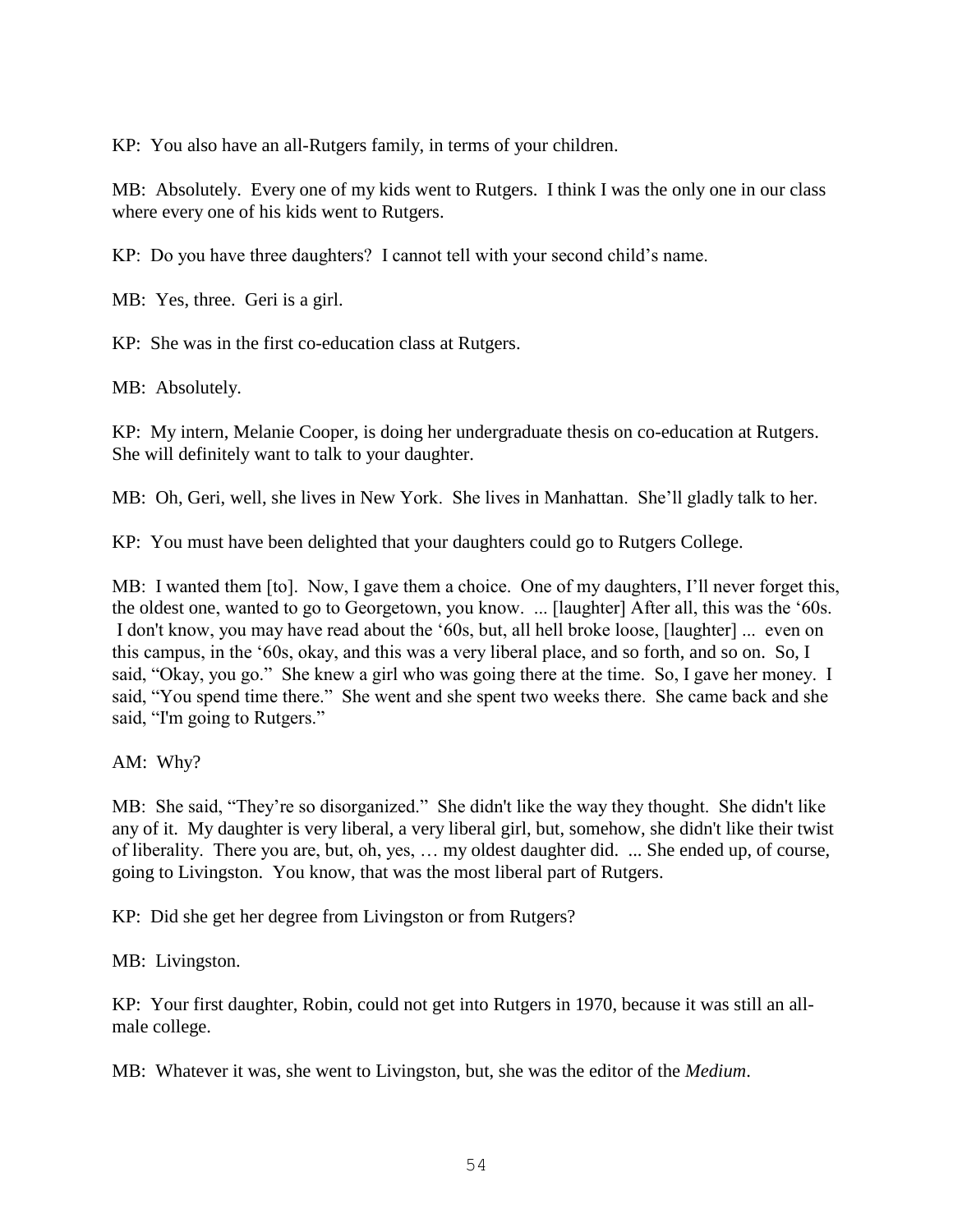KP: Oh, really?

MB: Oh, yes. But, she had a very interesting [time]. [laughter] I don't know, do you want to hear about it?

KP: Oh, yes, I am very curious.

MB: She was in the middle of this big black/white confrontation that was going on at Livingston, right in the middle of it. Again, she was editor of the *Medium*, and the University came up and said, "What are you guys doing? You're raising all kinds of hell here. What do you want?" Okay, so, what happened is, they were so disorganized, they couldn't write down what they wanted. Now, she was editor of the paper. She went over to them and says, "Look, you guys have got to meet at so-and-so." Okay, again, she's very liberal, a very friendly kind of gal, she had no animosity, "But, you can't go to a meeting without telling the University what you want. What are your demands?" So, she sat down with them and recorded all the demands. I still have a copy of the *Medium* where it says, quote, "The demands of the group are so-and-so," no reference that she did the writing for them or anything like that.

KP: If we could get a copy of that issue, that would be great.

MB: I still have it at home.

KP: Yes, if you could, someday, make a copy of it and drop it in the mail for me, I would really appreciate that.

MB: Yes, in other words, the guy got up and said, "These are our demands," and she handed them a (cheat sheet?). She wrote it. Look, these guys were fighting among themselves, I don't know whether you know it or not. They had different black groups, okay, and her comment was, she convinced them, … "You've got to tell the University something. You just can't either not show up or [keep] saying, 'You guys aren't fair,' or something like that."

KP: She acted as a broker in many ways. She was trying to get them organized.

MB: Yes, she says she wanted to be fair. …

KP: Yes.

AM: She wanted them to form a united front.

MB: Whatever it was. My daughter, Robin, is very liberal. When she arrived in school, Livingston [had] just opened up. So, I'm bringing her there, bringing clothes, and the front door is not locked. I says, "Robin, what goes?" and she says, "Well, we believe that if you trust other people, [laughter] they'll be nice and you won't have any kind of problem." Six months later, she says, "Daddy, they're stealing things out of the rooms. She says, "We have trouble with people from the street coming in, sleeping on the floors and so forth." I says, "Robin, you're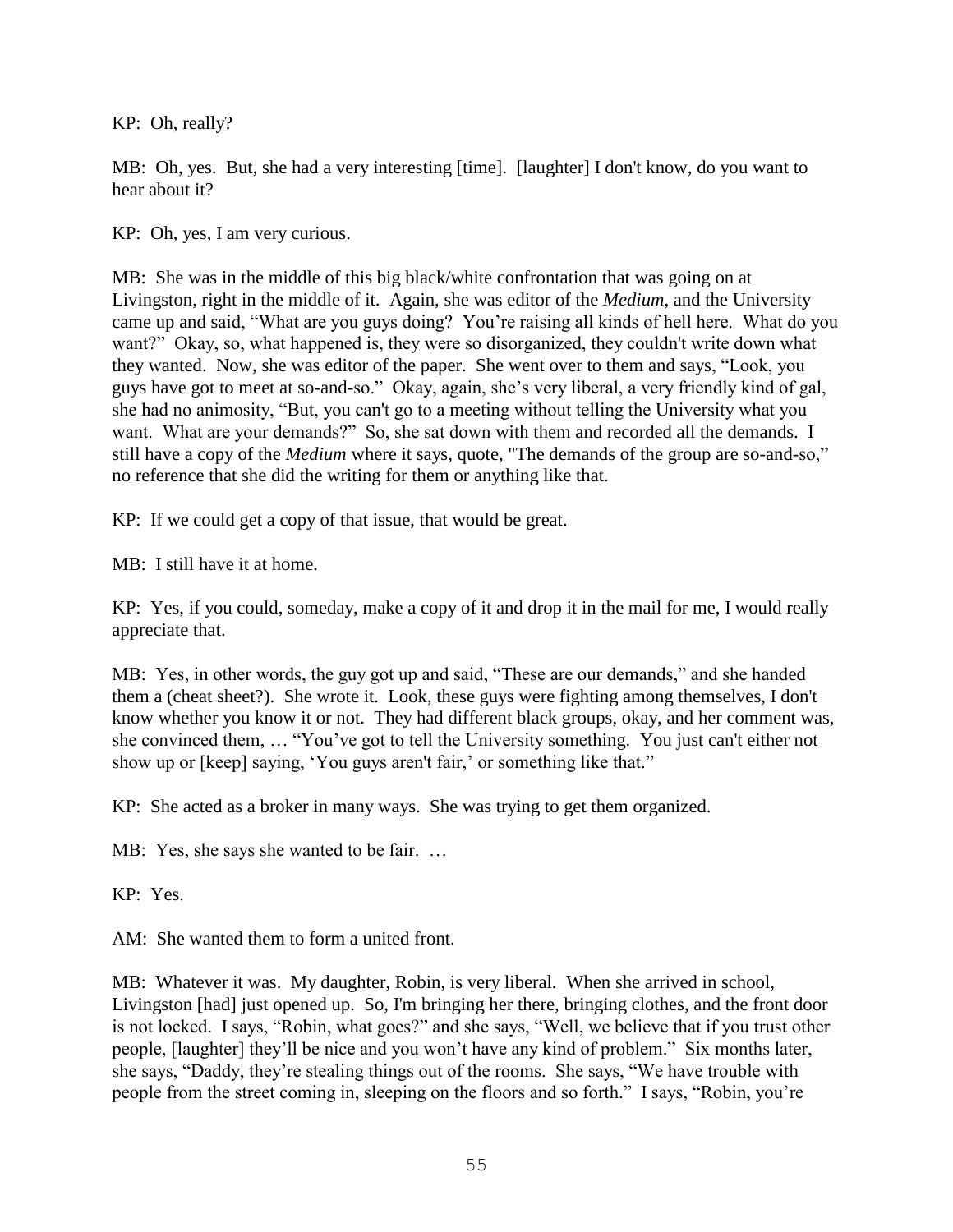going to have to lock the doors." She says, "Yes, maybe. We're thinking of that," [laughter] and I remember telling her, I said, "Robin, you can't negate two thousand years of people living with each other. You just can't leave doors open. Someone's going to steal something," but, this is how naive she was.

KP: Your daughter was pretty liberal.

MB: Absolutely, she still is, but, she's a little better now.

KP: What does your eldest daughter do now?

MB: Oh, Robin's done quite well for herself. … Right now, she's a writer, obviously, but, right now, she's producing independent TV programs. She's a talk show hostess, but, she's doing it on her own.

KP: That is very interesting.

MB: Yes.

KP: Your daughter, Geri, went to Rutgers College in the first co-education class.

MB: Yes.

KP: How did it feel to have a daughter going to Rutgers College?

MB: It didn't bother me at all. [laughter] Getting an education, that's all.

KP: What were her experiences like? She must have had a much different time here than your oldest daughter.

MB: Well, it was only two years later and she was interested in, more or less, political science type things. She also took dance; she happened to be a dancer. She took it, went to a dance course here, and she had a good time. She had a good time.

KP: What is she doing now?

MB: Oh, she's married. … Her husband's done very well.

KP: It sounds like she is a full-time mother.

MB: She's a full-time mother, but, she's quite active, charity things and so forth.

KP: It sounds like your youngest daughter is the science person.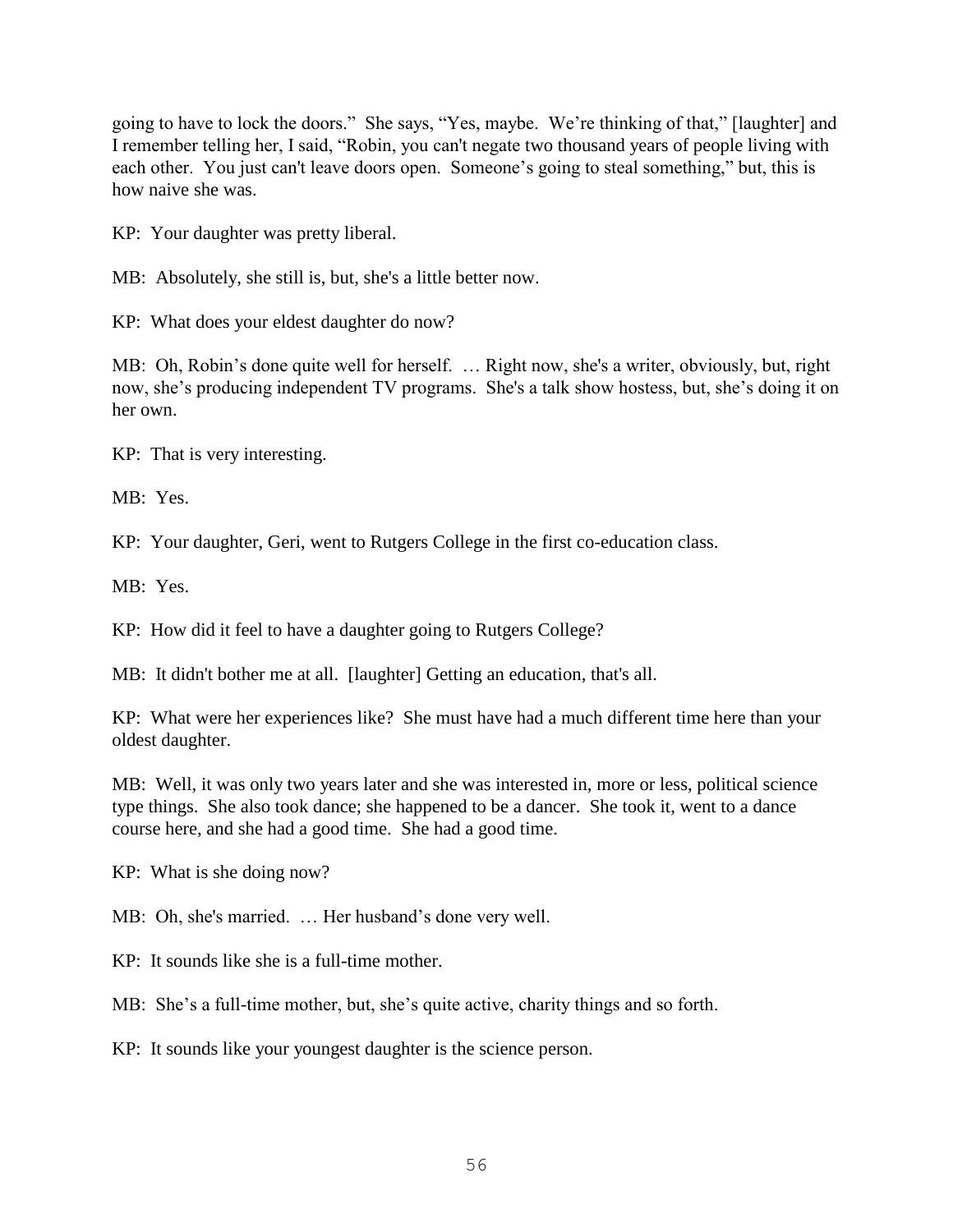MB: Yes, she's an electrical engineer. [laughter] This girl was a riot, the only one of my three daughters who … walked up to me, she was about a junior or senior in high school, and said, "Daddy, what should I become?" I'll never forget this, I says, "Hilary, I'm going to tell you what I think. Now, don't get mad at me," I says. "Now, Hilary, you're very good with your hands, you're very bright, and you're stubborn as hell." I says, "These are wonderful qualities for an engineer." [laughter] So, she did. She did very well. She's married now and, right now, she works for Princeton University.

KP: Oh, really?

MB: Yes, she's on the staff in their computer science [department]. Incidentally, she just had her first baby. She's thirty-eight years old, just had her first baby. So, she's on leave. They have some kind of maternity leave over there.

KP: You must enjoy having one of your children carry on your profession.

MB: Oh, yes, oh, sure. … She was out in industry for ten years, twelve years, and she ran into all this prejudice that women engineers run into, and she had some very interesting stories. Luckily, I was able to help her, 'cause she had some personal situations which were very difficult for her.

KP: How did you help her with those problems?

MB: That she faced? Oh, very interesting, she's a bright girl who knows what's going on. She was working for an Indian, I don't know whether he was from Bangladesh or something like that, and, in those areas of the world, women don't "know" anything. Women are suppose to be home, okay. Then, comes the confrontation. He wants to do something. She says, "It's not going to work." He's her boss. … This happened to be a project that was being done for a Japanese company, it was an aerospace project, and … she had the confrontation, and what happened [was], she comes to me, she says, "What should I do?" [I] say, "Here's what you do. Get everything ready. Let this guy go to Japan to install the equipment and, when he runs into trouble, when he calls, get his boss on the conference phone, then, you're suppose to say, 'Soand-So, remember when I told you "so-and-so" and you didn't want to do it, "so-and-so?"' and then, tell him what to do. Get it on record." That's exactly what happened.

KP: He got to Japan …

MB: He got to Japan, he had to call her up for help, and … it went on record, because their boss wanted to know what the problem was, because he said that ... Hilary, my daughter, "goofed."

KP: She got him on record admitting that he rejected her suggestion.

MB: Oh, yes, but, she came out okay. She got moved on to another project. They moved the Indian away and so forth. Oh, she did very well, but, … this is typical complications that women engineers run into.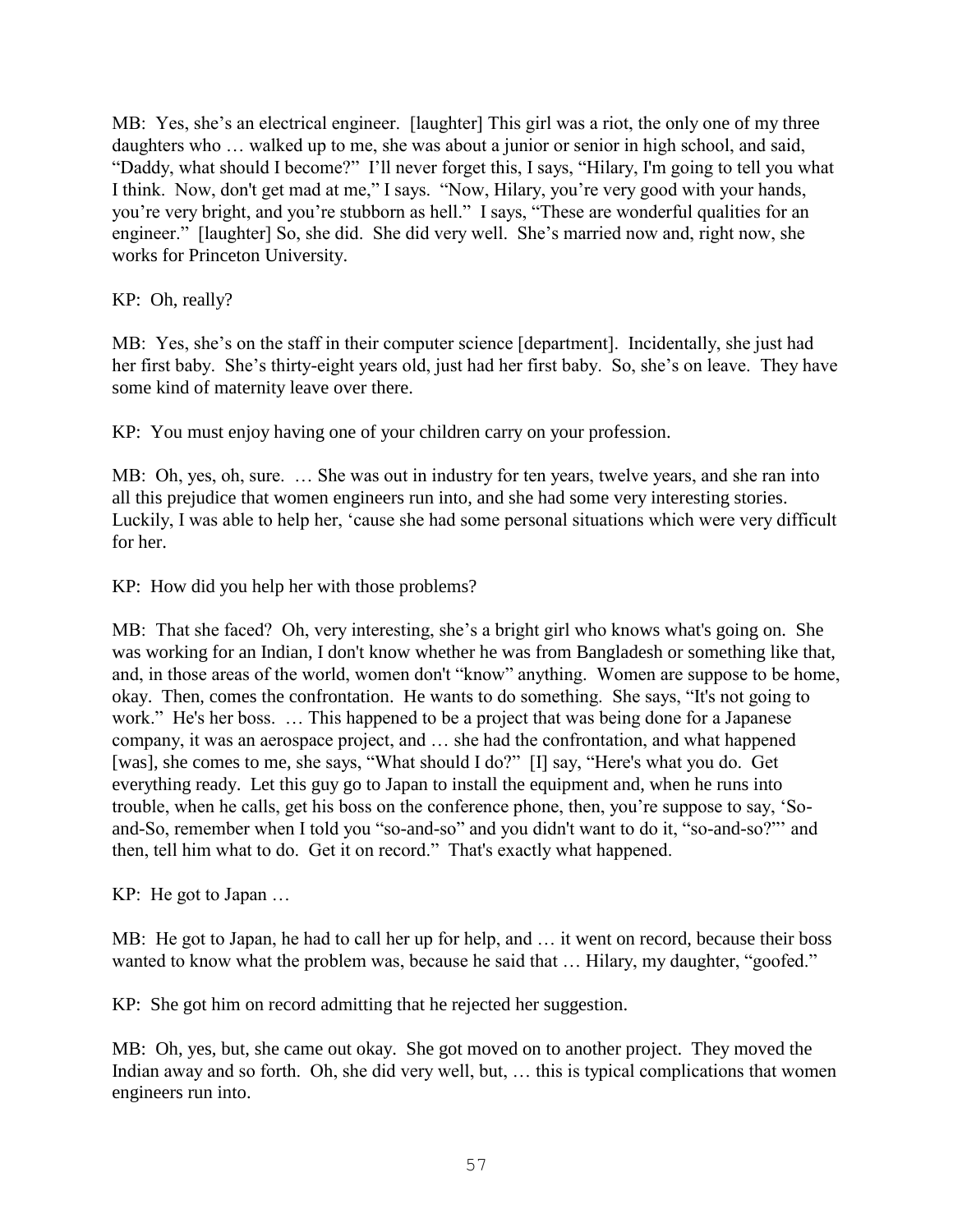KP: You noticed that she was having this problem.

MB: … I knew she was going to have it.

KP: You knew beforehand.

MB: Oh, come on, I've been an engineer a long time, [laughter] come on, come on.

KP: Even when you recommended engineering to her, you knew that she would have problems with prejudice.

MB: Oh, yes, but, I told you, she's stubborn and a winner. [laughter]

AM: Did you see any similar situations with other women that you worked with?

MB: I've never worked with any engineering women, never, never. I've worked with women technicians and so forth, but, that's a different relationship. I mean, here, this is equivalent. "Do it this way," and this woman says, "Don't do it. It's not going to work. How can you do this?" Here, this man's five years older, ten years older, whatever it is, and he thinks he's the biggest, smartest engineer in the world, and this little kid, this woman, tells him he's wrong. [laughter]

FR: She got into engineering when women were just starting to enter the field.

MB: Oh, yes, she graduated, ... what class was this?

KP: 1981?

MB: Yes, '81.

FR: At that point, there was a separate College of Engineering.

MB: Yes, well, let's face it, … there was a class of, I think of, 450 engineers at Rutgers that graduated with her and, believe it or not, out of [the] ten that graduated *Magna Cum Laude,* she was one of them.

KP: You have very bright daughters.

MB: Yes, very bright.

KP: You have been very active with Rutgers as both a parent and an alumnus. You have seen the University change tremendously since your days on the Banks. What improvements have you seen and what has disappointed you?

MB: The only thing, ... the fact that it's big is nice. ...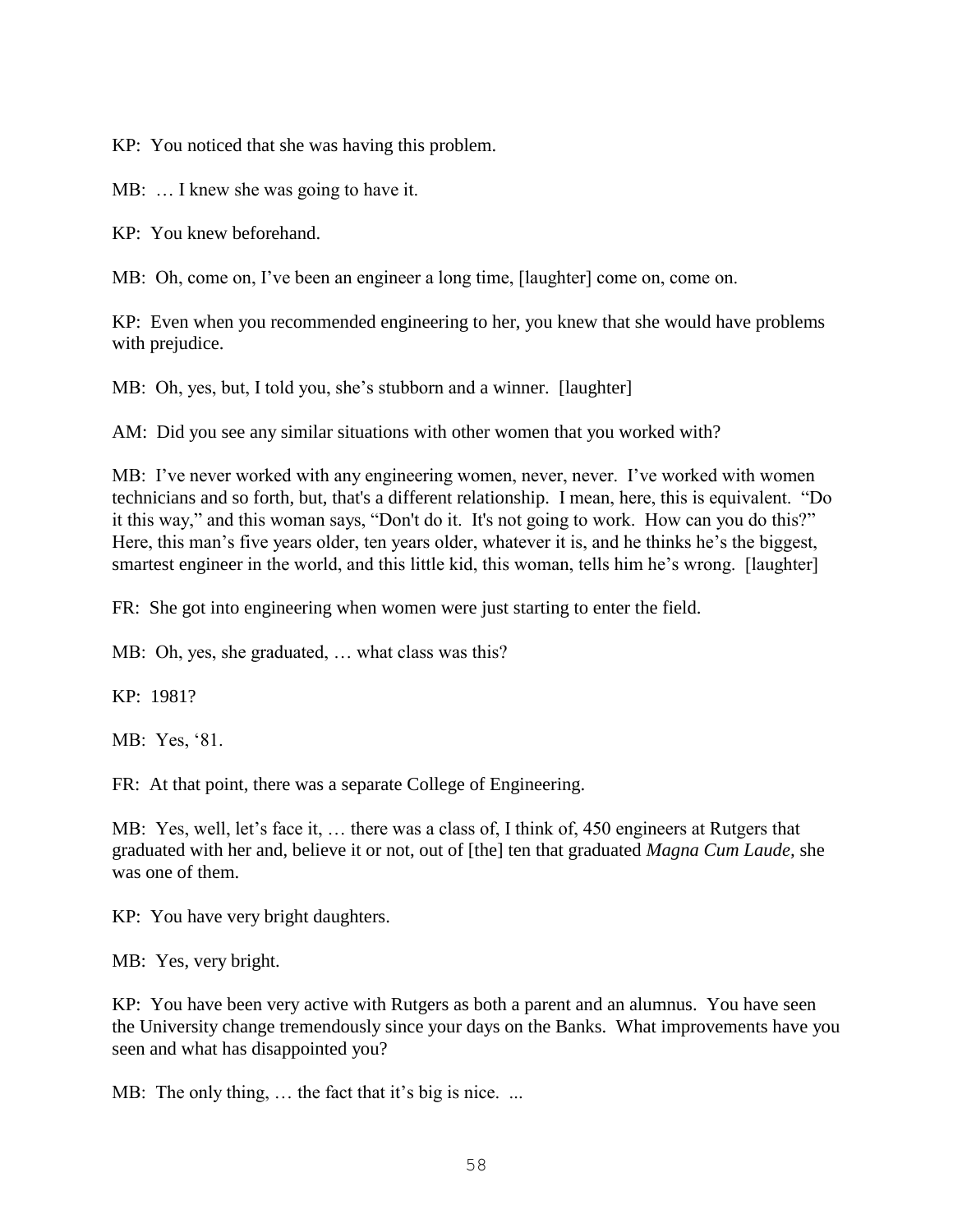KP: You like the idea of bigness.

MB: There's nothing wrong with it. You've got more money coming in, you can afford better equipment. Now, the only thing that I have noticed, especially in the engineering programs is, ... they've loosened things up. I think the University has gotten a lot easier on the students.

KP: Really?

MB: Oh, yes, oh, yes. Now, I happened to know the training that I got, okay, and I know the training my daughter got. My daughter was in class like twenty, twenty-one, twenty-five hours a week. She had no labs like I had, you understand? In fact, they did … mostly lectures. It was like a physics course and, for engineering, this should not be.

KP: You see a need for more hands-on training.

MB: Oh, yes, absolutely. They've got to be tougher. Now, I've got a hunch, maybe because the University just didn't have the room to do all this, I don't what the reasons were, but, also, I think another reason [was], I'm going to get involved in a little politics here, that a lot of the professors want to be popular.

KP: Yes, it is unpopular to fail half of your class.

MB: Oh, no, you can't do that.

KP: Yes.

AM: They still do that now, though.

MB: Pardon?

AM: There is a fifty percent drop out rate.

MB: But, to me, the best way to judge is, … how long does a kid have to spend in class and what does he do in class? and, to me, lecturing is not the way to teach anyone.

KP: Yes.

MB: I happen to know this from experience, lecturing is not the way to teach anyone.

FR: In addition to your training at Rutgers, you also got a lot more training in the Navy.

MB: Well, I was fortunate, oh, yes, I was fortunate.

KP: Your Navy experience really complimented your Rutgers education.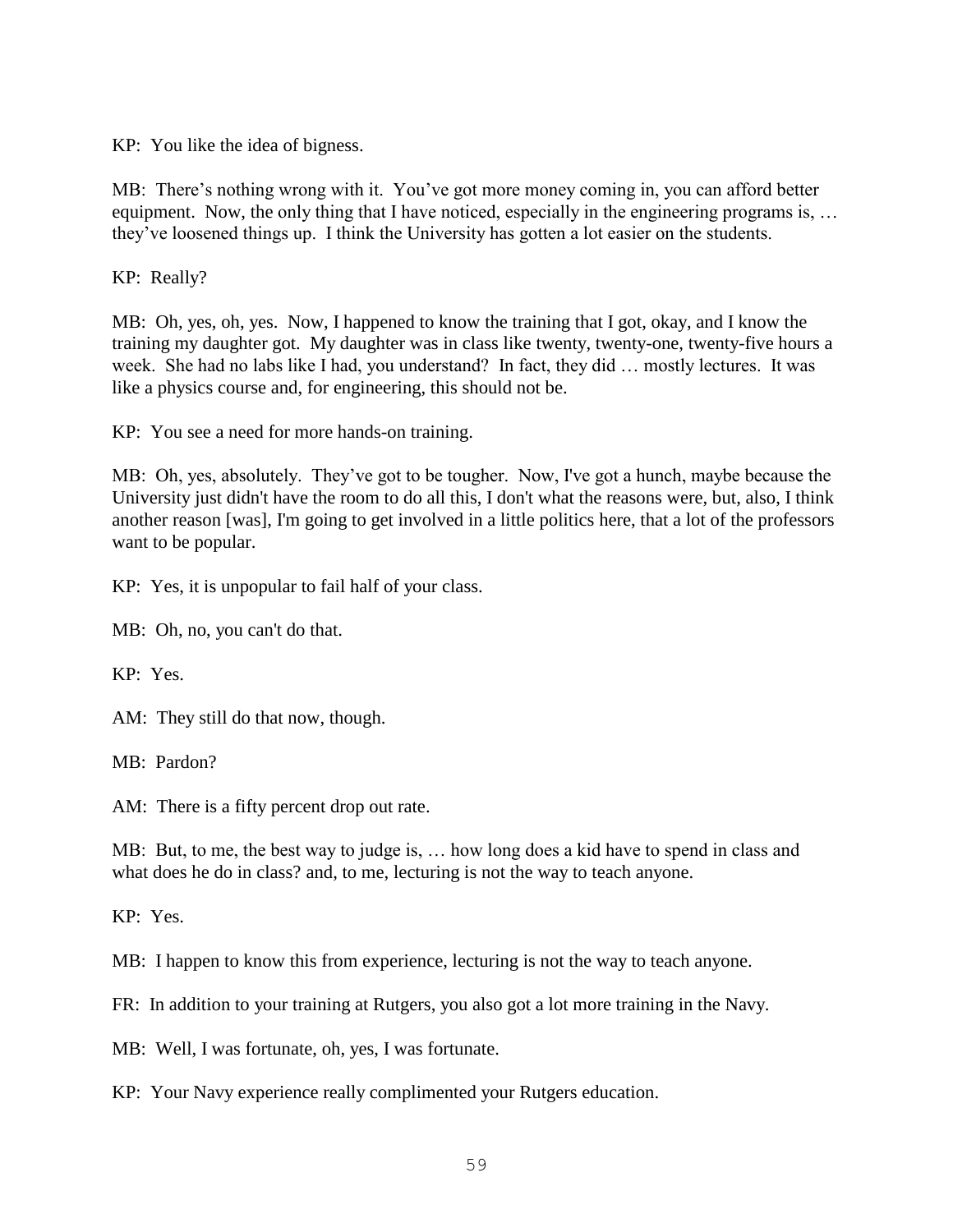MB: Oh, yes, absolutely. I had … to get equipment working that I never saw before in my life. I mean, all the radar that was on the ships, we never studied in school, because they were top secret. [laughter] I had to study from manuals that were on the ship with the radar equipment.

FR: Did that experience help you in your professional career?

MB: Always. Anything that you can do, even though it's not specific, what it does is, it makes you learn to put things together, so [that] you can come to a decision. That's the important thing. In most cases, you have to act, you know, "What am I going to do?" All right, if you've got experience doing all kinds of crazy things, whether they're crazy or not crazy, okay, it's going to help you make that right decision.

KP: You mentioned that your daughters, particularly your oldest one, were very liberal.

MB: Oh, right in the middle [of the Vietnam War], oh, don't talk. ...

KP: What did you think of the student unrest and the Vietnam War? Your daughter was very involved on campus.

MB: Oh, yes, and the Vietnam War, I thought, my personal [feeling] was, it was ridiculous. There was no reason for it. In fact, on Veteran's Day, Robin and her high school friends marched in the parade carrying a banner protesting against the war. …

-------------------------------------------END OF TAPE TWO, SIDE ONE---------------------------------

MB: Before she marched, Robin told me, "Daddy, we're going to do it. I mean, I hope that you're not too mad." I says, "Look, you do it, okay," [laughter] but, then, … she asked me one question, she says, "Daddy, why are we fighting in Vietnam?" I thought and I said, "I can't answer that. … I can't answer that." That was all she said. So, they marched. [laughter]

KP: A lot of the people that went to Rutgers during your time seem a little hawkish. You seem like you are perhaps dove-ish or at least neutral.

MB: Oh, yes, but, again, there's no doubt in my mind that we should fight. I mean, Hitler was very unpopular. [laughter]

KP: However, you did not feel the same way about Vietnam.

MB: No, no, Vietnam, I couldn't justify it. … I couldn't see it

AM: When you were in the Navy, you saw a lot of the ships returning from the Pacific. Did you notice the stereotypes that the sailors had about the Japanese?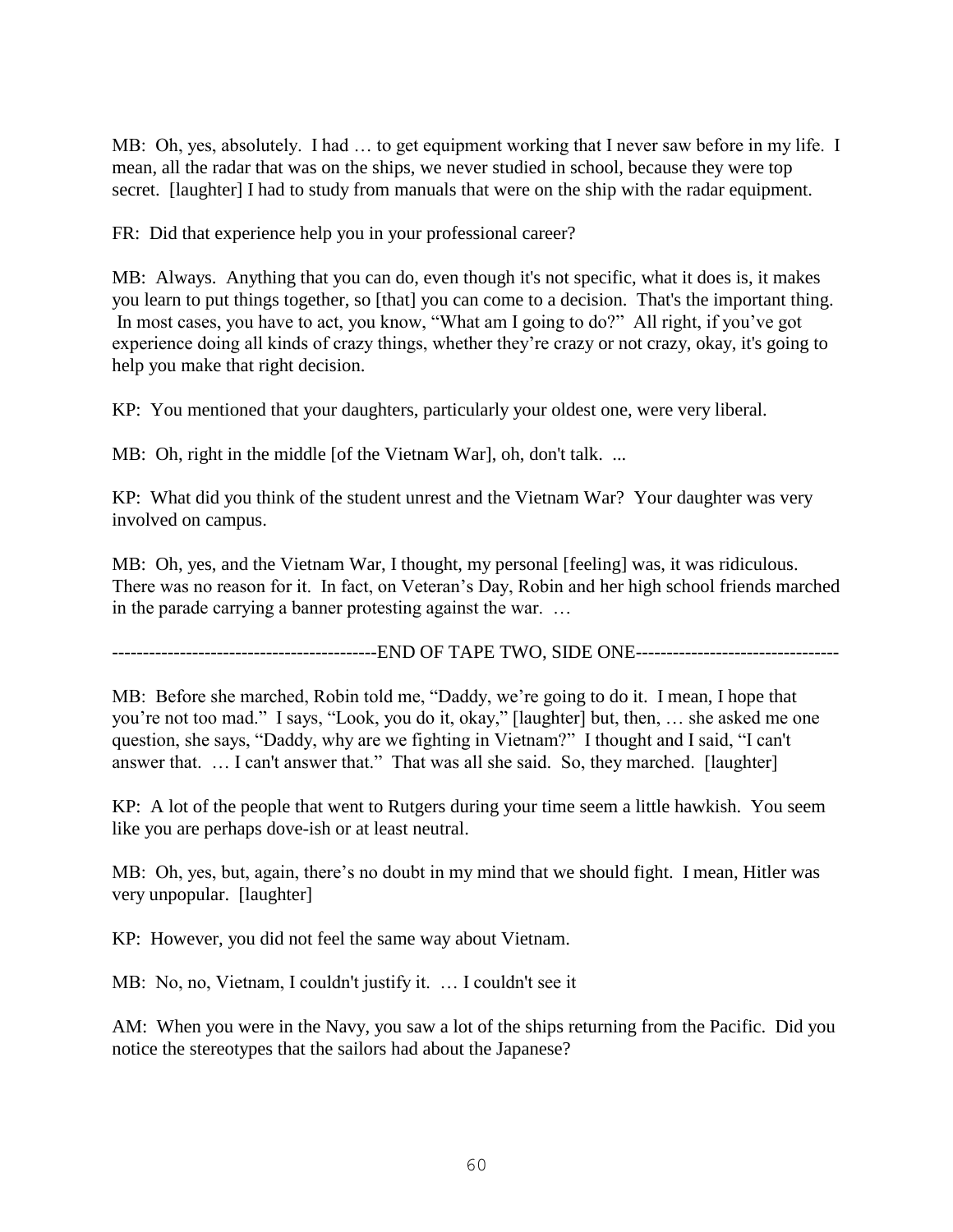MB: The only stories I know I happened to have an ear infection. I was in the hospital for awhile and I was in the hospital with people who had been shipwrecked. There was one cook there who had been … torpedoed three times in twenty-four hours. [laughter] His ship got torpedoed, he got picked up by another ship, that was torpedoed, and they picked him up, that ship was torpedoed. He was tough, I mean, this guy. … He was running a fever and he had a low grade infection they couldn't cure. So, when I got in and out, he was still in the hospital, but, anyhow, his comment was that, when they were out in the Pacific, … they did not take prisoners. Every once in awhile, an order would come in, "Get a Jap. We want to interrogate him." For some reason, they wanted to do that. So, that's what it was. So, there was a take no prisoners policy. I guess it was in reprisal for what the Japs had done to the Americans, but, they killed them.

AM: I just wondered if you saw some of the same stereotypes used against the Japanese in World War II in the Vietnam War as well.

MB: Oh, no, no. I really didn't have any contact with servicemen then. This was in the late '60s, wasn't it? I was out of the service for ten years.

KP: Are any of your daughters active in alumni affairs? You are very active.

MB: Yes, I'm pretty active, but, not yet, but, they will be. Now, Robin was called back. She gave a lecture here, because, … before she did what she's doing now, she had a high position in an advertising agency. They had her lecture to … one of the groups here about her experiences in industry. Later, she became the director of public relations for the Kenny Shoe Company, and she won that job out of a hundred applicants, and she was the … only woman there at the time, and I keep telling her, now, "Robin, if you had stayed, you'd probably be a vice-president of the Woolworth Company, now." … They would never make her a president, ... because it seems that the man she worked for directly became president, moved up, and you know how it works.

KP: Oh, yes.

MB: You get a successful business group, you just move right along, all move up together.

KP: Yes.

MB: So, she came back to Rutgers. She will again. …

KP: Is there anything that we forgot to ask you about?

MB: No, I don't know, nothing. ... This is your interview. [laughter]

KP: Did we skip over anything about your time at Rutgers or in the Navy?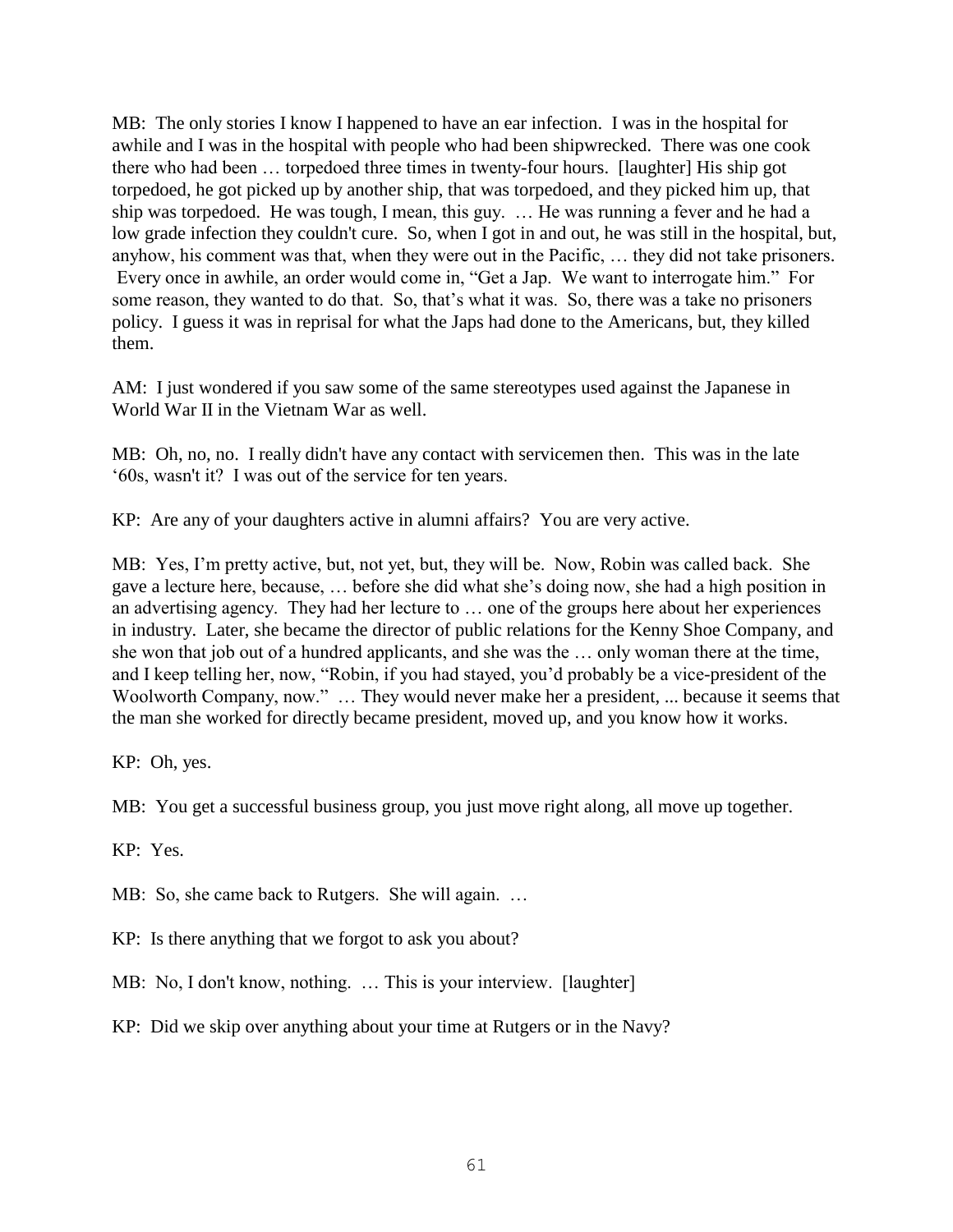MB: None. ... I mean, again, you ask a question. I don't know what you want to know. [laughter] I mean, there's lots of stories that I know that I could talk about, but, they could be irrelevant, I don't know.

KP: One thing that comes to mind, many of the Navy veterans that I have interviewed said that they joined the Navy because they would have clean sheets, hot food, and so on, on a regular basis.

MB: I found it [to be] relatively good food, but, the sheets you cleaned yourself, you know, you did your own washing. Now, granted, you don't have the conditions you'd have in the trenches and so forth. Oh, yes, that was it, because it was dangerous; you had no place to go. If you were on a ship and something happened, forget it.

KP: Yes.

MB: Good-bye, good-bye. Any questions? [laughter]

KP: I think we have covered everything, but, if there is a good story or two you would like to tell, good Navy stories you have heard, like the guy being torpedoed three times.

MB: No, but, that's a true story.

AM: You would think that no ship would ever pick him up again. [laughter]

MB: Isn't that awful. He said [that] the last time, he heard the sound of the torpedo running into the ship. He said, "I didn't even look around," he said, "I just dove overboard." [laughter]

KP: You must have felt very fortunate that the war ended by the time you were put on active duty.

MB: Oh, yes. I mean, I had done all [these things], I had seen all these [things], I did a lot of traveling, I met a lot of people, and, as I said, since I came back with all arms and legs, to me, it was a rewarding experience.

FR: You really did get the best out of the military.

MB: Yes, I mean, discipline never bothered me. There was discipline going to Rutgers, you know what I mean? The coach would say, "Do this, do that." The teacher would say, "Come in, I want this by Friday night." That was no problem.

KP: You were in ROTC for your first two years at Rutgers.

MB: Yes, yes.

KP: What was that like?